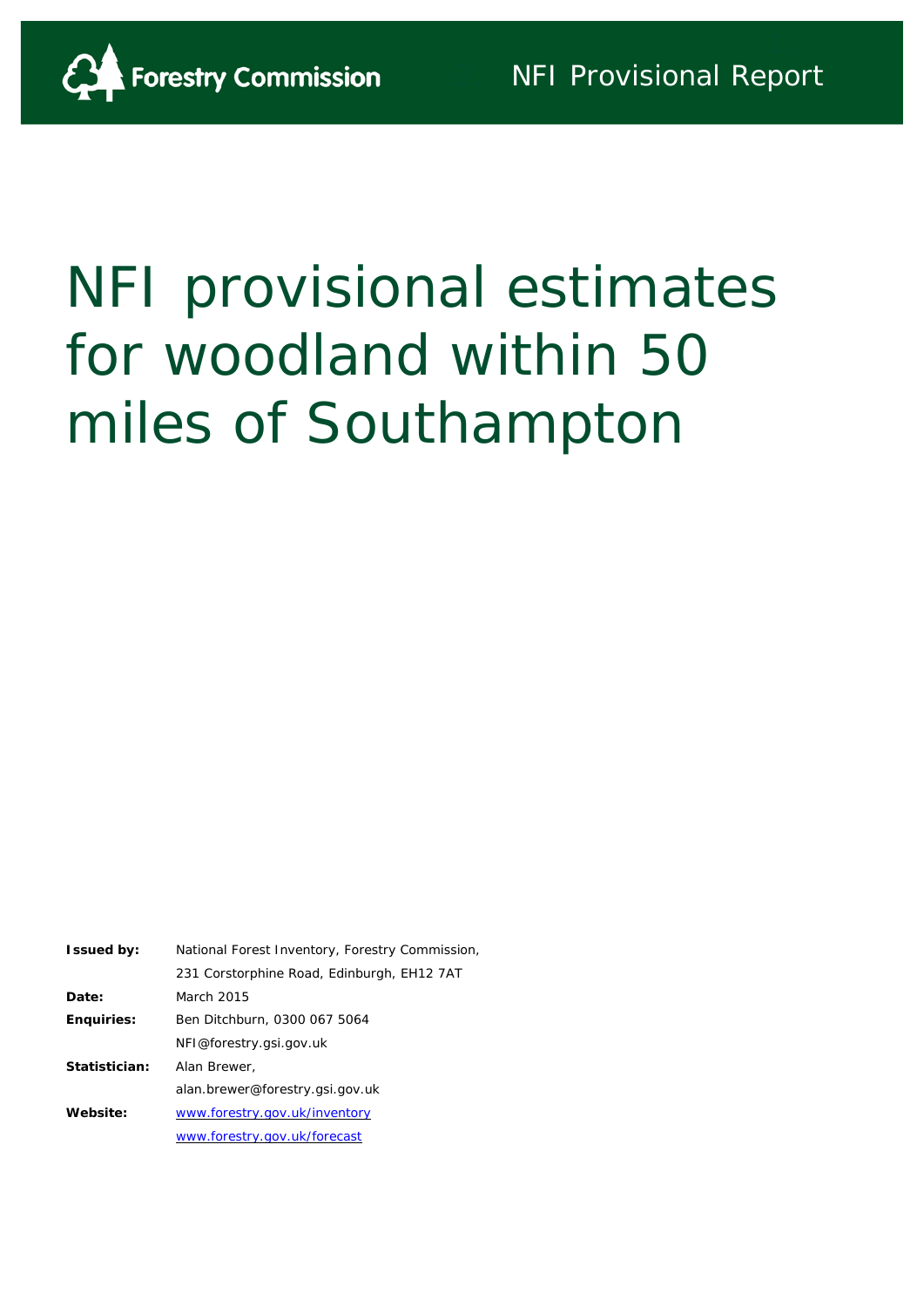# **Summary**

This report provides a detailed picture of the stocked area in woodland, the standing volume of timber and the associated live biomass and carbon stocks for woodland within a 50-mile radius of Southampton. These estimates are a subset of those published as part of the 2012 growing stock information presented in the National Forest Inventory (NFI) *50-year forecast of softwood timber availability* (2014) and *50-year forecast of hardwood timber availability* (2014). NFI reports are published at [www.forestry.gov.uk/inventory.](http://www.forestry.gov.uk/inventory)

In addition, the report provides forecasts of timber availability, standing volume and increment for softwoods and hardwoods arising from the stocked area and standing volume. Forecasts are based on the 'headline' harvesting scenario described in the 50 year forecasts NFI reports. An alternative forecast is provided using a harvesting scenario which brings all Private sector broadleaved woodland into production.

The estimates provided in this report are provisional in nature.

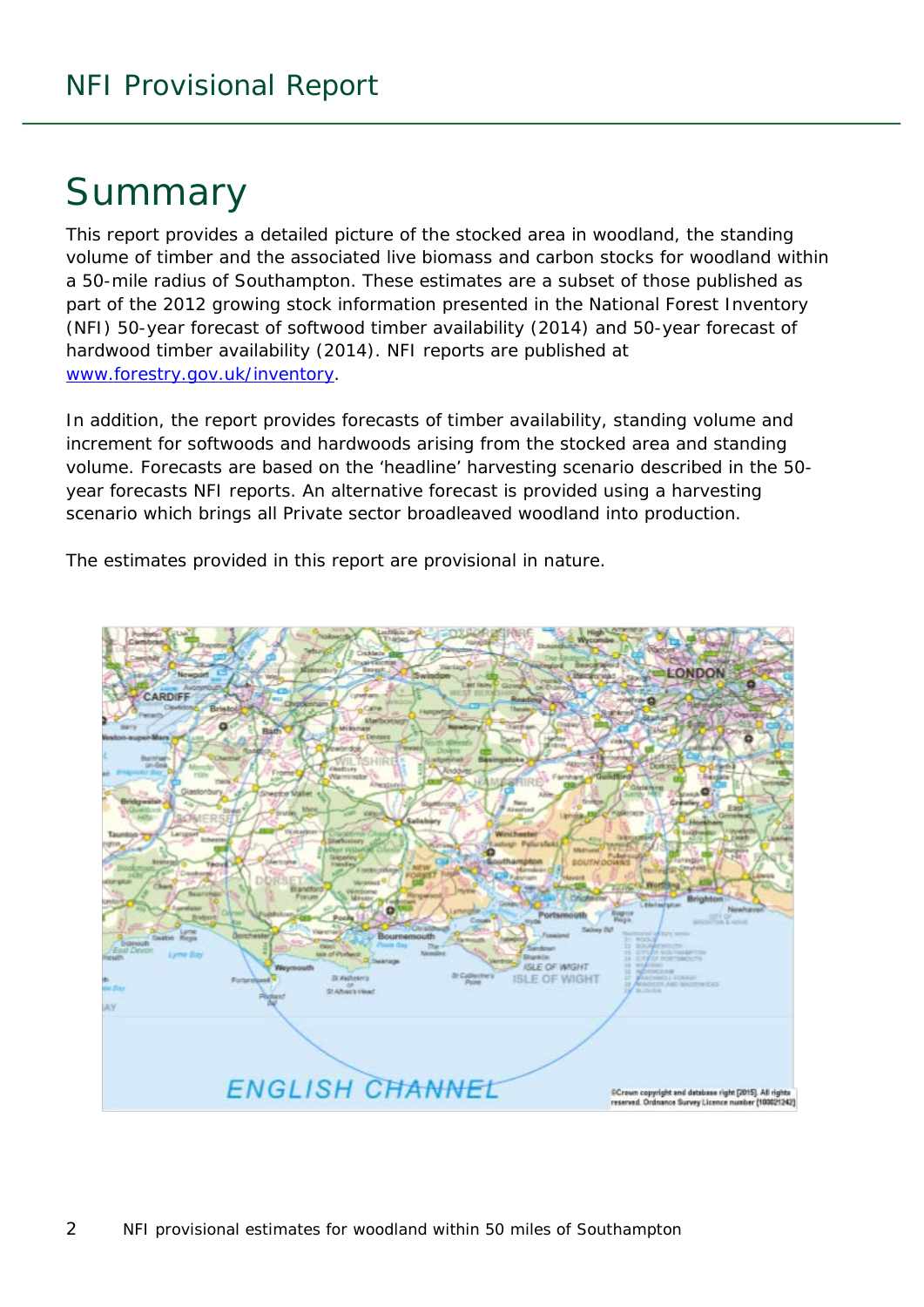# **Contents**

| 50-year forecast of timber availability under the 'headline' harvesting scenario20 |  |
|------------------------------------------------------------------------------------|--|
| 50-year forecast of timber availability under the 'unrestricted' scenario 28       |  |
| Comparison of hardwood production between harvesting scenarios 36                  |  |
|                                                                                    |  |
|                                                                                    |  |

### Figures

| Figure 1 Principal tree species composition by stocked area at 31 March 20127         |
|---------------------------------------------------------------------------------------|
| Figure 1a Principal conifer tree species composition by stocked area at 31 March 2012 |
|                                                                                       |
| Figure 2 Principal tree species composition by standing volume at 31 March 201211     |
| Figure 2a Principal conifer tree species composition by standing volume at 31 March   |
|                                                                                       |
|                                                                                       |
| Figure 4 Overview of 50-year forecast of average annual softwood availability 25      |
|                                                                                       |
|                                                                                       |
| Figure 7 50-year forecast of softwood standing volume, increment and availability27   |
| Figure 8 50-year forecast of hardwood standing volume, increment and availability 27  |
| Figure 9 Overview of 50-year forecast of average annual softwood availability -       |
|                                                                                       |
| Figure 10 50-year forecast comparison of average annual softwood availability-        |
|                                                                                       |
| Figure 11 50-year forecast comparison of average annual hardwood availability -       |
|                                                                                       |
| Figure 12 50-year summary of softwood standing volume, increment and availability -   |
|                                                                                       |
| Figure 13 50-year summary of hardwood standing volume, increment and availability -   |
|                                                                                       |
| Figure 14 50-year forecast comparison of average annual hardwood timber availability  |
|                                                                                       |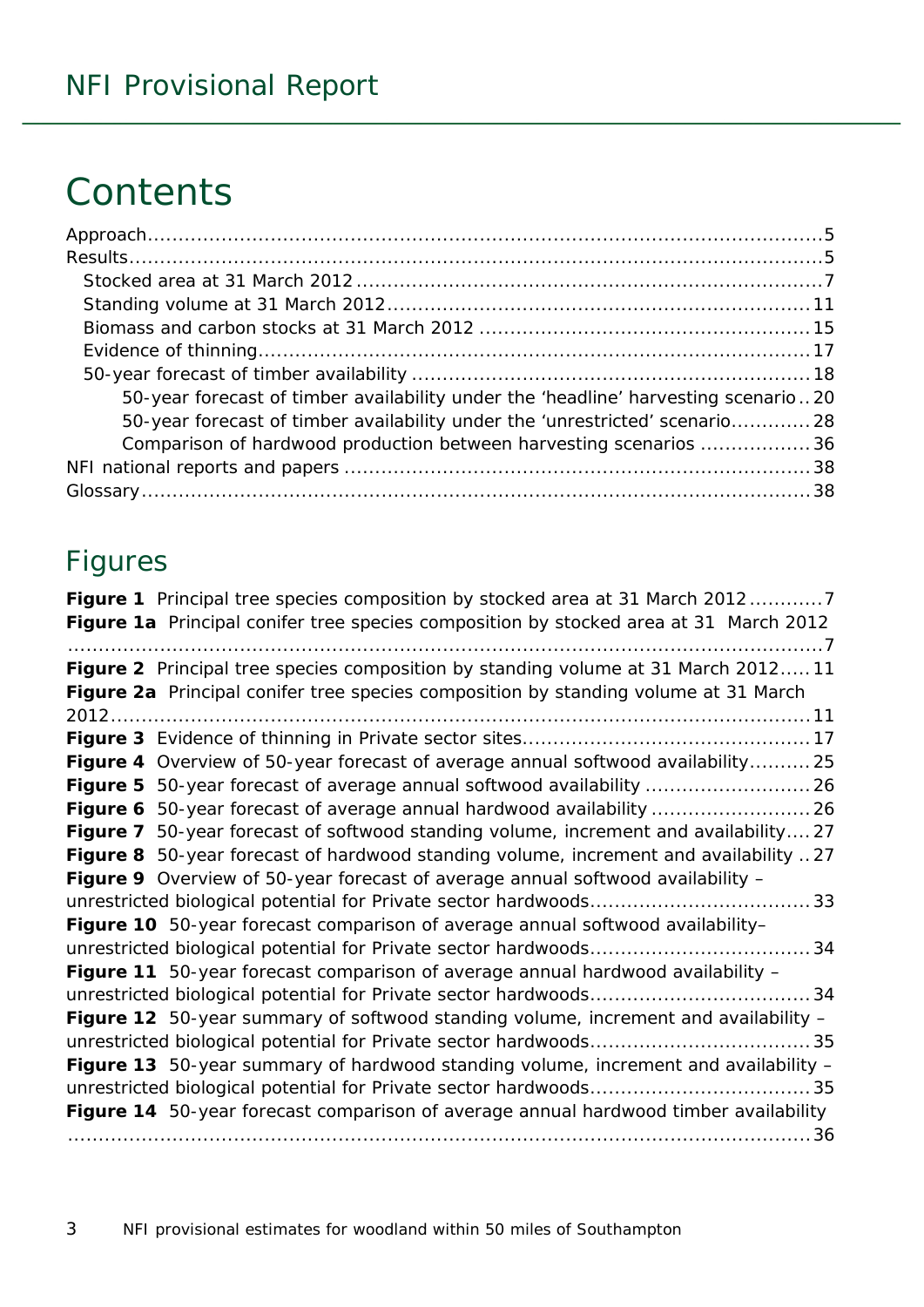**Figure 15** [15-year forecast comparison of average annual hardwood timber availability](#page-36-0) [.........................................................................................................................37](#page-36-0)

### Tables

| Table 5 Standing volume by principal tree species at 31 March 2012  12                         |  |
|------------------------------------------------------------------------------------------------|--|
|                                                                                                |  |
| Table 7 Standing volume by mean stand DBH class at 31 March 201214                             |  |
| Table 8 Standing biomass by principal tree species at 31 March 2012 15                         |  |
| Table 9 Total carbon stocks in principal tree species at 31 March 2012 16                      |  |
| Table 10 50-year forecast of timber availability by time period and principal species . 20     |  |
| Table 11 50-year forecast of standing volume; annual average volumes within periods            |  |
|                                                                                                |  |
| Table 12 50-year forecast of net increment; annual average volumes within periods . 24         |  |
| <b>Table 13</b> 50-year forecast of timber availability by time period and principal species – |  |
|                                                                                                |  |
| Table 14 50-year forecast of standing volume; annual average volumes within periods            |  |
|                                                                                                |  |
|                                                                                                |  |
| <b>Table 15</b> 50-year forecast of net increment; annual average volumes within periods -     |  |
|                                                                                                |  |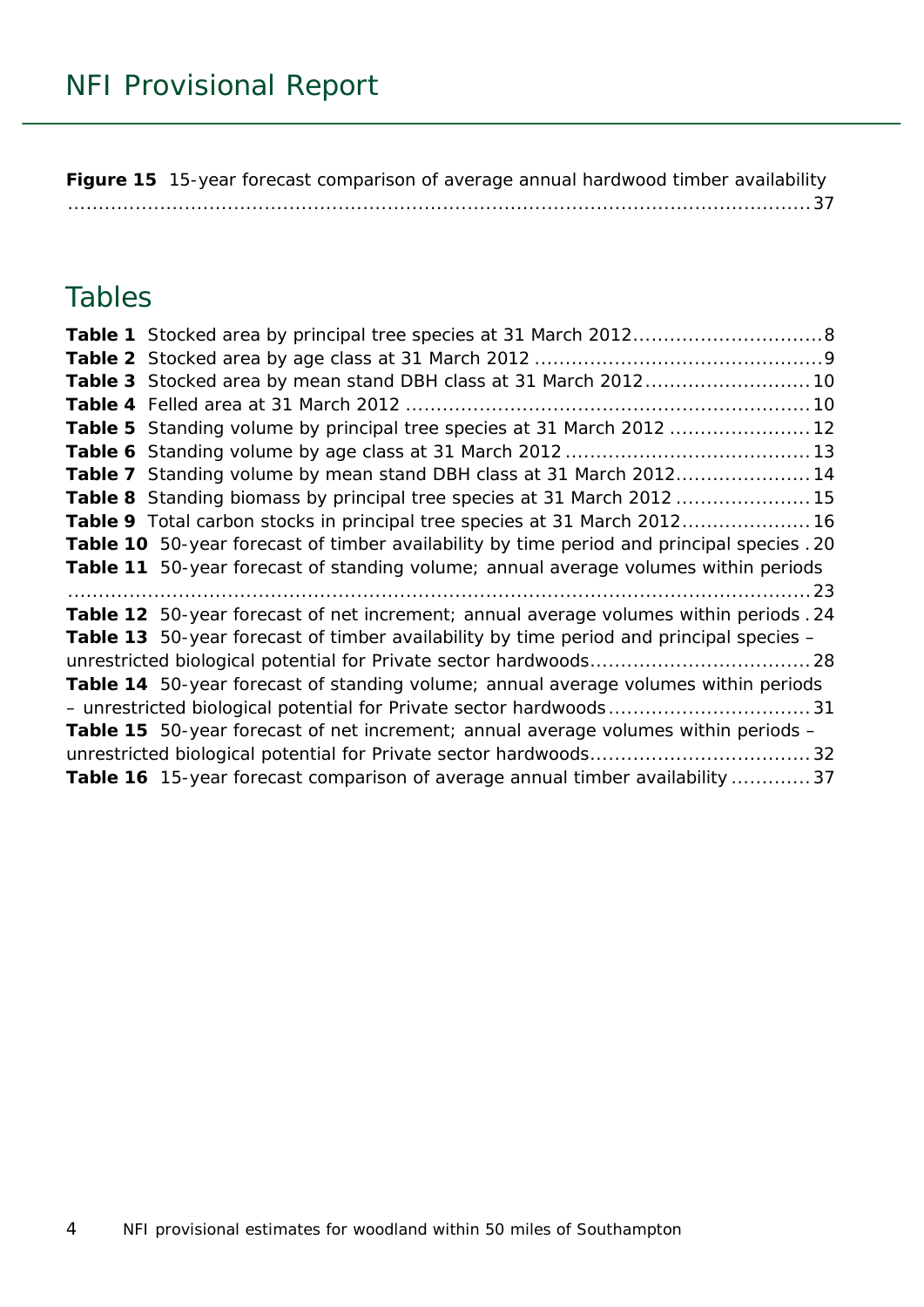# <span id="page-4-0"></span>Approach

<span id="page-4-1"></span>The approach taken in the derivation of these results and to be used in their interpretation is described in the full suite of forecast reports which can be found at [www.forestry.gov.uk/forecast.](http://www.forestry.gov.uk/forecast) Refer to the *Standing timber volume for coniferous trees in Britain* (2012) and the *NFI preliminary estimates of quantities of broadleaved species in British Woodlands with special focus on ash* (2012) reports for a description of the underlying methodologies and interpretation, and also for the England and Great Britain (GB) context. Refer to the *NFI forecasts methodology* (2012) overview report for a detailed description and discussion of forecasting future availability of timber from NFI field survey data and from information in the Forestry Commission's sub-compartment database (SCDB). The wider context of forecasts of timber production from woodland in GB and its constituent countries under a range of harvesting scenarios can be found in the *50-year forecast of softwood timber availability* (2014) and the *50-year forecast of hardwood timber availability* (2014).

The estimates reported here are based upon field samples assessed between October 2009 and August 2013, the results of which have been subjected to rigorous data quality assurance procedures. These field samples constitute approximately two-thirds of the sites to be sampled within the first cycle of NFI field sampling. As a consequence, the estimates in this report are classed as provisional.

# **Results**

The results presented in this report are estimates of standing volumes and stocked areas at 31 March 2012, and 50-year forecasts of softwood and hardwood availability under the 'headline' harvesting scenario and also under a scenario assuming all hardwoods are harvested in Private sector woodland within 50 miles of Southampton. The data sources used for the compilation of these estimates are the same as described in the NFI reports *Standing timber volume for coniferous trees in Britain* (2012), the *50-year forecast of softwood availability* (2014) and the *50-year forecast of hardwood availability* (2014). Estimates for the Forestry Commission (FC) estate are derived from the FC's SCDB, while those for the Private sector (i.e. non-FC) estate are derived from information collected in the NFI field survey. A fuller description of these data sources and how they are used in the production of estimates, including sampling standard errors (SEs) attached to the Private sector estimates, is provided in the earlier documents.

Results are provided for stocked area at 31 March 2012 (**Figures 1–1a** and **Tables 1– 3**), felled area (**Table 4**), standing volume at 31 March 2012 (**Figures 2–2a** and **Tables 5–7**), biomass and carbon stocks at 31 March 2012 (**Tables 8–9**), evidence of thinning in Private sector stands from the NFI field survey (**Figure 3**), the 'headline' 50 year forecast (**Figures 4–8** and **Tables 10–12**) and the 'unrestricted' 50-year forecast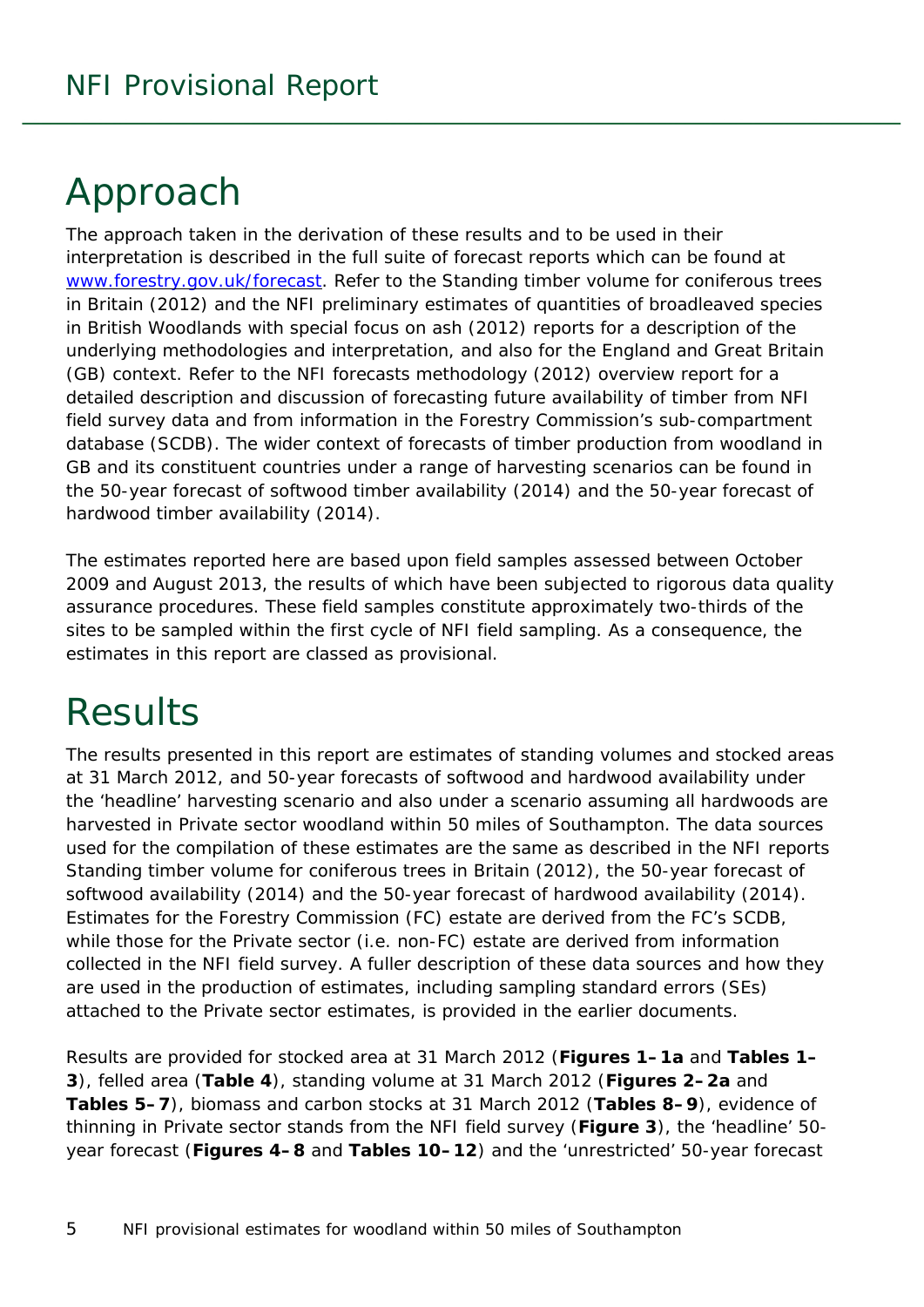(**Figures 9–13** and **Tables 13–15**). **Figures 14–15** and **Table 16** compare the hardwood production under the two scenarios.

The values in the tables have been independently rounded, so may not add to the totals shown. In some breakdowns of Private sector estimates, the estimates in the body of the table may not sum to the quoted total because each individual value, including the total, has been independently generated by the estimation procedure used for results from the NFI sample survey. Sampling SEs attached to Private sector estimates are expressed in relative terms (%) to the right of the relevant estimate. Percentages in the pie charts may also not sum to 100 due to rounding.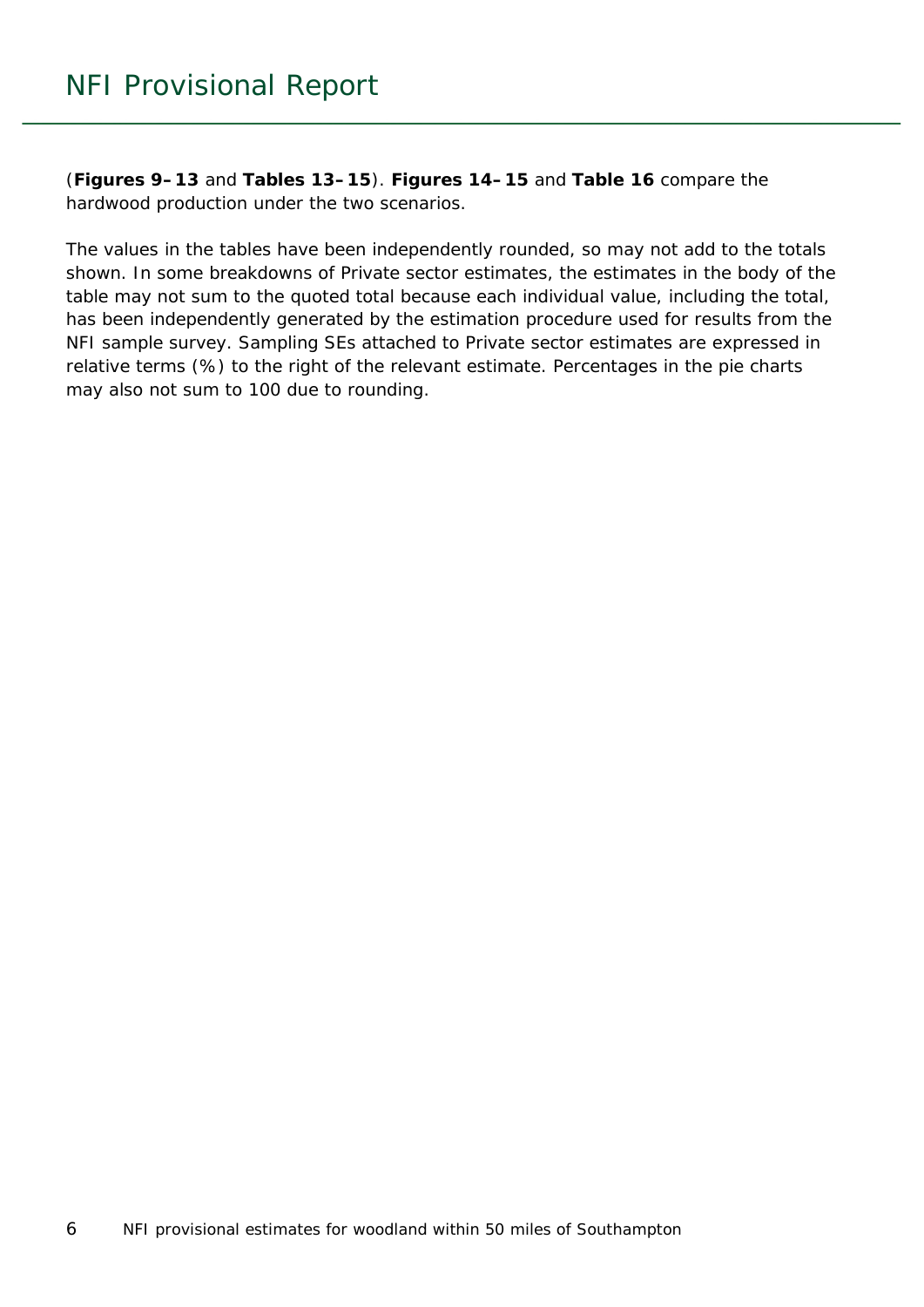#### <span id="page-6-0"></span>Stocked area at 31 March 2012



<span id="page-6-1"></span>**Figure 1** Principal tree species composition by stocked area at 31 March 2012

<span id="page-6-2"></span>**Figure 1a** Principal conifer tree species composition by stocked area at 31 March 2012

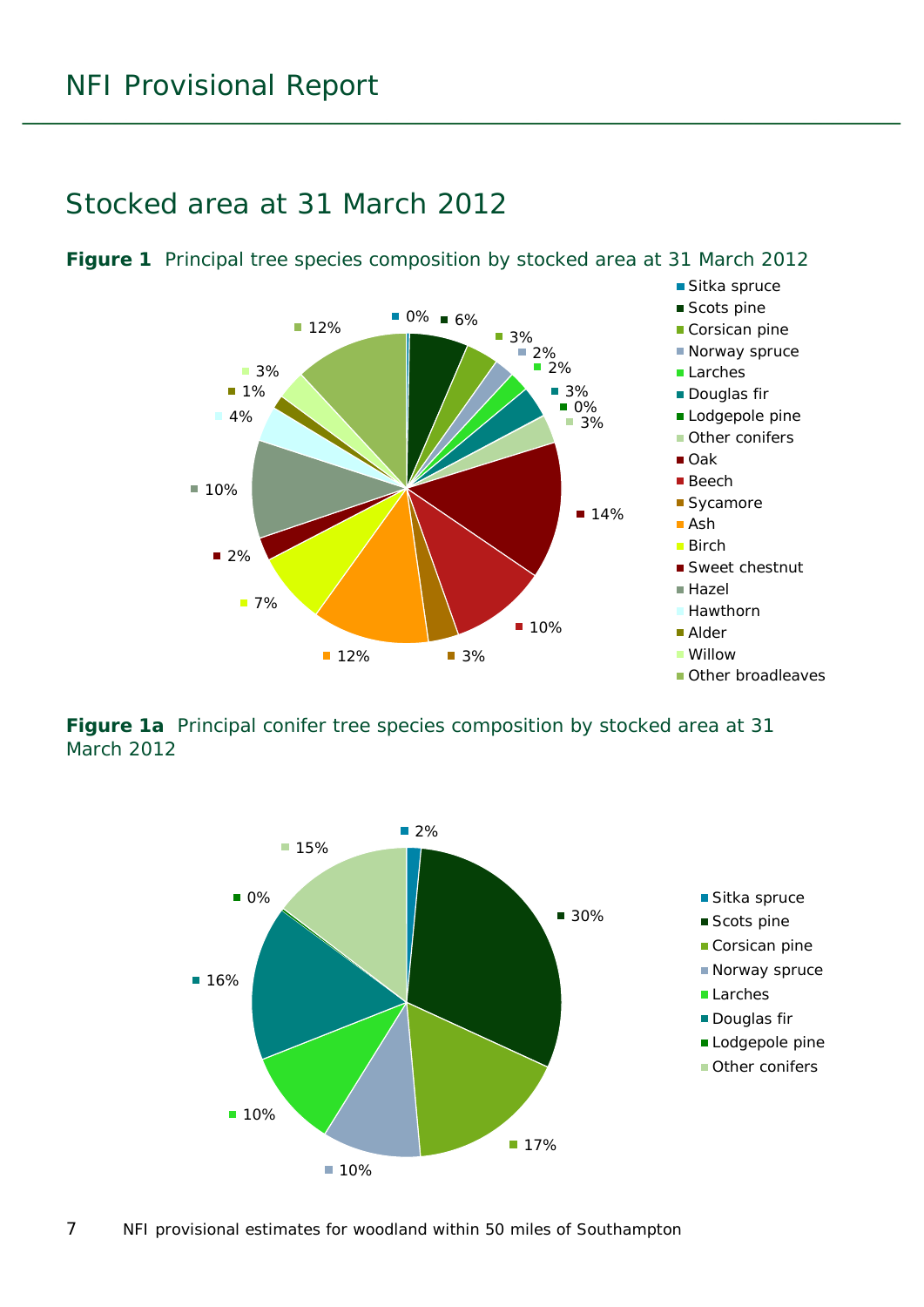#### <span id="page-7-0"></span>**Table 1** Stocked area by principal tree species at 31 March 2012

|                        | FC<br>Private sector |                    |                             | $\overline{\text{Total}}$ |
|------------------------|----------------------|--------------------|-----------------------------|---------------------------|
| Principal species      | area                 | area               | SE%                         | area                      |
|                        | $(000 \text{ ha})$   | $(000 \text{ ha})$ |                             | $(000 \text{ ha})$        |
| Conifers               |                      |                    |                             |                           |
| Sitka spruce           | 0.1                  | 0.6                | 40                          | 0.6                       |
| Scots pine             | 2.9                  | 9.6                | 10                          | 12.5                      |
| Corsican pine          | 4.6                  | 2.3                | 22                          | 6.9                       |
| Norway spruce          | 0.8                  | 3.4                | 15                          | 4.2                       |
| Larches                | 0.5                  | 3.6                | 14                          | 4.2                       |
| Douglas fir            | 1.8                  | 4.8                | 14                          | 6.6                       |
| Lodgepole pine         | 0.0                  | 0.1                | 71                          | 0.1                       |
| Other conifers         | 1.2                  | 4.8                | 12                          | 6.0                       |
| <b>All conifers</b>    | 11.9                 | 29.3               | $\overline{\boldsymbol{4}}$ | 41.2                      |
| <b>Broadleaves</b>     |                      |                    |                             |                           |
| Oak                    | 6.2                  | 22.9               | 5                           | 29.1                      |
| <b>Beech</b>           | 7.2                  | 13.3               | 8                           | 20.5                      |
| Sycamore               | 0.2                  | 6.3                | 11                          | 6.5                       |
| Ash                    | 0.6                  | 24.3               | 5                           | 24.8                      |
| <b>Birch</b>           | 0.8                  | 14.4               | $\overline{7}$              | 15.2                      |
| Sweet chestnut         | 0.2                  | 4.8                | 15                          | 4.9                       |
| Hazel                  | 0.0                  | 20.8               | 6                           | 20.8                      |
| Hawthorn               | 0.0                  | 7.4                | 9                           | 7.4                       |
| Alder                  | 0.1                  | 2.8                | 14                          | 2.9                       |
| Willow                 | 0.0                  | 6.1                | 11                          | 6.1                       |
| Other broadleaves      | 2.0                  | 22.3               | 6                           | 24.3                      |
| <b>All broadleaves</b> | 17.1                 | 145.6              | $\mathbf{1}$                | 162.8                     |
| All species            |                      |                    |                             |                           |
| <b>All species</b>     | 29.1                 | 174.8              | $\mathbf{1}$                | 203.9                     |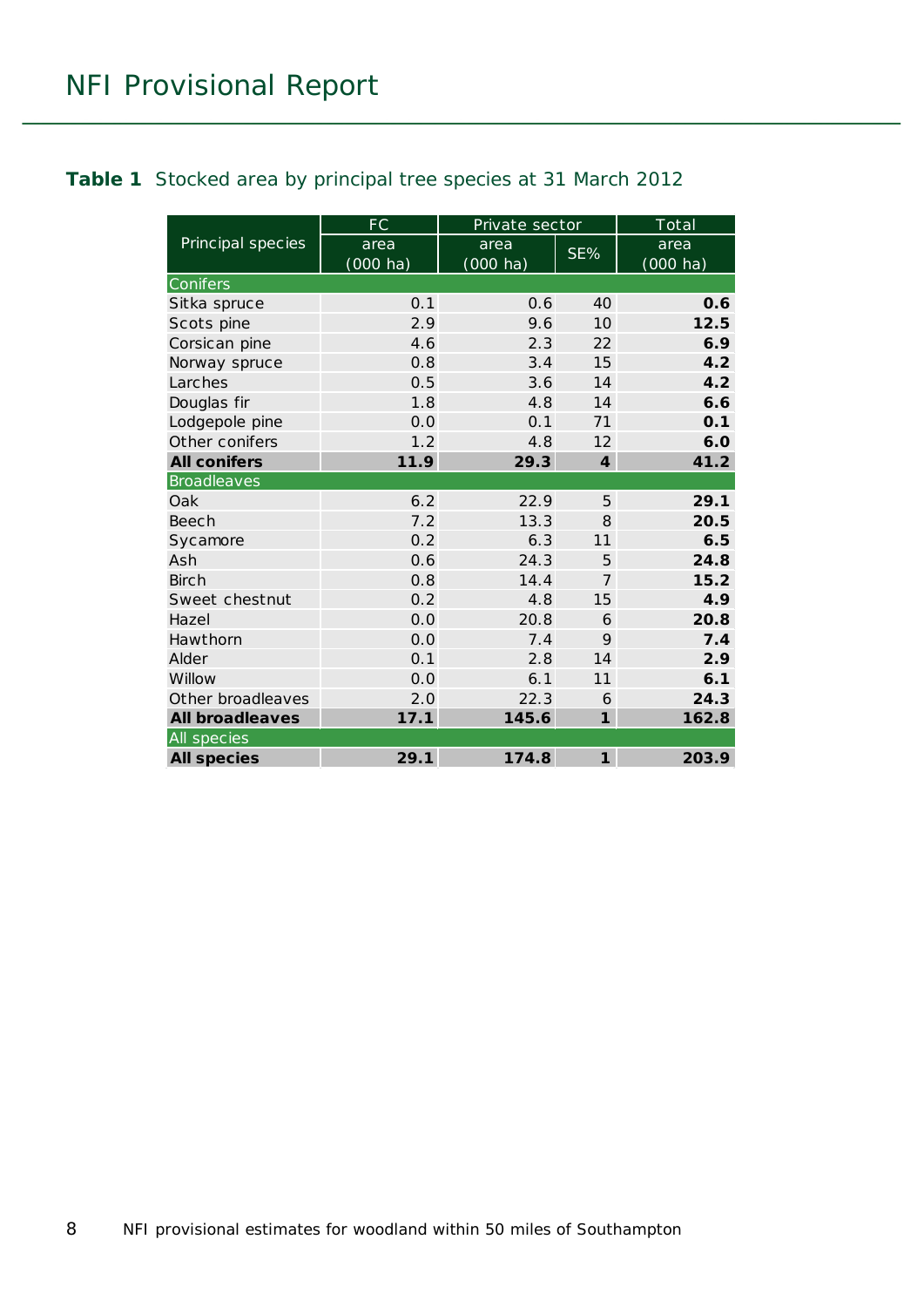#### <span id="page-8-0"></span>**Table 2** Stocked area by age class at 31 March 2012

|                     | FC         | Private sector |                             | Total              |
|---------------------|------------|----------------|-----------------------------|--------------------|
| Age class           | area       | area           | SE%                         | area               |
|                     | $(000$ ha) | $(000$ ha)     |                             | $(000 \text{ ha})$ |
| <b>All conifers</b> |            |                |                             |                    |
| 0-10 years          | 0.8        | 1.6            | 25                          | 2.4                |
| $11-20$ years       | 1.2        | 0.7            | 27                          | 1.9                |
| $21-40$ years       | 2.1        | 5.6            | 13                          | 7.7                |
| $41-60$ years       | 4.6        | 15.9           | $\overline{7}$              | 20.5               |
| $61-80$ years       | 2.1        | 3.5            | 15                          | 5.7                |
| 81-100 years        | 0.7        | 1.2            | 31                          | 1.8                |
| $100+$ years        | 0.4        | 0.9            | 29                          | 1.2                |
| <b>Total</b>        | 11.9       | 29.3           | $\overline{\boldsymbol{4}}$ | 41.2               |
| All broadleaves     |            |                |                             |                    |
| 0-10 years          | 0.4        | 19.8           | 8                           | 20.2               |
| $11-20$ years       | 0.4        | 18.1           | $\overline{7}$              | 18.5               |
| $21-40$ years       | 0.7        | 33.0           | $\overline{4}$              | 33.7               |
| $41-60$ years       | 3.7        | 21.8           | 5                           | 25.5               |
| $61-80$ years       | 4.2        | 17.1           | 6                           | 21.3               |
| 81-100 years        | 1.1        | 20.2           | 6                           | 21.3               |
| $100+$ years        | 6.7        | 15.5           | $\overline{7}$              | 22.3               |
| <b>Total</b>        | 17.1       | 145.6          | $\mathbf{1}$                | 162.8              |
| All species         |            |                |                             |                    |
| 0-10 years          | 1.2        | 21.4           | 7                           | 22.6               |
| $11-20$ years       | 1.6        | 18.8           | $\overline{7}$              | 20.4               |
| $21-40$ years       | 2.8        | 38.8           | $\overline{4}$              | 41.6               |
| $41-60$ years       | 8.3        | 37.8           | 5                           | 46.1               |
| $61-80$ years       | 6.3        | 20.6           | 6                           | 26.9               |
| 81-100 years        | 1.8        | 21.4           | 6                           | 23.2               |
| $100+$ years        | 7.1        | 16.1           | $\overline{7}$              | 23.2               |
| <b>Total</b>        | 29.1       | 174.8          | $\mathbf{1}$                | 203.9              |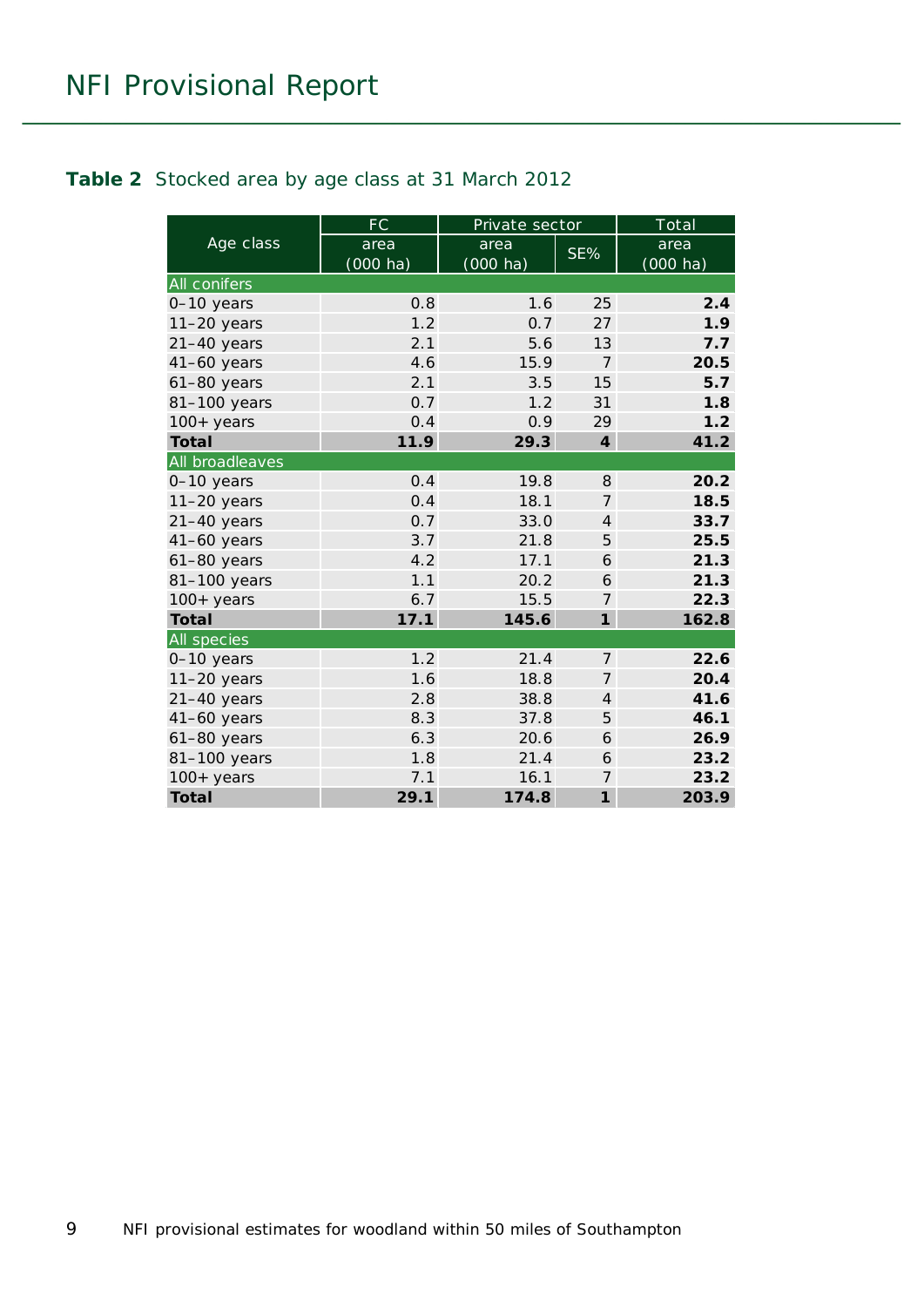#### <span id="page-9-0"></span>**Table 3** Stocked area by mean stand DBH class at 31 March 2012

|                     | FC         | Private sector     |                | Total              |
|---------------------|------------|--------------------|----------------|--------------------|
| Mean stand DBH      | area       | area               | SE%            | area               |
|                     | $(000$ ha) | $(000 \text{ ha})$ |                | $(000 \text{ ha})$ |
| <b>All conifers</b> |            |                    |                |                    |
| $0-7$ cm            | 0.2        | 1.5                | 24             | 1.7                |
| 7-10 cm             | 9.9        | 0.8                | 23             | 10.7               |
| 10-15 cm            | 116.4      | 1.6                | 22             | 118.0              |
| 15-20 cm            | 180.4      | 3.1                | 16             | 183.4              |
| 20-30 cm            | 752.3      | 7.5                | 11             | 759.8              |
| 30-40 cm            | 1,075.5    | 7.2                | 10             | 1,082.7            |
| 40-60 cm            | 887.4      | 5.8                | 12             | 893.2              |
| 60-80 cm            | 150.9      | 1.2                | 25             | 152.1              |
| $80+cm$             | 59.9       | 0.6                | 46             | 60.5               |
| <b>Total</b>        | 11.9       | 29.3               | $\overline{4}$ | 41.2               |
| All broadleaves     |            |                    |                |                    |
| $0-7$ cm            | 3.5        | 24.8               | $\overline{7}$ | 28.4               |
| 7-10 cm             | 25.9       | 25.8               | 5              | 51.7               |
| 10-15 cm            | 185.6      | 18.8               | 5              | 204.4              |
| 15-20 cm            | 311.9      | 13.4               | 6              | 325.3              |
| 20-30 cm            | 1,857.6    | 19.9               | 5              | 1,877.5            |
| 30-40 cm            | 1,271.7    | 14.1               | 7              | 1,285.8            |
| 40-60 cm            | 422.7      | 15.9               | 7              | 438.6              |
| 60-80 cm            | 81.8       | 8.8                | 9              | 90.6               |
| $80+cm$             | 37.7       | 4.0                | 14             | 41.7               |
| <b>Total</b>        | 17.1       | 145.6              | $\mathbf{1}$   | 162.8              |
| All species         |            |                    |                |                    |
| $0-7$ cm            | 3.7        | 26.3               | 6              | 30.1               |
| 7-10 cm             | 35.8       | 26.7               | 5              | 62.5               |
| 10-15 cm            | 302.0      | 20.5               | 5              | 322.5              |
| 15-20 cm            | 492.3      | 16.6               | 6              | 508.8              |
| 20-30 cm            | 2,609.9    | 27.4               | 5              | 2,637.3            |
| 30-40 cm            | 2,347.2    | 21.4               | 6              | 2,368.6            |
| 40-60 cm            | 1,310.1    | 21.4               | 6              | 1,331.5            |
| 60-80 cm            | 232.7      | 9.8                | 8              | 242.5              |
| $80+cm$             | 97.5       | 4.7                | 14             | 102.2              |
| <b>Total</b>        | 29.1       | 174.8              | $\mathbf{1}$   | 203.9              |

#### <span id="page-9-1"></span>**Table 4** Felled area at 31 March 2012

| Clearfelled area | FC                 | Private sector     |     | Total    |
|------------------|--------------------|--------------------|-----|----------|
|                  | area               | area               | SE% | area     |
|                  | $(000 \text{ ha})$ | $(000 \text{ ha})$ |     | (000 ha) |
|                  | 0.8                | 1.6                | 28  | 2.4      |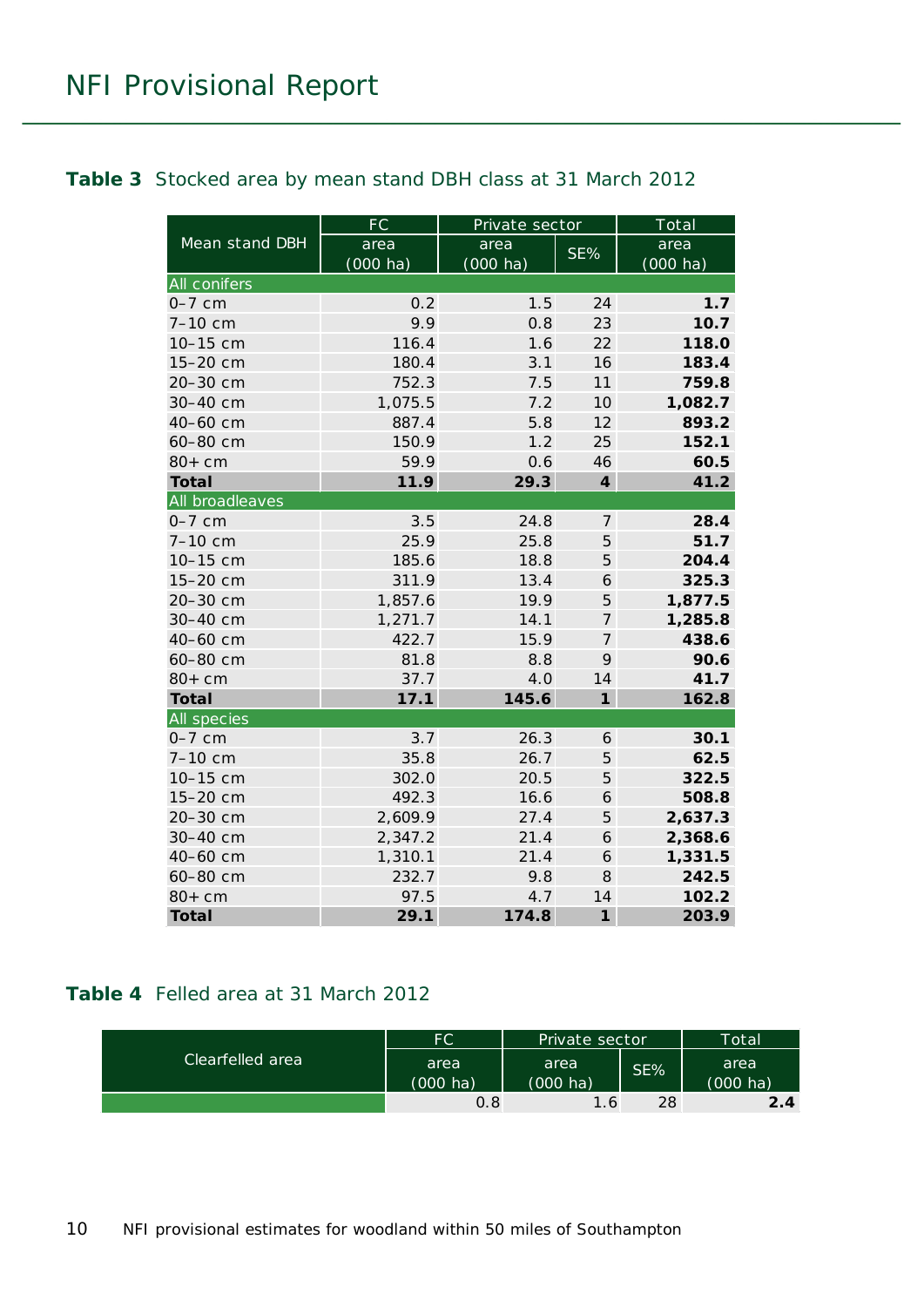### <span id="page-10-0"></span>Standing volume at 31 March 2012

<span id="page-10-1"></span>■ Sitka spruce **Figure 2** Principal tree species composition by standing volume at 31 March 2012



<span id="page-10-2"></span>**Figure 2a** Principal conifer tree species composition by standing volume at 31 March 2012

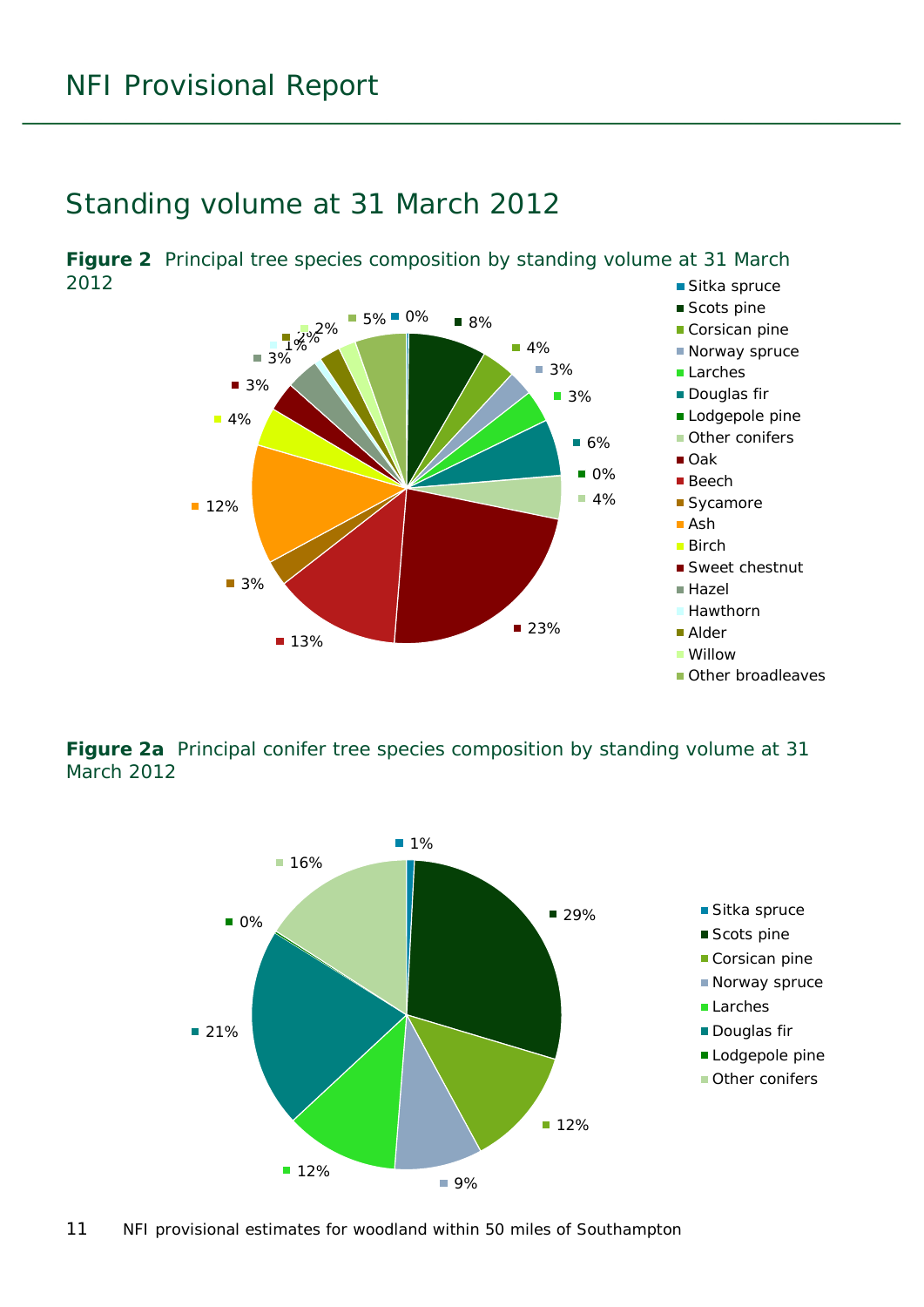#### <span id="page-11-0"></span>**Table 5** Standing volume by principal tree species at 31 March 2012

|                        | <b>FC</b>                       | Private sector                      |                | Total                               |
|------------------------|---------------------------------|-------------------------------------|----------------|-------------------------------------|
| Principal species      | volume                          | volume                              |                | volume                              |
|                        | $(000 \text{ m}^3 \text{ obs})$ | $(000 \; \text{m}^3 \; \text{obs})$ | SE%            | $(000 \; \text{m}^3 \; \text{obs})$ |
| Conifers               |                                 |                                     |                |                                     |
| Sitka spruce           | 14                              | 105                                 | 30             | 119                                 |
| Scots pine             | 844                             | 3,350                               | 11             | 4,194                               |
| Corsican pine          | 1,001                           | 810                                 | 22             | 1,811                               |
| Norway spruce          | 222                             | 1,110                               | 18             | 1,332                               |
| Larches                | 115                             | 1,603                               | 14             | 1,718                               |
| Douglas fir            | 575                             | 2,453                               | 19             | 3,028                               |
| Lodgepole pine         | 9                               | 22                                  | 77             | 31                                  |
| Other conifers         | 453                             | 1,863                               | 14             | 2,316                               |
| <b>All conifers</b>    | 3,233                           | 11,337                              | 5              | 14,569                              |
| <b>Broadleaves</b>     |                                 |                                     |                |                                     |
| Oak                    | 1,796                           | 10,106                              | $\overline{7}$ | 11,902                              |
| Beech                  | 1,837                           | 4,977                               | 10             | 6,814                               |
| Sycamore               | 21                              | 1,330                               | 12             | 1,351                               |
| Ash                    | 79                              | 6,322                               | $\overline{7}$ | 6,401                               |
| <b>Birch</b>           | 88                              | 1,976                               | 8              | 2,064                               |
| Sweet chestnut         | 34                              | 1,537                               | 14             | 1,571                               |
| Hazel                  | $\overline{4}$                  | 1,739                               | 8              | 1,742                               |
| Hawthorn               | $\Omega$                        | 355                                 | 12             | 355                                 |
| Alder                  | 18                              | 1,121                               | 18             | 1,139                               |
| Willow                 | $\Omega$                        | 914                                 | 18             | 914                                 |
| Other broadleaves      | 321                             | 2,455                               | 10             | 2,777                               |
| <b>All broadleaves</b> | 4,198                           | 32,844                              | 3              | 37,043                              |
| All species            |                                 |                                     |                |                                     |
| <b>All species</b>     | 7,431                           | 44,128                              | $\overline{2}$ | 51,559                              |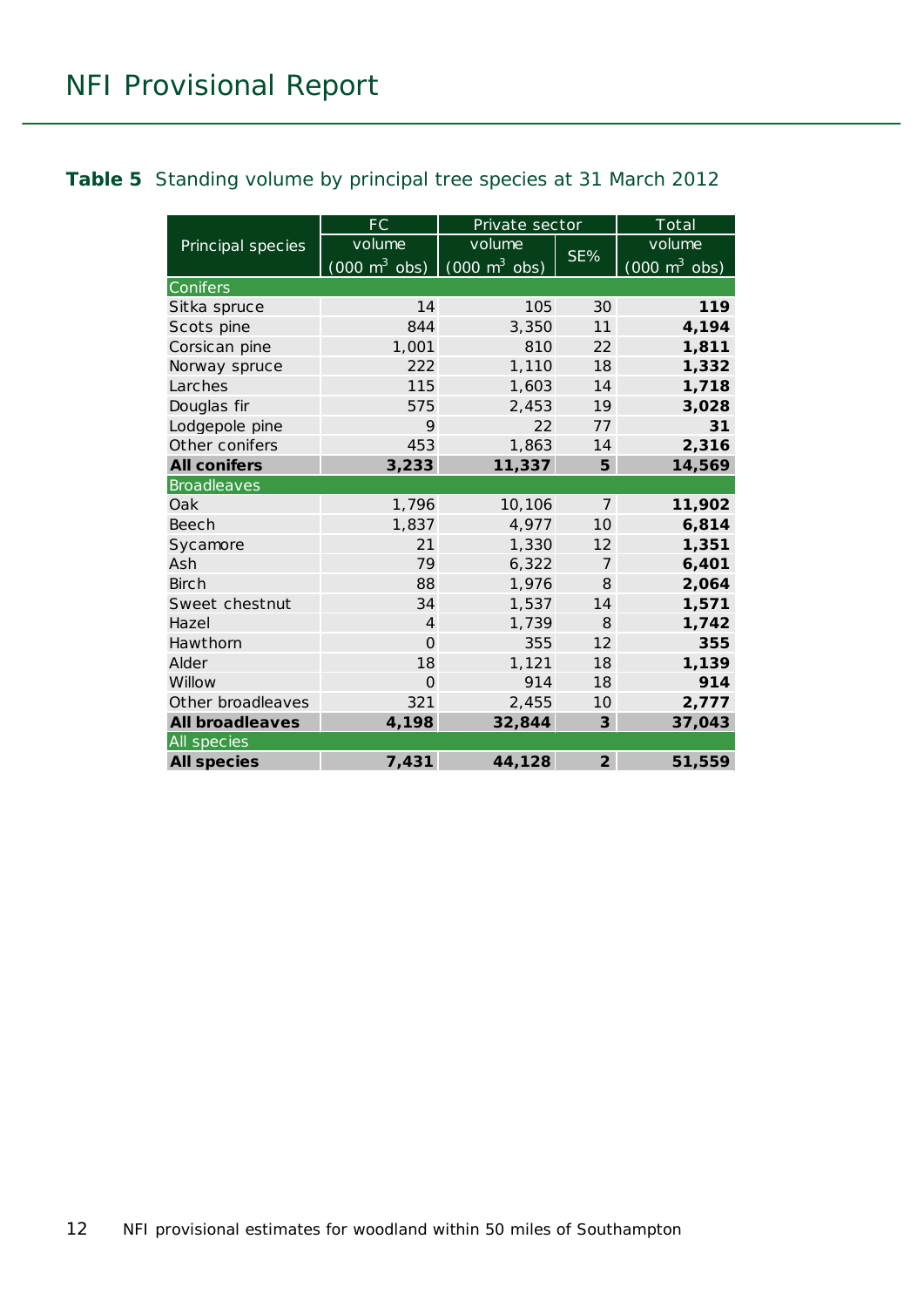#### <span id="page-12-0"></span>**Table 6** Standing volume by age class at 31 March 2012

|                 | <b>FC</b>                       | Private sector                  |                | Total                           |
|-----------------|---------------------------------|---------------------------------|----------------|---------------------------------|
| Age class       | volume                          | volume                          |                | volume                          |
|                 | $(000 \text{ m}^3 \text{ obs})$ | $(000 \text{ m}^3 \text{ obs})$ | SE%            | $(000 \text{ m}^3 \text{ obs})$ |
| All conifers    |                                 |                                 |                |                                 |
| 0-10 years      | $\Omega$                        | 2                               | 51             | 3                               |
| $11-20$ years   | 63                              | 35                              | 36             | 98                              |
| $21-40$ years   | 379                             | 1,340                           | 15             | 1,720                           |
| $41-60$ years   | 1,488                           | 6,563                           | $\overline{7}$ | 8,051                           |
| $61-80$ years   | 806                             | 1,918                           | 17             | 2,723                           |
| 81-100 years    | 294                             | 1,018                           | 42             | 1,311                           |
| $100+$ years    | 203                             | 461                             | 31             | 663                             |
| <b>Total</b>    | 3,233                           | 11,337                          | 5              | 14,569                          |
| All broadleaves |                                 |                                 |                |                                 |
| $0-10$ years    | $\Omega$                        | 44                              | 36             | 44                              |
| $11-20$ years   | 6                               | 694                             | 13             | 700                             |
| $21-40$ years   | 41                              | 4,413                           | 6              | 4,455                           |
| 41-60 years     | 601                             | 5,579                           | $\overline{7}$ | 6,180                           |
| 61-80 years     | 870                             | 5,238                           | 8              | 6,107                           |
| 81-100 years    | 237                             | 8,797                           | $\overline{7}$ | 9,034                           |
| $100+$ years    | 2,443                           | 8,079                           | 9              | 10,522                          |
| <b>Total</b>    | 4,198                           | 32,844                          | 3              | 37,043                          |
| All species     |                                 |                                 |                |                                 |
| $0-10$ years    | $\Omega$                        | 46                              | 34             | 46                              |
| $11-20$ years   | 69                              | 731                             | 13             | 800                             |
| $21-40$ years   | 421                             | 5,776                           | 6              | 6,197                           |
| 41-60 years     | 2,089                           | 12,160                          | 5              | 14,249                          |
| $61-80$ years   | 1,675                           | 7,125                           | $\overline{7}$ | 8,800                           |
| 81-100 years    | 531                             | 9,840                           | 8              | 10,371                          |
| 100+ years      | 2,646                           | 8,450                           | 8              | 11,096                          |
| <b>Total</b>    | 7,431                           | 44,128                          | $\overline{2}$ | 51,559                          |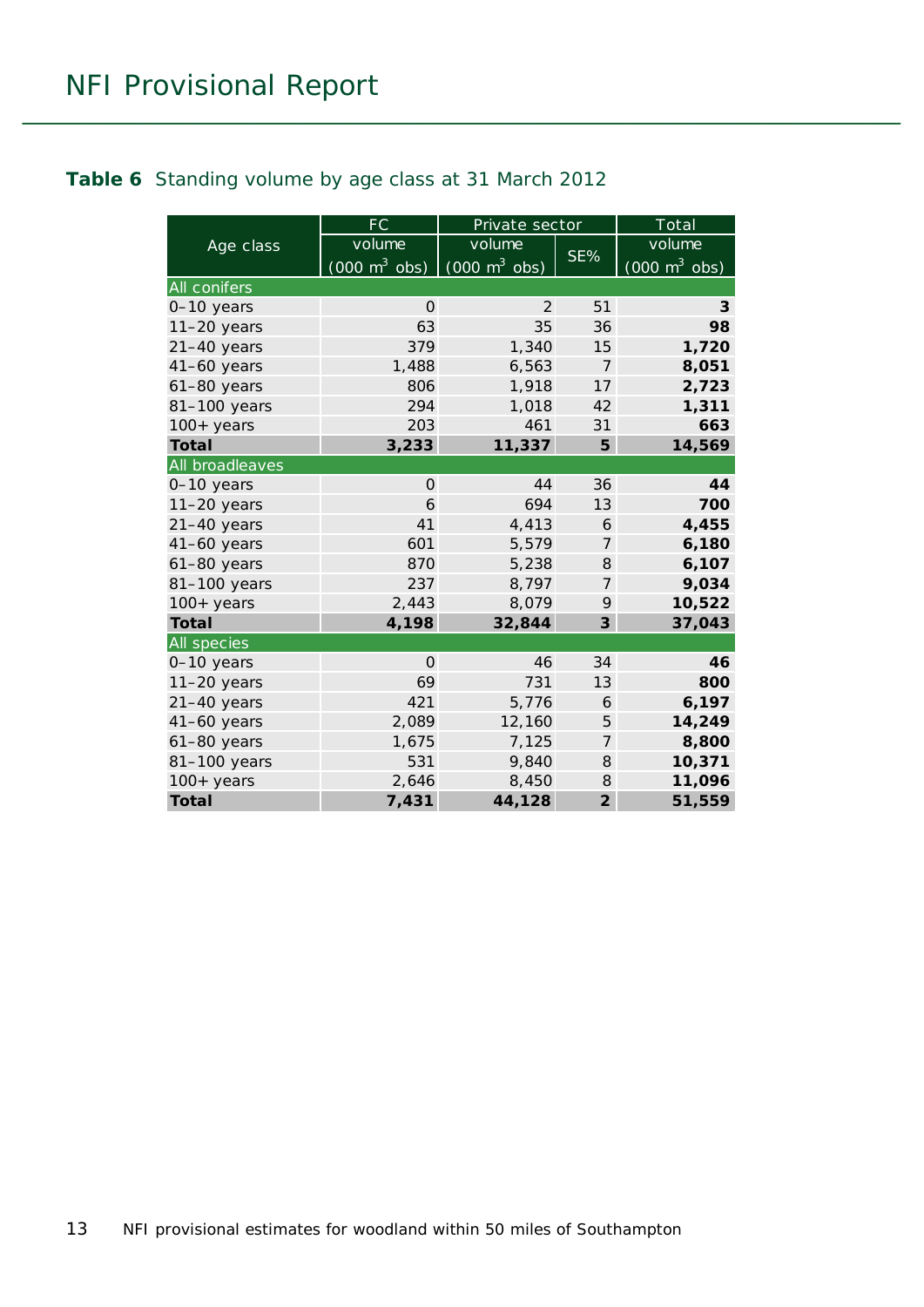#### <span id="page-13-0"></span>**Table 7** Standing volume by mean stand DBH class at 31 March 2012

|                     | <b>FC</b>                       | Private sector                  |                | Total                           |
|---------------------|---------------------------------|---------------------------------|----------------|---------------------------------|
| Mean stand DBH      | volume                          | volume                          |                | volume                          |
|                     | $(000 \text{ m}^3 \text{ obs})$ | $(000 \text{ m}^3 \text{ obs})$ | SE%            | $(000 \text{ m}^3 \text{ obs})$ |
| <b>All conifers</b> |                                 |                                 |                |                                 |
| $0-7$ cm            | $\Omega$                        | $\Omega$                        | 75             | 0                               |
| 7-10 cm             | 10                              | 21                              | 23             | 30                              |
| 10-15 cm            | 116                             | 228                             | 28             | 345                             |
| 15-20 cm            | 180                             | 741                             | 15             | 922                             |
| 20-30 cm            | 752                             | 2,444                           | 11             | 3,197                           |
| 30-40 cm            | 1,075                           | 3,163                           | 10             | 4,239                           |
| 40-60 cm            | 887                             | 3,411                           | 12             | 4,298                           |
| 60-80 cm            | 151                             | 704                             | 22             | 855                             |
| $80+cm$             | 60                              | 624                             | 63             | 684                             |
| <b>Total</b>        | 3,233                           | 11,337                          | 5              | 14,569                          |
| All broadleaves     |                                 |                                 |                |                                 |
| $0-7$ cm            | $\overline{4}$                  | 77                              | 15             | 81                              |
| 7-10 cm             | 26                              | 973                             | $\overline{7}$ | 998                             |
| 10-15 cm            | 186                             | 2,265                           | 6              | 2,450                           |
| 15-20 cm            | 312                             | 2,469                           | 7              | 2,781                           |
| 20-30 cm            | 1,858                           | 5,359                           | 5              | 7,216                           |
| 30-40 cm            | 1,272                           | 5,181                           | 8              | 6,453                           |
| 40-60 cm            | 423                             | 7,186                           | 7              | 7,609                           |
| 60-80 cm            | 82                              | 5,745                           | 9              | 5,826                           |
| $80+cm$             | 38                              | 3,590                           | 16             | 3,628                           |
| <b>Total</b>        | 4,198                           | 32,844                          | 3              | 37,043                          |
| All species         |                                 |                                 |                |                                 |
| $0-7$ cm            | 4                               | 77                              | 15             | 81                              |
| 7-10 cm             | 36                              | 995                             | 7              | 1,031                           |
| 10-15 cm            | 302                             | 2,498                           | 6              | 2,800                           |
| 15-20 cm            | 492                             | 3,223                           | 6              | 3,715                           |
| 20-30 cm            | 2,610                           | 7,818                           | $\sqrt{5}$     | 10,428                          |
| 30-40 cm            | 2,347                           | 8,379                           | 6              | 10,726                          |
| 40-60 cm            | 1,310                           | 10,540                          | 6              | 11,850                          |
| 60-80 cm            | 233                             | 6,376                           | 8              | 6,609                           |
| $80+cm$             | 98                              | 4,221                           | 17             | 4,318                           |
| <b>Total</b>        | 7,431                           | 44,128                          | $\overline{2}$ | 51,559                          |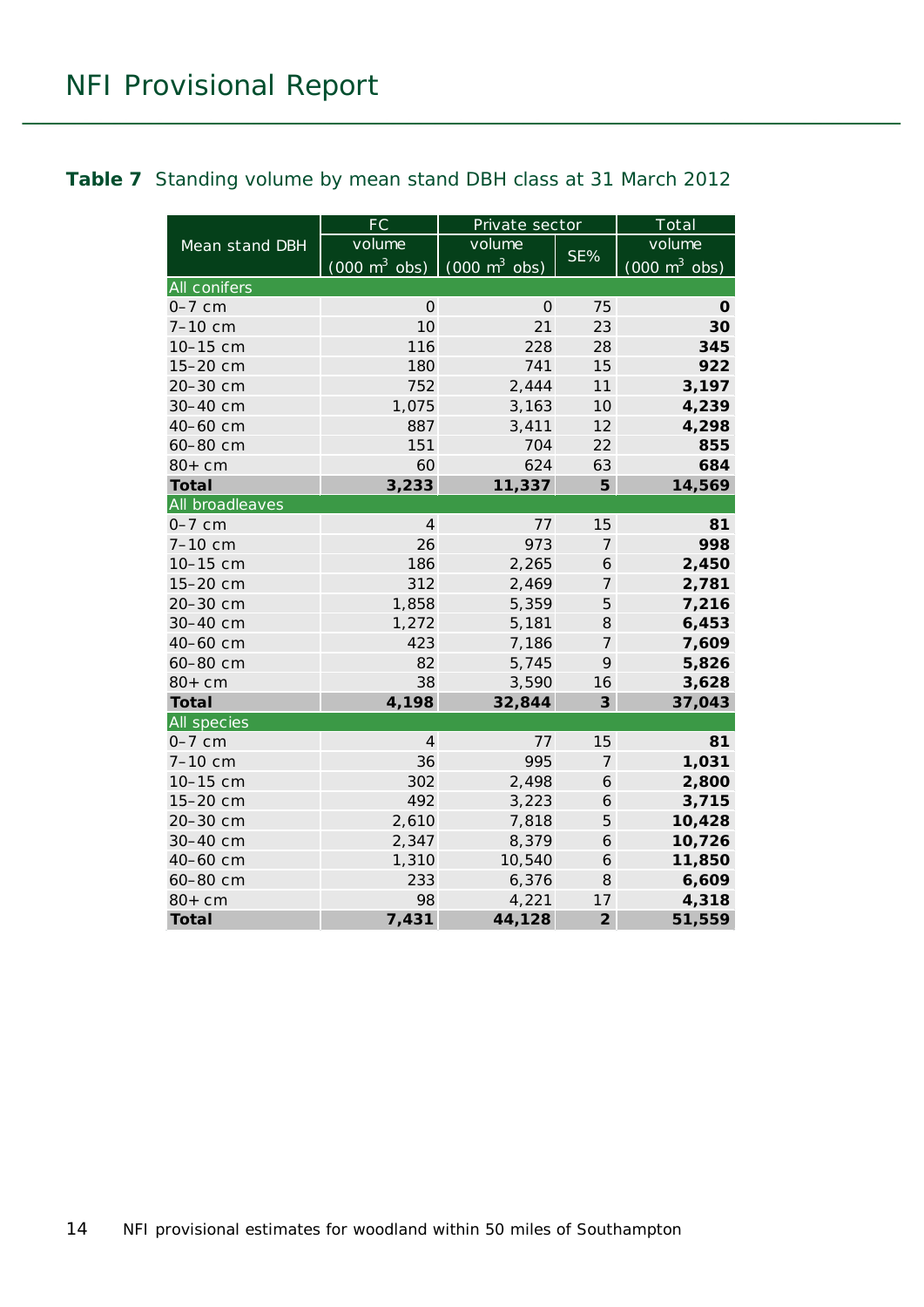### <span id="page-14-0"></span>Biomass and carbon stocks at 31 March 2012

<span id="page-14-1"></span>**Table 8** Standing biomass by principal tree species at 31 March 2012

|                        | FC             | Private sector |                | Total       |
|------------------------|----------------|----------------|----------------|-------------|
| Principal species      | biomass        | biomass        | SE%            | biomass     |
|                        | $(000$ odt)    | $(000$ odt)    |                | $(000$ odt) |
| Conifers               |                |                |                |             |
| Sitka spruce           | 8              | 65             | 30             | 73          |
| Scots pine             | 585            | 2,242          | 11             | 2,827       |
| Corsican pine          | 604            | 461            | 22             | 1,064       |
| Norway spruce          | 123            | 590            | 17             | 713         |
| Larches                | 72             | 946            | 14             | 1,019       |
| Douglas fir            | 381            | 1,541          | 19             | 1,922       |
| Lodgepole pine         | 6              | 14             | 76             | 20          |
| Other conifers         | 250            | 1,067          | 13             | 1,317       |
| <b>All conifers</b>    | 2,029          | 6,939          | 5              | 8,967       |
| <b>Broadleaves</b>     |                |                |                |             |
| Oak                    | 1,586          | 8,405          | $\overline{7}$ | 9,991       |
| Beech                  | 1,732          | 4,264          | 10             | 5,995       |
| Sycamore               | 19             | 1,111          | 12             | 1,131       |
| Ash                    | 73             | 5,217          | 6              | 5,290       |
| <b>Birch</b>           | 86             | 1,836          | 8              | 1,922       |
| Sweet chestnut         | 31             | 1,192          | 14             | 1,224       |
| Hazel                  | $\overline{4}$ | 1,690          | $\mathcal{B}$  | 1,693       |
| Hawthorn               | $\Omega$       | 421            | 11             | 421         |
| Alder                  | 15             | 815            | 18             | 830         |
| Willow                 | $\Omega$       | 938            | 17             | 938         |
| Other broadleaves      | 289            | 2,272          | 9              | 2,561       |
| <b>All broadleaves</b> | 3,835          | 28,179         | $\overline{3}$ | 32,014      |
| All species            |                |                |                |             |
| <b>All species</b>     | 5,864          | 35,095         | $\overline{2}$ | 40,959      |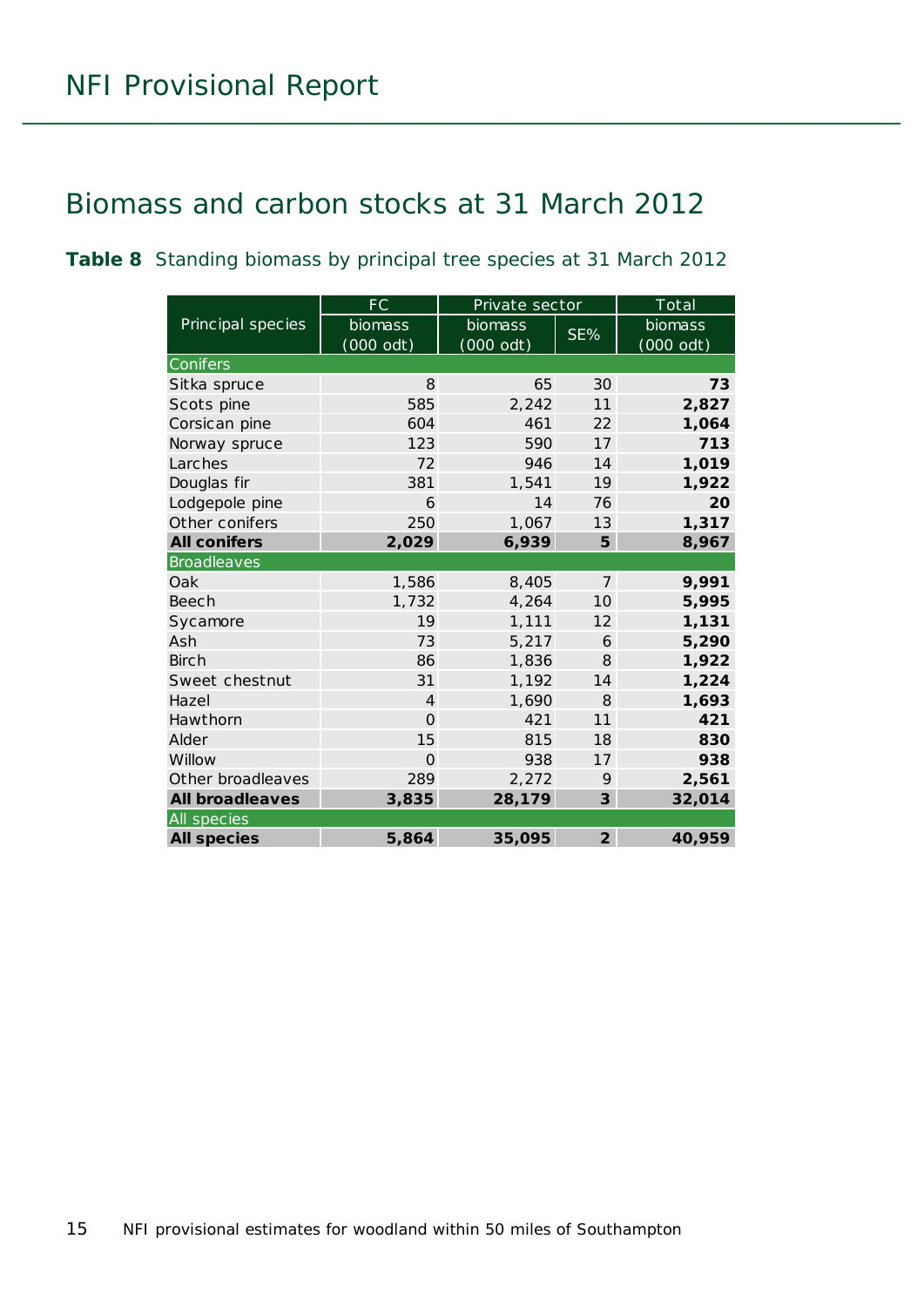#### <span id="page-15-0"></span>**Table 9** Total carbon stocks in principal tree species at 31 March 2012

|                        | FC             | Private sector |                | $Tot$ al |  |  |
|------------------------|----------------|----------------|----------------|----------|--|--|
| Principal species      | carbon         | carbon         | SE%            | carbon   |  |  |
|                        | (000 t)        | (000 t)        |                | (000 t)  |  |  |
| Conifers               |                |                |                |          |  |  |
| Sitka spruce           | $\overline{4}$ | 32             | 30             | 37       |  |  |
| Scots pine             | 292            | 1,121          | 11             | 1,413    |  |  |
| Corsican pine          | 302            | 230            | 22             | 532      |  |  |
| Norway spruce          | 61             | 295            | 17             | 357      |  |  |
| Larches                | 36             | 473            | 14             | 509      |  |  |
| Douglas fir            | 190            | 770            | 19             | 961      |  |  |
| Lodgepole pine         | 3              | $\overline{7}$ | 76             | 10       |  |  |
| Other conifers         | 125            | 534            | 13             | 659      |  |  |
| <b>All conifers</b>    | 1,014          | 3,469          | 5              | 4,484    |  |  |
| <b>Broadleaves</b>     |                |                |                |          |  |  |
| Oak                    | 793            | 4,203          | $\overline{7}$ | 4,996    |  |  |
| <b>Beech</b>           | 866            | 2,132          | 10             | 2,998    |  |  |
| Sycamore               | 10             | 556            | 12             | 565      |  |  |
| Ash                    | 37             | 2,608          | 6              | 2,645    |  |  |
| <b>Birch</b>           | 43             | 918            | 8              | 961      |  |  |
| Sweet chestnut         | 16             | 596            | 14             | 612      |  |  |
| Hazel                  | 2              | 845            | $\mathcal{B}$  | 847      |  |  |
| Hawthorn               | $\Omega$       | 210            | 11             | 210      |  |  |
| Alder                  | $\overline{7}$ | 407            | 18             | 415      |  |  |
| Willow                 | $\mathbf 0$    | 469            | 17             | 469      |  |  |
| Other broadleaves      | 145            | 1,136          | 9              | 1,280    |  |  |
| <b>All broadleaves</b> | 1,918          | 14,089         | $\mathbf{3}$   | 16,007   |  |  |
| All species            |                |                |                |          |  |  |
| <b>All species</b>     | 2,932          | 17,547         | $\overline{2}$ | 20,479   |  |  |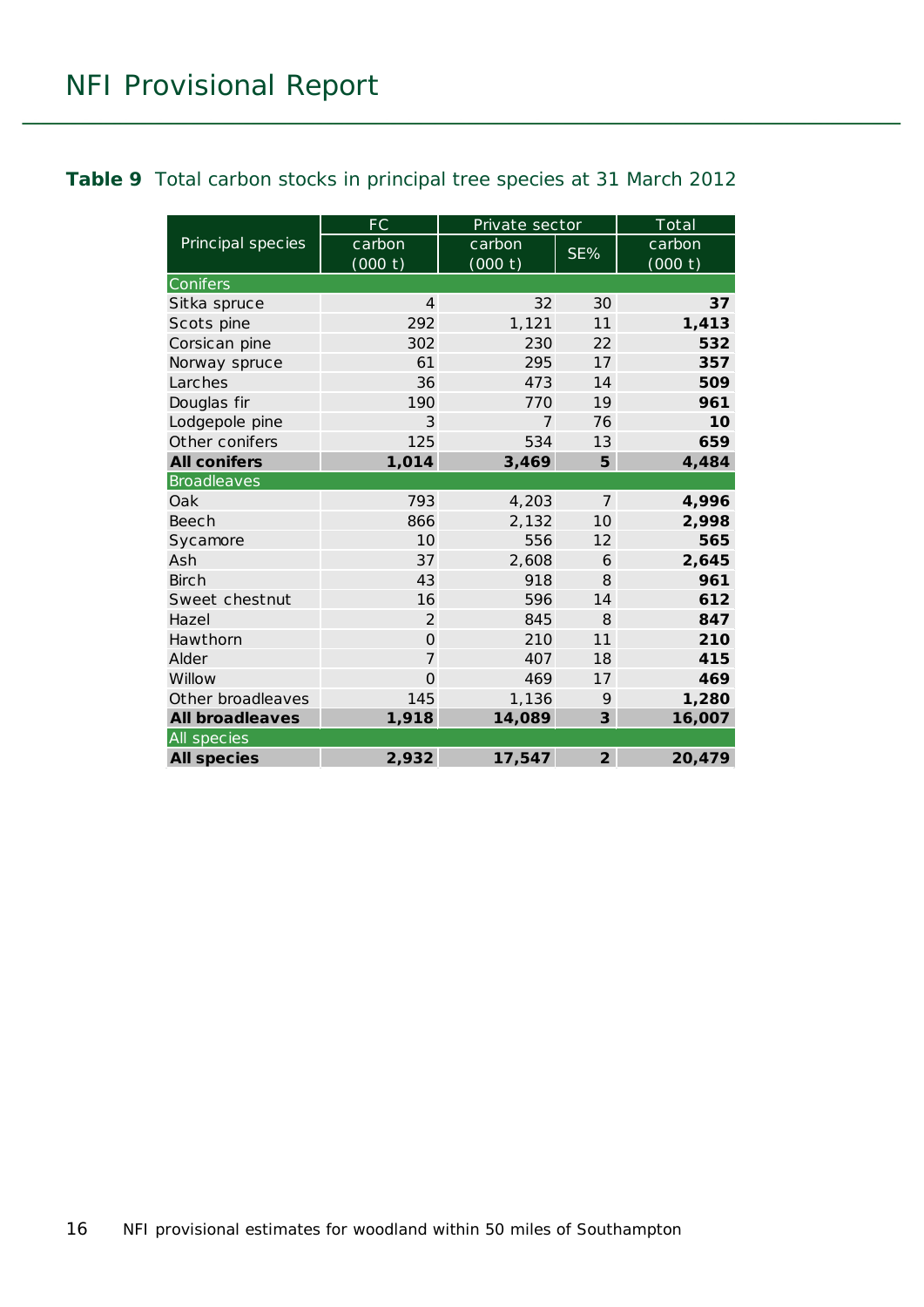### <span id="page-16-0"></span>Evidence of thinning



#### <span id="page-16-1"></span>**Figure 3** Evidence of thinning in Private sector sites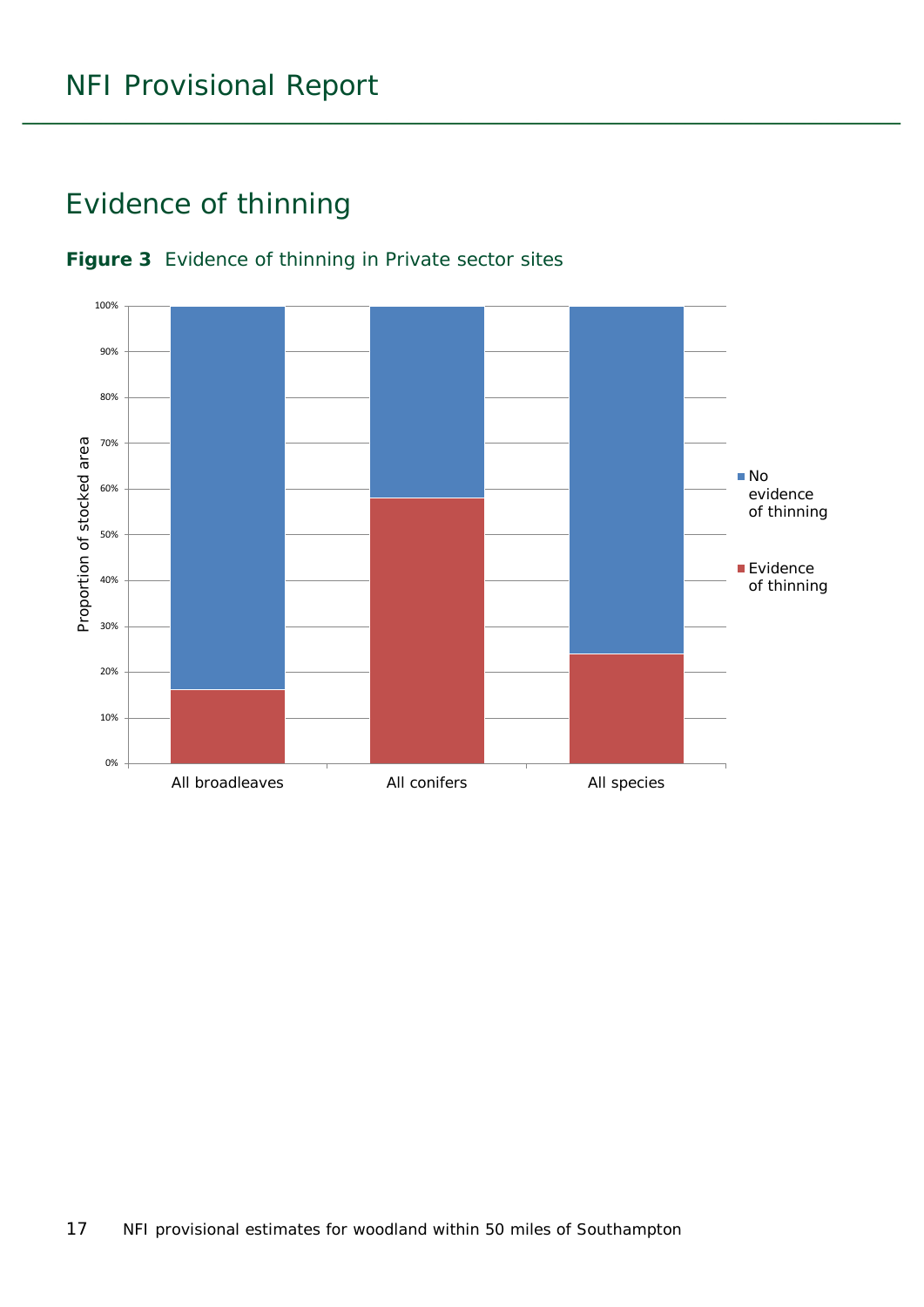### <span id="page-17-0"></span>50-year forecast of timber availability

Refer to the NFI report *50-year forecast of softwood timber availability* (2014) for a description of the underlying methodology and interpretation of the softwood forecast, and also for the England and GB context.

Refer to the NFI report *50-year forecast of hardwood timber availability* (2014) for a description of the underlying methodology and interpretation of the hardwood forecast, and also for the England and GB context.

In **Figures 4–8 and Tables 10–12** the estimates for the Forestry Commission are based on harvesting regimes derived from Forestry Commission felling and thinning plans as of 31 March 2012.

For the Private sector, information for **Figures 4–8 and Tables 10–12** is based on a scenario which assumes felling at age of maximum mean annual increment with moderate wind risk measures for conifers. For broadleaves, however, only those areas where there is evidence of thinning are assumed to be managed in future. This is a highly conservative assumption but better reflects current practice than assuming all stands will be managed. In turn it is assumed that these broadleaved stands are managed to felling at age of maximum mean annual increment with moderate wind risk measures.

Restocking assumptions for conifer stands clearfelled during the forecast period have been implemented that assume:

- a 10% reduction in the area of conifers on the subsequent rotation
- restocking of currently clearfelled land
- a change in the composition of conifer species on restocking

Restocking assumptions for broadleaved stands clearfelled during the forecast period have been included that assume:

- no reduction in stocked area
- like-for-like species choices are used for broadleaves
- 50% of the land associated with the reduction in conifer stocked area arising from the assumption above is stocked with broadleaves

A full description of the restocking assumptions is to be found in Table D3 of the *50-year forecast of softwood timber availability* (2014). The same restocking assumptions have been applied to both the Forestry Commission and Private sector forecasts.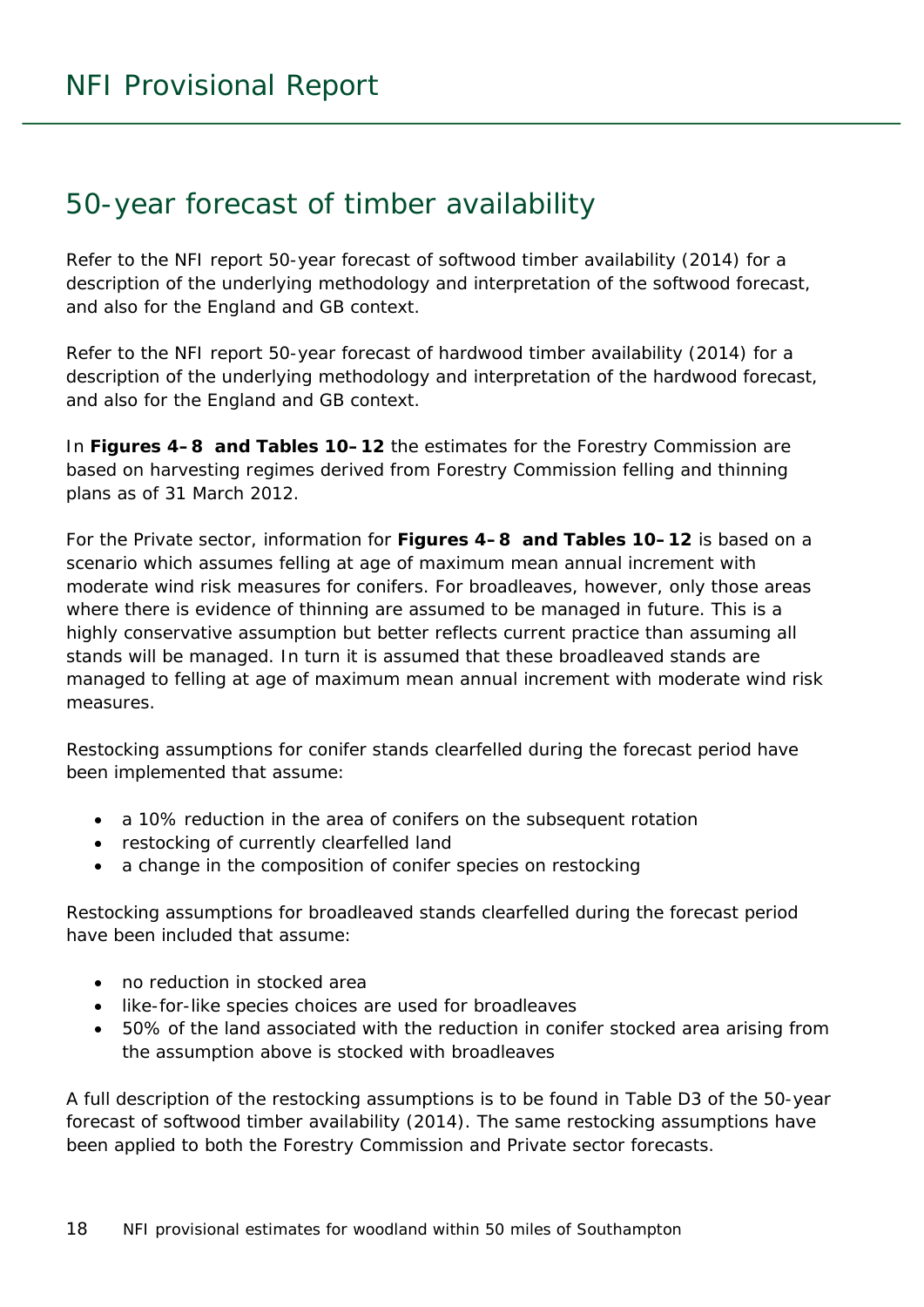Woodland that is classed as currently clearfelled will be restocked according to the restock prescription.

In **Figures 9–13** and **Tables 13–15** the management assumptions for the Private sector hardwoods have been changed to assume all hardwoods are thinned and felled rather than only those in areas that have evidence of thinning. In this report, the tables and figures for estimates under this management scenario will be labelled as 'unrestricted'.

**Figures 14–15** and **Table 16** compare the Private sector hardwood timber availability under the two scenarios. Figure 14 shows the Private sector hardwood availability for the two scenarios during the 50-year forecast. Figure 15 and Table 16 compare the hardwood availability in first 15 years of the forecast under the two scenarios.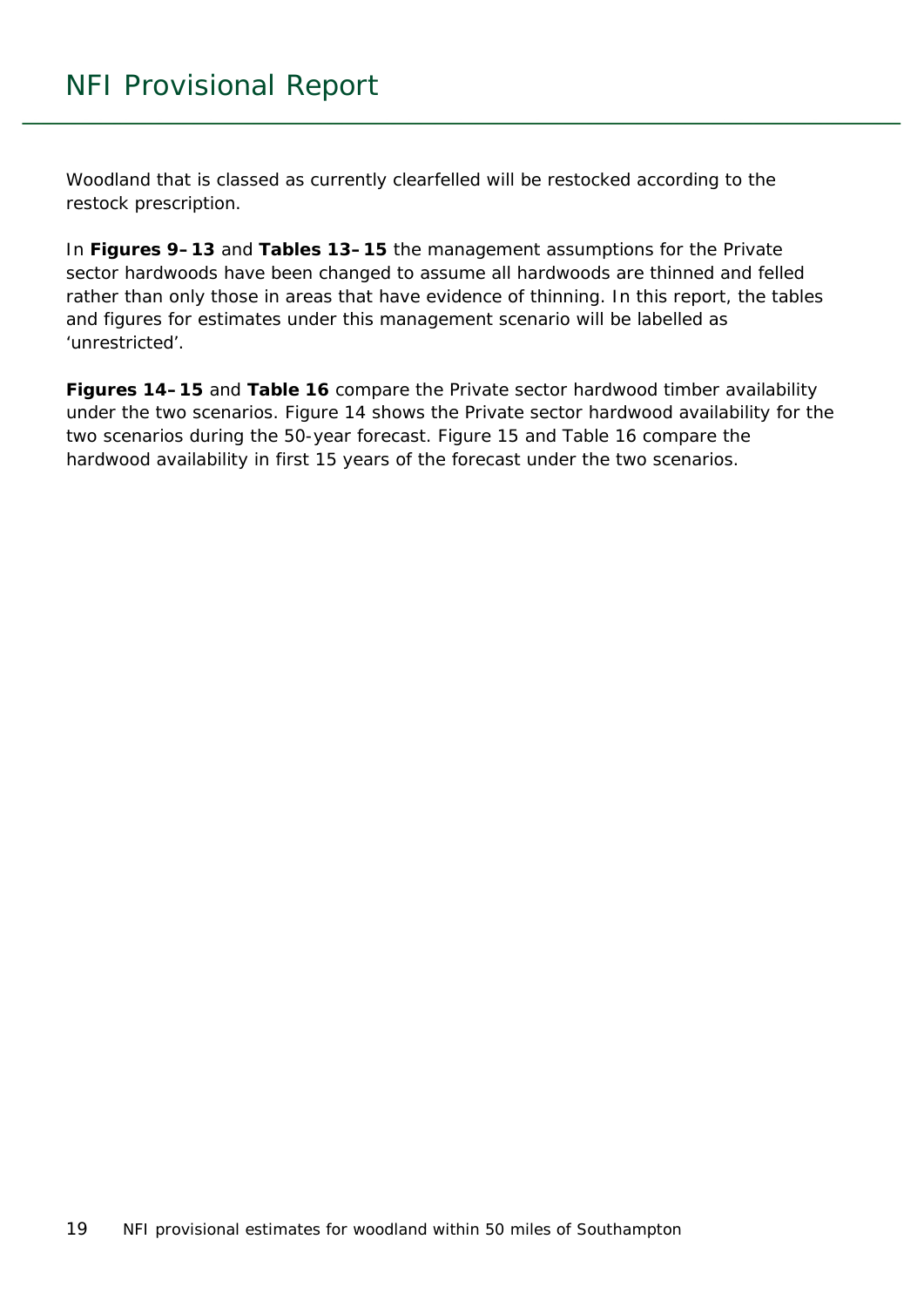50-year forecast of timber availability under the 'headline' harvesting scenario

|  |  | Table 10 50-year forecast of timber availability by time period and principal species |  |  |
|--|--|---------------------------------------------------------------------------------------|--|--|
|  |  |                                                                                       |  |  |

<span id="page-19-0"></span>

|                        |                                     | $2013 - 16$    |     |                                 | $2017 - 21$<br>$2022 - 26$      |                |                |                             | $2027 - 31$                     |                |     |                                 |                                 |                |                  |                                 |
|------------------------|-------------------------------------|----------------|-----|---------------------------------|---------------------------------|----------------|----------------|-----------------------------|---------------------------------|----------------|-----|---------------------------------|---------------------------------|----------------|------------------|---------------------------------|
|                        | FC.                                 | Private sector |     | Total                           | FC                              | Private sector |                | Total                       | FC.                             | Private sector |     | Total                           | FC                              | Private sector |                  | Total                           |
| Principal species      | volume                              |                | SE% | volume                          | volume                          |                | SE%            | volume                      | volume                          |                | SE% | volume                          | volume                          |                | SE%              | volume                          |
|                        | $(000 \; \text{m}^3 \; \text{obs})$ |                |     | $(000 \text{ m}^3 \text{ obs})$ | $(000 \text{ m}^3 \text{ obs})$ |                |                | $(000 \text{ m}^3)$<br>obs) | $(000 \text{ m}^3 \text{ obs})$ |                |     | $(000 \text{ m}^3 \text{ obs})$ | $(000 \text{ m}^3 \text{ obs})$ |                |                  | $(000 \text{ m}^3 \text{ obs})$ |
|                        |                                     |                |     |                                 |                                 |                |                |                             |                                 |                |     |                                 |                                 |                |                  |                                 |
| <b>All conifers</b>    | 137                                 | 614            | 11  | 752                             | 128                             | 563            | 9              | 691                         | 100                             | 442            | 9   | 542                             | 91                              | 490            | 10 <sup>10</sup> | 581                             |
| Sitka spruce           | $\Omega$                            | 3              | 41  | 3                               | $\overline{0}$                  | 8              | 30             | 9                           | $\mathbf{O}$                    | 6              | 44  | 6                               | $\overline{0}$                  | 6              | 50               |                                 |
| Scots pine             | 26                                  | 117            | 24  | 143                             | 23                              | 140            | 18             | 163                         | 17                              | 115            | 19  | 131                             | 17                              | 162            | 21               | 179                             |
| Corsican pine          | 56                                  | 89             | 34  | 145                             | 52                              | 47             | 41             | 99                          | 45                              | 35             | 45  | 80                              | 29                              | 18             | 36               | 48                              |
| Norway spruce          | 11                                  | 39             | 19  | 50                              | 10                              | 72             | 37             | 82                          | 8                               | 64             | 26  | 72                              | 9                               | 95             | 30               | 104                             |
| Larches                | 5                                   | 88             | 29  | 93                              | 5                               | 83             | 18             | 87                          | 3                               | 51             | 16  | 54                              | 3                               | 54             | 19               | 57                              |
| Douglas fir            | 21                                  | 167            | 26  | 188                             | 19                              | 115            | 23             | 134                         | 16                              | 92             | 26  | 108                             | 19                              | 71             | 29               | 90                              |
| Lodgepole pine         |                                     | $\Omega$       | 73  |                                 | $\mathbf{O}$                    | $\Omega$       | 98             | $\mathbf 0$                 | $\Omega$                        | 5              | 82  | 5                               | $\Omega$                        | $\Omega$       | 98               |                                 |
| Other conifers         | 19                                  | 110            | 27  | 129                             | 19                              | 97             | 24             | 115                         | 12                              | 74             | 23  | 85                              | 12                              | 83             | 22               | 95                              |
| <b>All broadleaves</b> | 69                                  | 387            | 12  | 456                             | 10                              | 330            | 12             | 339                         | 55                              | 180            | 15  | 236                             | 10                              | 160            | 25               | 170                             |
| Oak                    | 13                                  | 59             | 24  | 72                              | $\overline{2}$                  | 82             | 29             | 84                          | 10                              | 57             | 37  | 67                              | $\overline{2}$                  | 24             | 27               | 25                              |
| Beech                  | 47                                  | 53             | 25  | 101                             | 5                               | 91             | 22             | 96                          | 38                              | 51             | 25  | 89                              | 5                               | 78             | 49               | 84                              |
| Sycamore               |                                     | 24             | 34  | 25                              | $\mathbf{O}$                    | 12             | 38             | 12                          |                                 | $\overline{4}$ | 26  | 5                               | $\Omega$                        |                | 24               |                                 |
| Ash                    |                                     | 140            | 21  | 142                             |                                 | 70             | 18             | 71                          |                                 | 20             | 18  | 22                              |                                 | 13             | 32               | 15                              |
| <b>Birch</b>           |                                     | 30             | 25  | 31                              |                                 | 34             | 23             | 34                          |                                 | 18             | 21  | 19                              | $\Omega$                        | 10             | 32               | 10                              |
| Sweet chestnut         | $\Omega$                            | 37             | 64  | 37                              | $\Omega$                        | $\overline{4}$ | 25             | $\overline{4}$              |                                 | 8              | 27  | 9                               | $\Omega$                        |                | 34               |                                 |
| Hazel                  | $\mathbf{O}$                        | 6              | 57  | 6                               | $\mathbf{O}$                    | $\overline{7}$ | 51             |                             | $\Omega$                        | $\overline{7}$ | 26  |                                 | $\Omega$                        | 8              | 46               |                                 |
| Hawthorn               | $\mathbf{O}$                        |                | 32  |                                 | $\mathbf{O}$                    |                | 27             |                             |                                 |                | 23  |                                 | $\Omega$                        |                | 27               |                                 |
| Alder                  | O                                   |                | 71  |                                 | $\Omega$                        |                | 67             |                             | $\Omega$                        |                | 37  |                                 | $\Omega$                        |                | 63               |                                 |
| Willow                 |                                     |                | 26  |                                 | $\Omega$                        |                | 23             |                             |                                 |                | 21  |                                 | $\mathcal{C}$                   |                | 20               |                                 |
| Other broadleaves      |                                     | 34             | 37  | 38                              |                                 | 27             | 36             | 28                          |                                 | 10             | 21  | 13                              |                                 | 10             | 15               | 11                              |
| <b>All species</b>     | 206                                 | 994            | 8   | 1,201                           | 138                             | 888            | $\overline{7}$ | 1,026                       | 156                             | 621            | 8   | 777                             | 101                             | 652            | 10               | 752                             |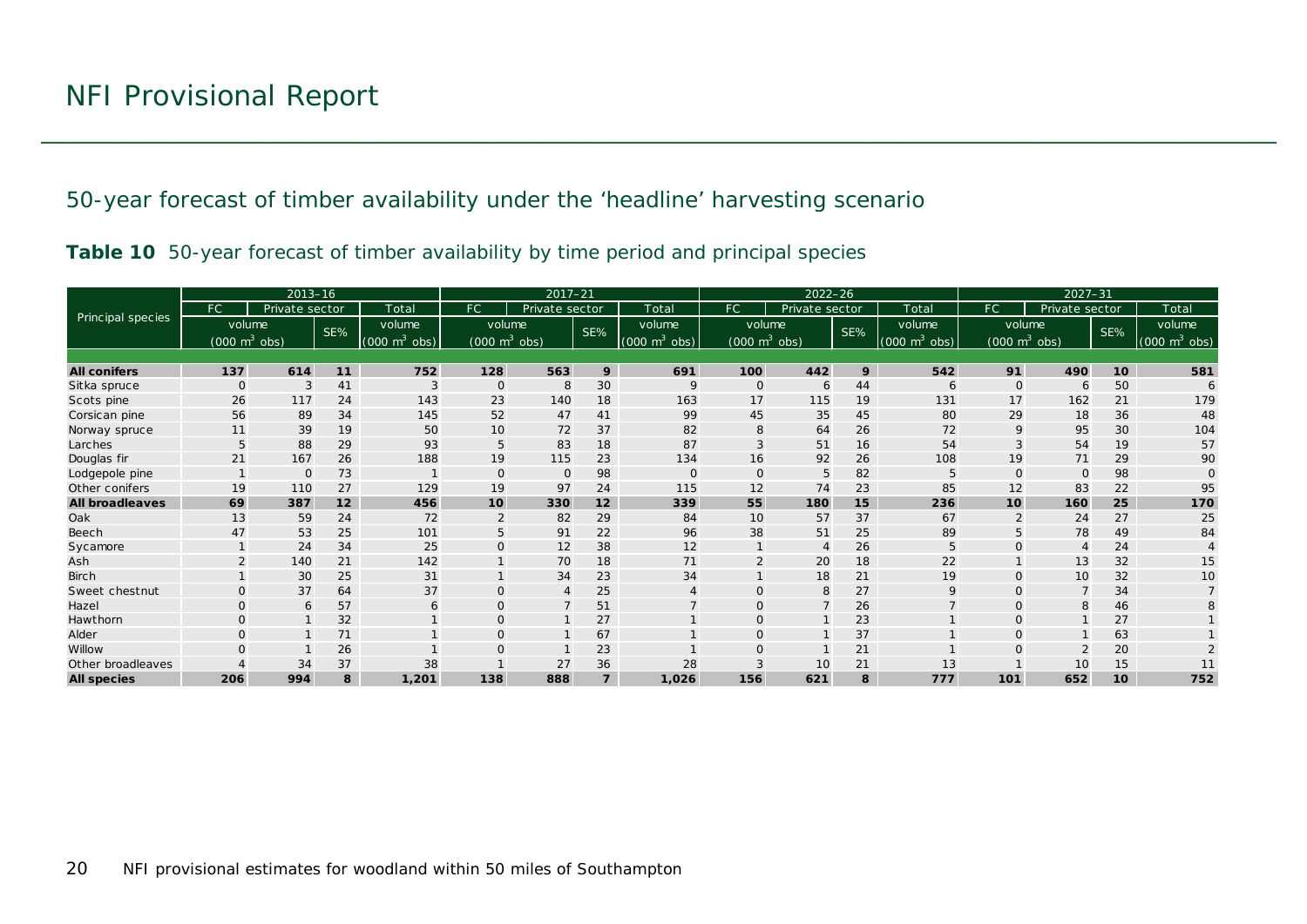#### **Table 10 (cont'd)** 50-year forecast of timber availability by time period and principal species

|                        |                                     | 2032-36        |     |                               |                                 | $2037 - 41$    |     |                                 | $2042 - 46$                     |                |     |                                 | $2047 - 51$                     |                |     |                                 |
|------------------------|-------------------------------------|----------------|-----|-------------------------------|---------------------------------|----------------|-----|---------------------------------|---------------------------------|----------------|-----|---------------------------------|---------------------------------|----------------|-----|---------------------------------|
|                        | FC                                  | Private sector |     | Total                         | <b>FC</b>                       | Private sector |     | Total                           | FC.                             | Private sector |     | Total                           | FC.                             | Private sector |     | Total                           |
| Principal species      | volume                              |                | SE% | volume                        | volume                          |                | SE% | volume                          | volume                          |                | SE% | volume                          | volume                          |                | SE% | volume                          |
|                        | $(000 \; \text{m}^3 \; \text{obs})$ |                |     | $(000 \; \text{m}^3)$<br>obs) | $(000 \text{ m}^3 \text{ obs})$ |                |     | $(000 \text{ m}^3 \text{ obs})$ | $(000 \text{ m}^3 \text{ obs})$ |                |     | $(000 \text{ m}^3 \text{ obs})$ | $(000 \text{ m}^3 \text{ obs})$ |                |     | $(000 \text{ m}^3 \text{ obs})$ |
|                        |                                     |                |     |                               |                                 |                |     |                                 |                                 |                |     |                                 |                                 |                |     |                                 |
| <b>All conifers</b>    | 76                                  | 425            | 11  | 501                           | 81                              | 302            | 14  | 384                             | 130                             | 288            | 14  | 419                             | 90                              | 235            | 12  | 325                             |
| Sitka spruce           | $\overline{2}$                      | 9              | 26  | 11                            | $\overline{2}$                  | 8              | 19  | 10                              |                                 | 11             | 19  | 15                              | $\overline{2}$                  | 11             | 13  | 14                              |
| Scots pine             | 11                                  | 211            | 19  | 222                           | 17                              | 124            | 26  | 141                             | 19                              | 79             | 25  | 99                              | 15                              | 75             | 25  | 90                              |
| Corsican pine          | 32                                  | 6              | 38  | 39                            | 30                              | 43             | 60  | 74                              | 66                              | 15             | 54  | 80                              | 29                              | $\mathbf{O}$   | 24  | 29                              |
| Norway spruce          | 6                                   | 48             | 34  | 54                            | 6                               | 21             | 25  | 27                              | 6                               | 56             | 34  | 62                              | 8                               | 33             | 31  | 42                              |
| Larches                |                                     | 33             | 18  | 36                            | 3                               | 26             | 19  | 29                              |                                 | 22             | 19  | 28                              | 5                               | 21             | 19  | 26                              |
| Douglas fir            | 15                                  | 65             | 27  | 79                            | 15                              | 47             | 25  | 62                              | 18                              | 46             | 30  | 64                              | 17                              | 35             | 12  | 52                              |
| Lodgepole pine         | $\Omega$                            | $\Omega$       | 98  | $\Omega$                      | $\Omega$                        | $\mathbf{O}$   | 57  | $\mathbf 0$                     | $\Omega$                        |                | 94  |                                 | $\Omega$                        | $\Omega$       | 43  | $\Omega$                        |
| Other conifers         |                                     | 53             | 27  | 59                            | 8                               | 32             | 21  | 40                              | 11                              | 58             | 42  | 69                              | 13                              | 59             | 21  | 72                              |
| <b>All broadleaves</b> | 50                                  | 146            | 14  | 196                           | 36                              | 146            | 14  | 183                             | 75                              | 200            | 12  | 275                             | 28                              | 159            | 13  | 187                             |
| Oak                    | 9                                   | 23             | 31  | 32                            | 6                               | 19             | 26  | 24                              | 22                              | 22             | 24  | 45                              | 9                               | 40             | 44  | 49                              |
| Beech                  | 35                                  | 63             | 29  | 98                            | 26                              | 64             | 30  | 90                              | 41                              | 53             | 34  | 94                              | 13                              | 21             | 15  | 33                              |
| Sycamore               |                                     | 3              | 22  |                               | $\Omega$                        | $\overline{4}$ | 21  | $\overline{4}$                  |                                 | $\overline{7}$ | 19  |                                 |                                 | 9              | 25  | $\mathsf Q$                     |
| Ash                    |                                     | 15             | 16  | 17                            |                                 | 19             | 16  | 20                              |                                 | 25             | 13  | 29                              | $\overline{2}$                  | 30             | 15  | 32                              |
| <b>Birch</b>           |                                     |                | 21  |                               |                                 | 10             | 18  | 11                              |                                 | 21             | 21  | 23                              |                                 | 14             | 15  | 15                              |
| Sweet chestnut         | $\Omega$                            | 13             | 46  | 13                            | $\mathbf{O}$                    | 3              | 29  | $\overline{4}$                  | $\Omega$                        | 28             | 48  | 28                              | $\Omega$                        |                | 66  |                                 |
| Hazel                  | $\Omega$                            | 5              | 21  |                               | $\Omega$                        | $\overline{7}$ | 26  | $\overline{7}$                  |                                 | 9              | 21  | 9                               | $\overline{0}$                  | 15             | 20  | 15                              |
| Hawthorn               | $\mathbf{O}$                        |                | 15  |                               | $\mathbf{O}$                    | 2              | 13  | $\overline{2}$                  | $\mathsf{O}$                    | 2              | 13  | $\overline{2}$                  | $\circ$                         | $\overline{2}$ | 13  | $\overline{2}$                  |
| Alder                  | $\Omega$                            | $\Omega$       | 39  |                               | $\Omega$                        |                | 41  |                                 | $\Omega$                        |                | 35  |                                 | $\Omega$                        |                | 47  |                                 |
| Willow                 | $\Omega$                            |                | 19  |                               | $\Omega$                        | 3              | 28  | 3                               |                                 |                | 30  |                                 | $\Omega$                        |                | 25  |                                 |
| Other broadleaves      |                                     | 11             | 12  | 14                            | $\overline{2}$                  | 13             | 11  | 16                              |                                 | 25             | 24  | 30                              |                                 | 17             | 15  | 19                              |
| <b>All species</b>     | 127                                 | 571            | 9   | 698                           | 118                             | 449            | 11  | 567                             | 205                             | 488            | 10  | 693                             | 118                             | 393            | 9   | 511                             |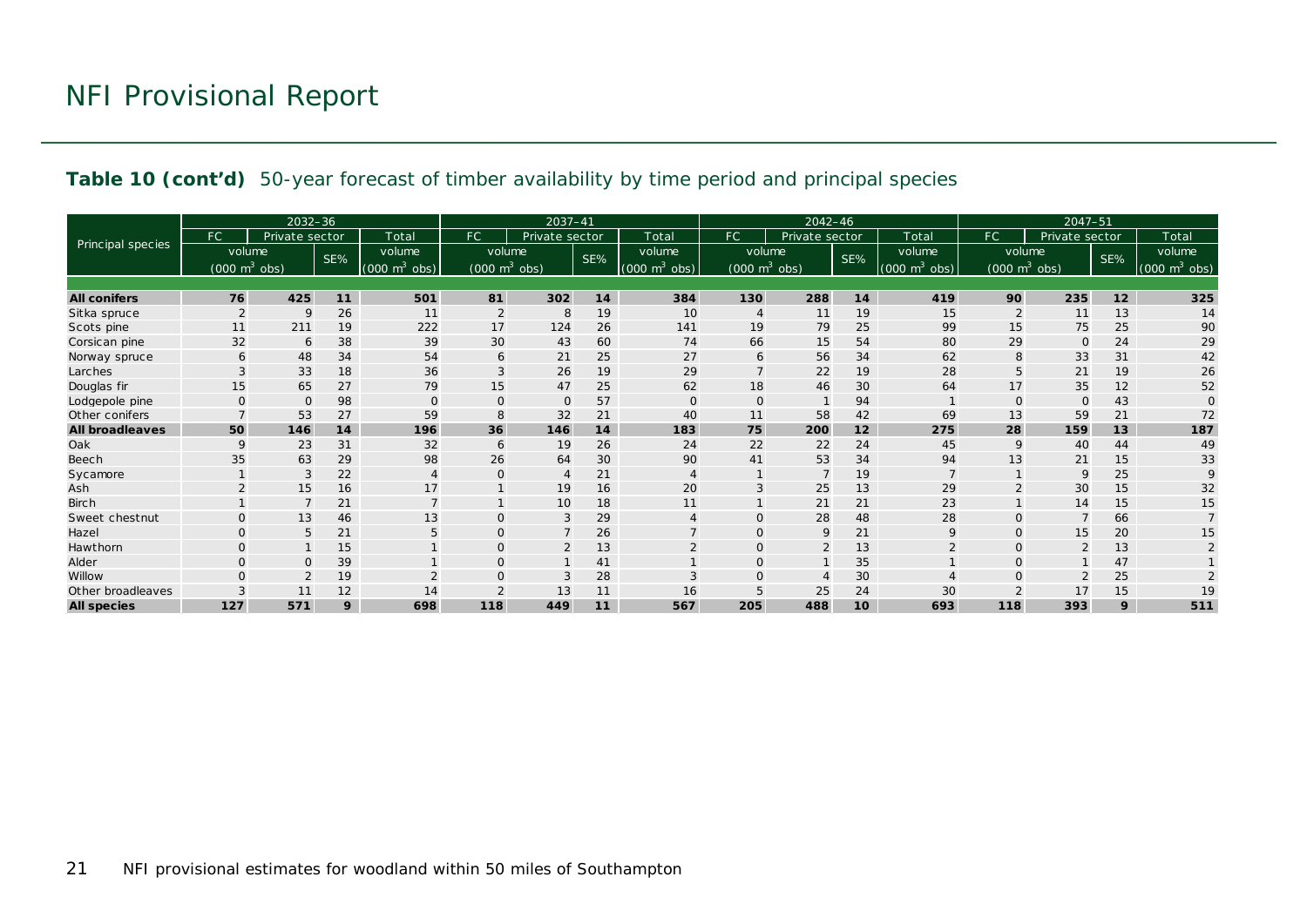#### **Table 10 (cont'd)** 50-year forecast of timber availability by time period and principal species

|                        |                                 | 2052-56        |     |                                     | $2057 - 61$                     |                |     |                                 |  |  |
|------------------------|---------------------------------|----------------|-----|-------------------------------------|---------------------------------|----------------|-----|---------------------------------|--|--|
|                        | FC.                             | Private sector |     | Total                               | FC.                             | Private sector |     | Total                           |  |  |
| Principal species      | volume                          |                | SE% | volume                              | volume                          |                | SE% | volume                          |  |  |
|                        | $(000 \text{ m}^3 \text{ obs})$ |                |     | $(000 \; \text{m}^3 \; \text{obs})$ | $(000 \text{ m}^3 \text{ obs})$ |                |     | $(000 \text{ m}^3 \text{ obs})$ |  |  |
|                        |                                 |                |     |                                     |                                 |                |     |                                 |  |  |
| <b>All conifers</b>    | 80                              | 296            | 16  | 376                                 | 85                              | 234            | 8   | 318                             |  |  |
| Sitka spruce           | $\overline{2}$                  | 16             | 11  | 18                                  | $\overline{2}$                  | 17             | 11  | 19                              |  |  |
| Scots pine             | 15                              | 70             | 25  | 85                                  | 18                              | 83             | 20  | 101                             |  |  |
| Corsican pine          | 25                              | $\mathbf{1}$   | 24  | 26                                  | 21                              | $\mathbf{1}$   | 23  | 21                              |  |  |
| Norway spruce          | 6                               | 94             | 47  | 100                                 | $\overline{7}$                  | 20             | 16  | 28                              |  |  |
| Larches                | 3                               | 21             | 18  | 24                                  | $\overline{4}$                  | 23             | 18  | 27                              |  |  |
| Douglas fir            | 19                              | 47             | 15  | 65                                  | 19                              | 43             | 11  | 62                              |  |  |
| Lodgepole pine         | $\mathbf 0$                     | $\Omega$       | 40  | $\Omega$                            | 1                               | $\Omega$       | 40  | 1                               |  |  |
| Other conifers         | 10                              | 47             | 13  | 57                                  | 13                              | 47             | 10  | 60                              |  |  |
| <b>All broadleaves</b> | 54                              | 173            | 11  | 227                                 | 35                              | 191            | 16  | 226                             |  |  |
| Oak                    | 13                              | 23             | 30  | 35                                  | 9                               | 34             | 40  | 42                              |  |  |
| Beech                  | 35                              | 55             | 29  | 90                                  | 20                              | 74             | 31  | 94                              |  |  |
| Sycamore               | $\mathbf{1}$                    | $\overline{7}$ | 25  | 8                                   | $\Omega$                        | 3              | 30  | 3                               |  |  |
| Ash                    | $\mathbf{1}$                    | 35             | 13  | 36                                  | $\mathbf{1}$                    | 31             | 35  | 32                              |  |  |
| <b>Birch</b>           | $\mathbf{1}$                    | 12             | 15  | 13                                  | $\overline{2}$                  | 14             | 16  | 15                              |  |  |
| Sweet chestnut         | $\mathbf{1}$                    | $\overline{4}$ | 46  | 5                                   | $\mathbf{1}$                    | 11             | 65  | 11                              |  |  |
| Hazel                  | 0                               | $\overline{7}$ | 20  | $\overline{7}$                      | $\Omega$                        | 5              | 21  | 5                               |  |  |
| Hawthorn               | $\overline{O}$                  | $\overline{2}$ | 13  | $\overline{2}$                      | $\Omega$                        | $\overline{4}$ | 38  | 4                               |  |  |
| Alder                  | 0                               | $\mathbf{1}$   | 51  | $\mathbf{1}$                        | $\Omega$                        | 1              | 79  |                                 |  |  |
| Willow                 | 0                               | 6              | 41  | 6                                   | $\Omega$                        | 3              | 47  | 3                               |  |  |
| Other broadleaves      | 3                               | 19             | 18  | 22                                  | 3                               | 11             | 14  | 14                              |  |  |
| <b>All species</b>     | 134                             | 468            | 11  | 602                                 | 120                             | 423            | 8   | 542                             |  |  |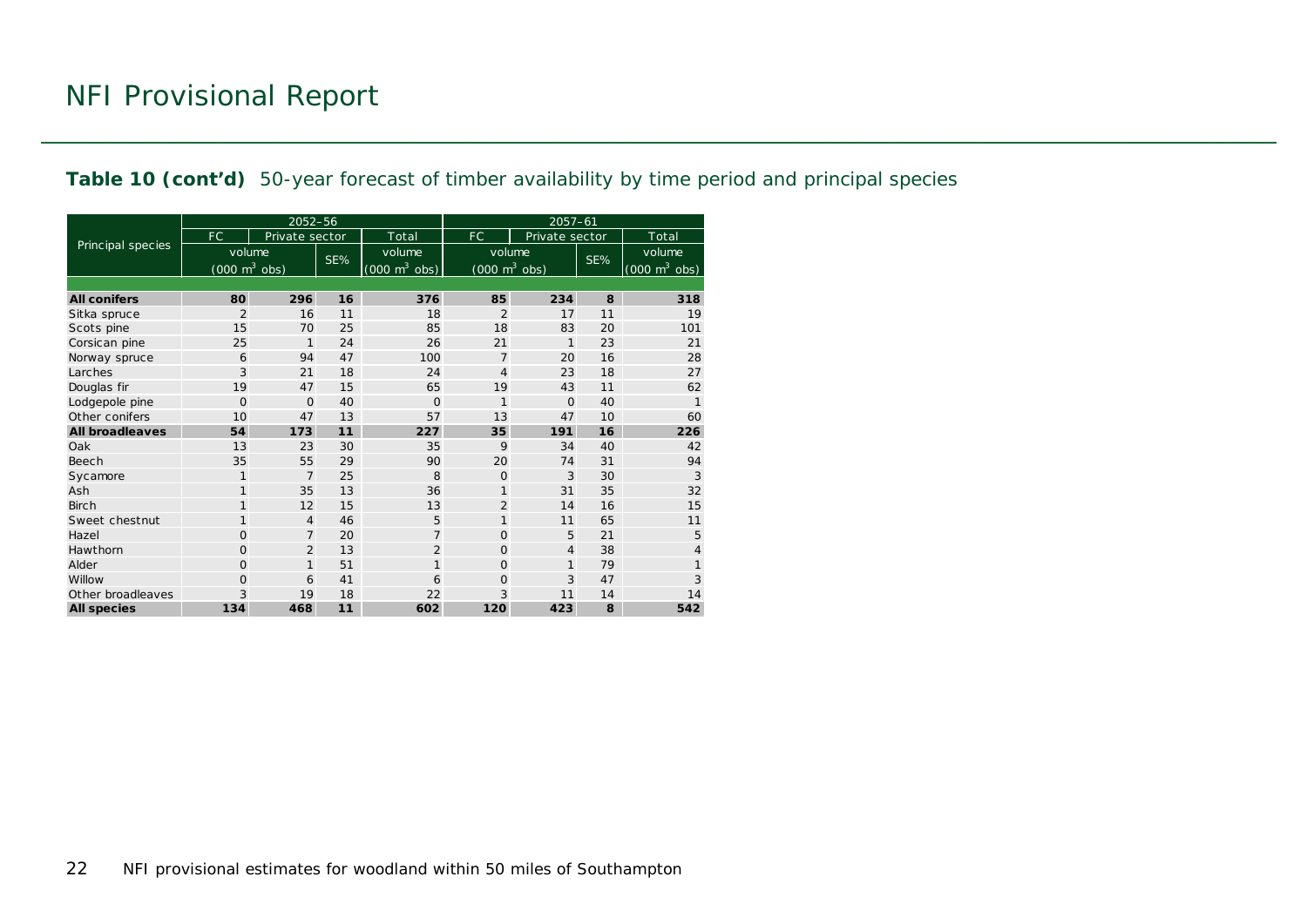<span id="page-22-0"></span>**Table 11** 50-year forecast of standing volume; annual average volumes within periods

|                    | FC                              | Private sector                  |                            | Total                           |  |  |
|--------------------|---------------------------------|---------------------------------|----------------------------|---------------------------------|--|--|
| Forecast period    | volume                          | volume                          | SE%                        | volume                          |  |  |
|                    | $(000 \text{ m}^3 \text{ obs})$ | $(000 \text{ m}^3 \text{ obs})$ |                            | $(000 \text{ m}^3 \text{ obs})$ |  |  |
| All conifers       |                                 |                                 |                            |                                 |  |  |
| $2013 - 16$        | 3,164                           | 10,308                          | 5                          | 13,473                          |  |  |
| $2017 - 21$        | 3,209                           | 9,224                           | 6                          | 12,433                          |  |  |
| $2022 - 26$        | 3,266                           | 7,876                           | 6                          | 11,142                          |  |  |
| $2027 - 31$        | 3,353                           | 6,686                           | $\overline{7}$             | 10,039                          |  |  |
| $2032 - 36$        | 3,474                           | 5,469                           | 8                          | 8,944                           |  |  |
| 2037-41            | 3,552                           | 5,115                           | 8                          | 8,666                           |  |  |
| $2042 - 46$        | 3,508                           | 4,768                           | 8                          | 8,276                           |  |  |
| 2047-51            | 3,405                           | 4,938                           | $\overline{7}$             | 8,343                           |  |  |
| $2052 - 56$        | 3,432                           | 5,293                           | 6                          | 8,725                           |  |  |
| $2057 - 61$        | 3,415                           | 5,567                           | 6                          | 8,983                           |  |  |
| All broadleaves    |                                 |                                 |                            |                                 |  |  |
| $2013 - 16$        | 4,148                           | 33,163                          | $\ensuremath{\mathcal{S}}$ | 37,311                          |  |  |
| $2017 - 21$        | 4,318                           | 34,497                          | 3                          | 38,814                          |  |  |
| $2022 - 26$        | 4,430                           | 36,756                          | 3                          | 41,186                          |  |  |
| $2027 - 31$        | 4,578                           | 39,657                          | $\overline{2}$             | 44,235                          |  |  |
| $2032 - 36$        | 4,699                           | 42,535                          | $\overline{2}$             | 47,234                          |  |  |
| 2037-41            | 4,731                           | 45,349                          | $\overline{2}$             | 50,080                          |  |  |
| $2042 - 46$        | 4,771                           | 47,659                          | $\overline{2}$             | 52,430                          |  |  |
| $2047 - 51$        | 4,759                           | 49,868                          | $\overline{2}$             | 54,627                          |  |  |
| $2052 - 56$        | 4,801                           | 51,855                          | $\overline{2}$             | 56,656                          |  |  |
| $2057 - 61$        | 4,818                           | 53,374                          | $\overline{2}$             | 58,192                          |  |  |
| <b>All species</b> |                                 |                                 |                            |                                 |  |  |
| $2013 - 16$        | 7,312                           | 43,442                          | $\overline{2}$             | 50,754                          |  |  |
| $2017 - 21$        | 7,527                           | 43,708                          | $\overline{2}$             | 51,235                          |  |  |
| $2022 - 26$        | 7,696                           | 44,640                          | $\overline{2}$             | 52,336                          |  |  |
| $2027 - 31$        | 7,931                           | 46,350                          | $\overline{2}$             | 54,281                          |  |  |
| 2032-36            | 8,173                           | 48,010                          | $\overline{2}$             | 56,184                          |  |  |
| 2037-41            | 8,283                           | 50,464                          | $\overline{2}$             | 58,747                          |  |  |
| $2042 - 46$        | 8,279                           | 52,418                          | $\overline{2}$             | 60,697                          |  |  |
| $2047 - 51$        | 8,164                           | 54,789                          | $\overline{2}$             | 62,952                          |  |  |
| 2052-56            | 8,234                           | 57,123                          | $\overline{a}$             | 65,356                          |  |  |
| $2057 - 61$        | 8,233                           | 58,907                          | $\overline{2}$             | 67,140                          |  |  |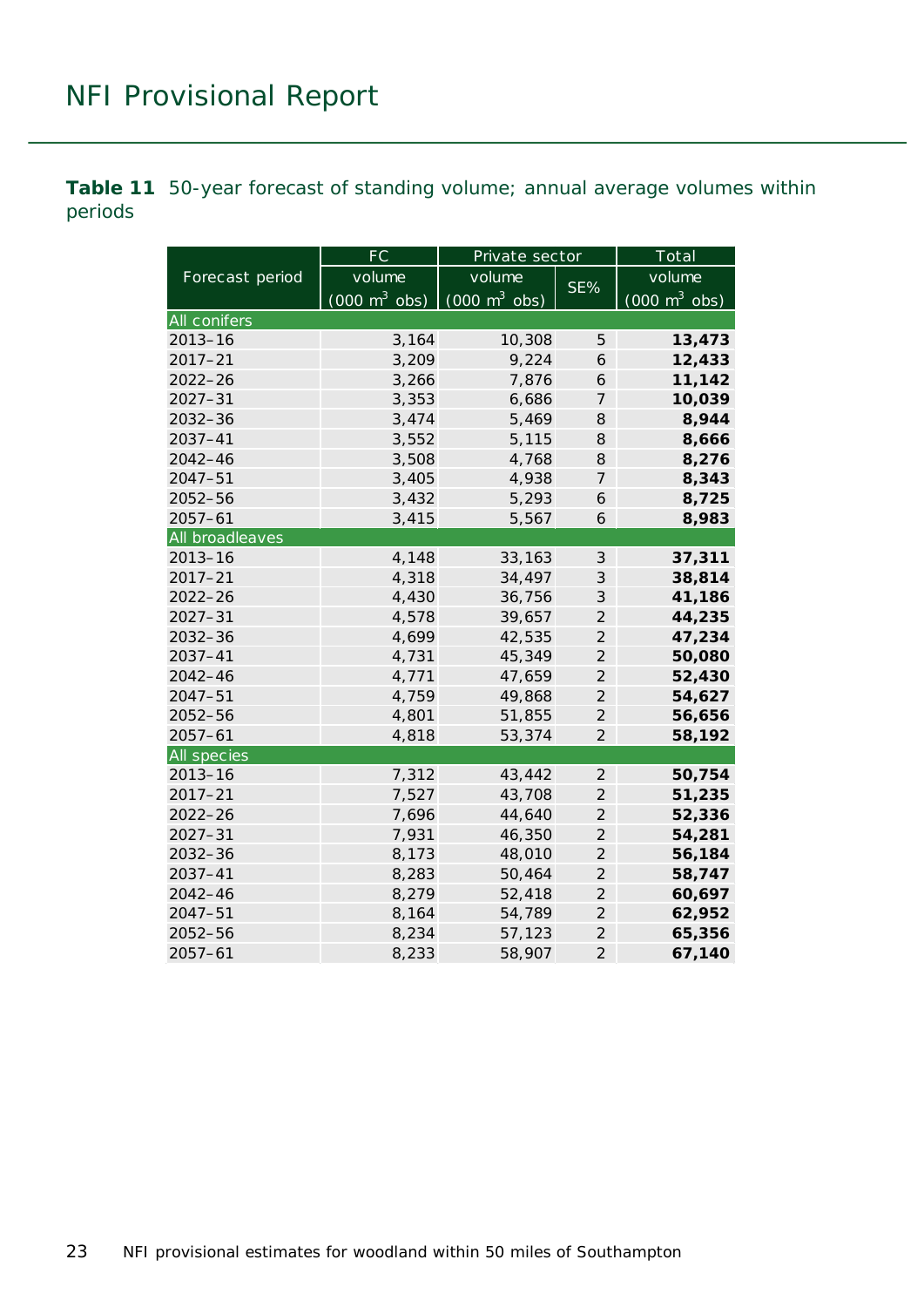<span id="page-23-0"></span>**Table 12** 50-year forecast of net increment; annual average volumes within periods

|                    | FC                              | Private sector                      |                | Total                           |  |
|--------------------|---------------------------------|-------------------------------------|----------------|---------------------------------|--|
| Forecast period    | volume                          | volume                              |                | volume                          |  |
|                    | $(000 \text{ m}^3 \text{ obs})$ | $(000 \; \text{m}^3 \; \text{obs})$ | SE%            | $(000 \text{ m}^3 \text{ obs})$ |  |
| All conifers       |                                 |                                     |                |                                 |  |
| $2013 - 16$        | 119                             | 323                                 | 5              | 442                             |  |
| $2017 - 21$        | 118                             | 294                                 | 5              | 411                             |  |
| $2022 - 26$        | 108                             | 247                                 | 6              | 355                             |  |
| $2027 - 31$        | 103                             | 227                                 | $\overline{7}$ | 331                             |  |
| 2032-36            | 99                              | 214                                 | $\overline{7}$ | 313                             |  |
| $2037 - 41$        | 96                              | 234                                 | 6              | 330                             |  |
| $2042 - 46$        | 92                              | 260                                 | 6              | 352                             |  |
| $2047 - 51$        | 86                              | 296                                 | 5              | 382                             |  |
| $2052 - 56$        | 85                              | 328                                 | 5              | 413                             |  |
| $2057 - 61$        | 85                              | 349                                 | $\overline{4}$ | 433                             |  |
| All broadleaves    |                                 |                                     |                |                                 |  |
| $2013 - 16$        | 60                              | 563                                 | $\overline{4}$ | 623                             |  |
| $2017 - 21$        | 60                              | 660                                 | $\overline{2}$ | 720                             |  |
| $2022 - 26$        | 58                              | 726                                 | $\overline{2}$ | 784                             |  |
| $2027 - 31$        | 58                              | 740                                 | $\overline{2}$ | 797                             |  |
| $2032 - 36$        | 58                              | 721                                 | $\overline{2}$ | 779                             |  |
| $2037 - 41$        | 55                              | 688                                 | $\overline{2}$ | 744                             |  |
| $2042 - 46$        | 54                              | 639                                 | $\overline{2}$ | 693                             |  |
| $2047 - 51$        | 51                              | 589                                 | $\overline{2}$ | 640                             |  |
| $2052 - 56$        | 49                              | 544                                 | 3              | 593                             |  |
| $2057 - 61$        | 45                              | 499                                 | 3              | 545                             |  |
| <b>All species</b> |                                 |                                     |                |                                 |  |
| $2013 - 16$        | 179                             | 887                                 | 3              | 1,065                           |  |
| $2017 - 21$        | 177                             | 955                                 | $\overline{2}$ | 1,132                           |  |
| $2022 - 26$        | 166                             | 974                                 | $\overline{2}$ | 1,140                           |  |
| $2027 - 31$        | 161                             | 968                                 | $\overline{2}$ | 1,128                           |  |
| $2032 - 36$        | 156                             | 935                                 | $\overline{2}$ | 1,091                           |  |
| $2037 - 41$        | 151                             | 921                                 | $\overline{c}$ | 1,073                           |  |
| $2042 - 46$        | 146                             | 897                                 | $\overline{2}$ | 1,043                           |  |
| $2047 - 51$        | 137                             | 883                                 | $\overline{2}$ | 1,020                           |  |
| $2052 - 56$        | 133                             | 870                                 | $\overline{a}$ | 1,003                           |  |
| $2057 - 61$        | 130                             | 845                                 | $\overline{2}$ | 975                             |  |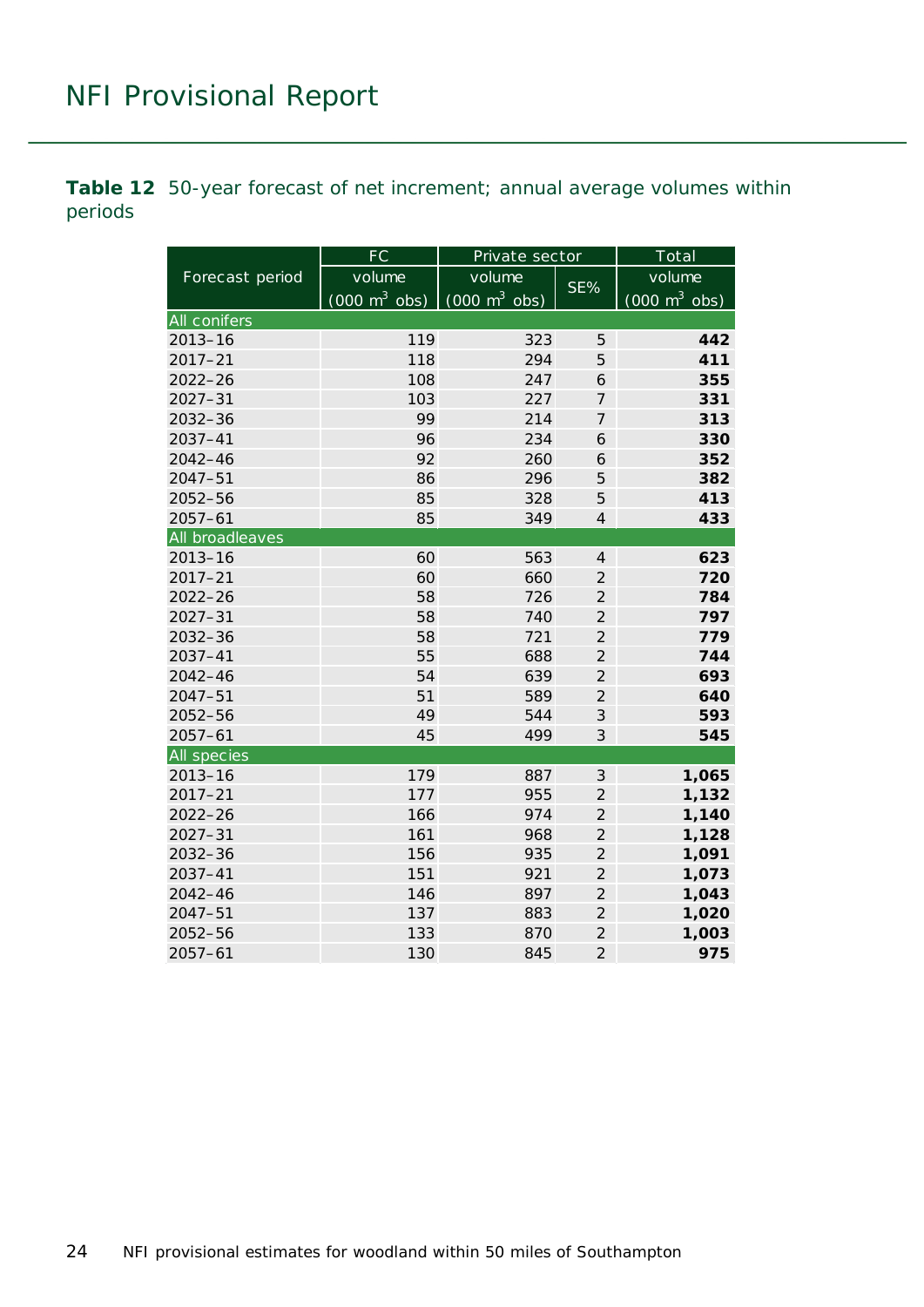

<span id="page-24-0"></span>

25 NFI provisional estimates for woodland within 50 miles of Southampton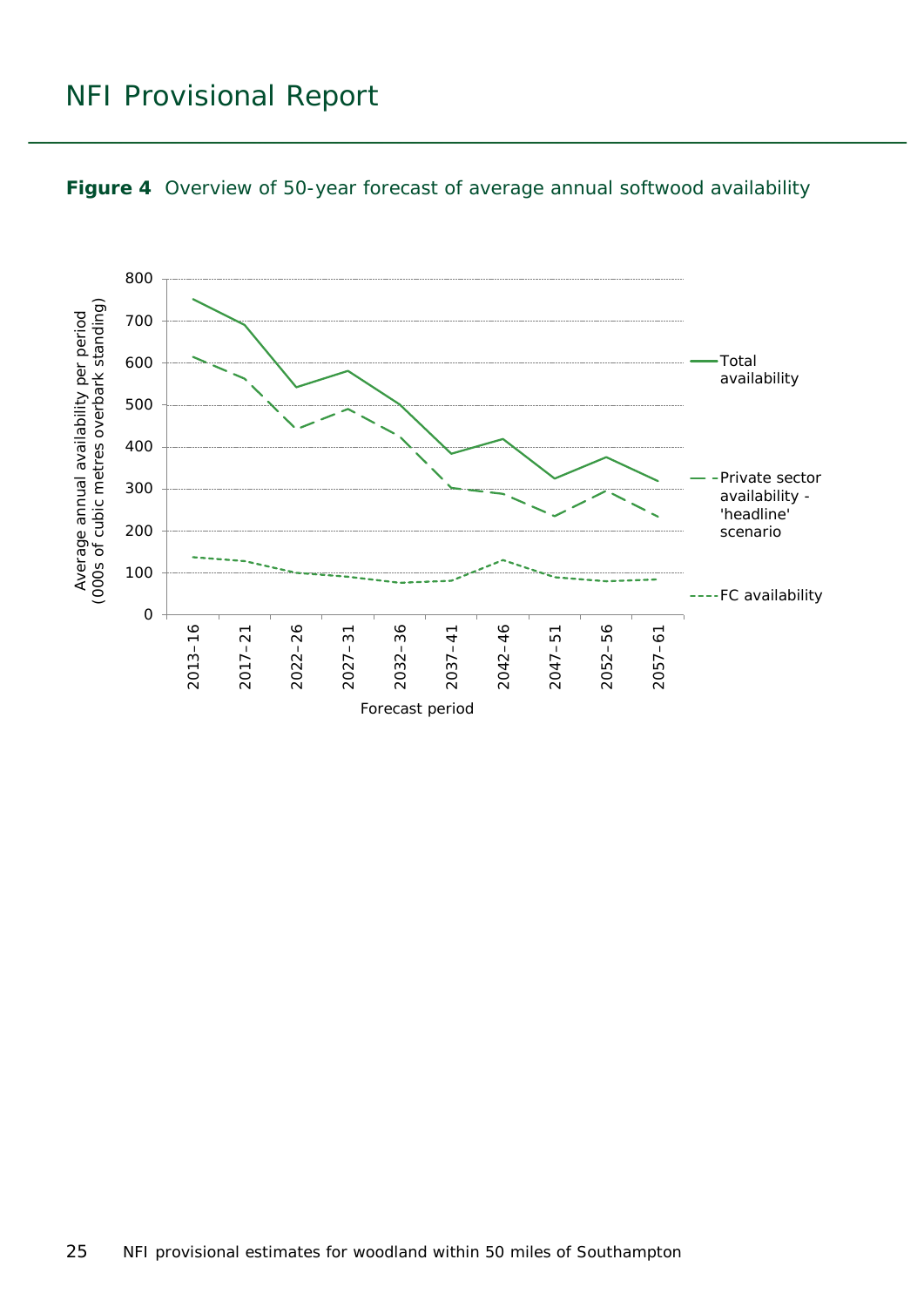

<span id="page-25-0"></span>

<span id="page-25-1"></span>

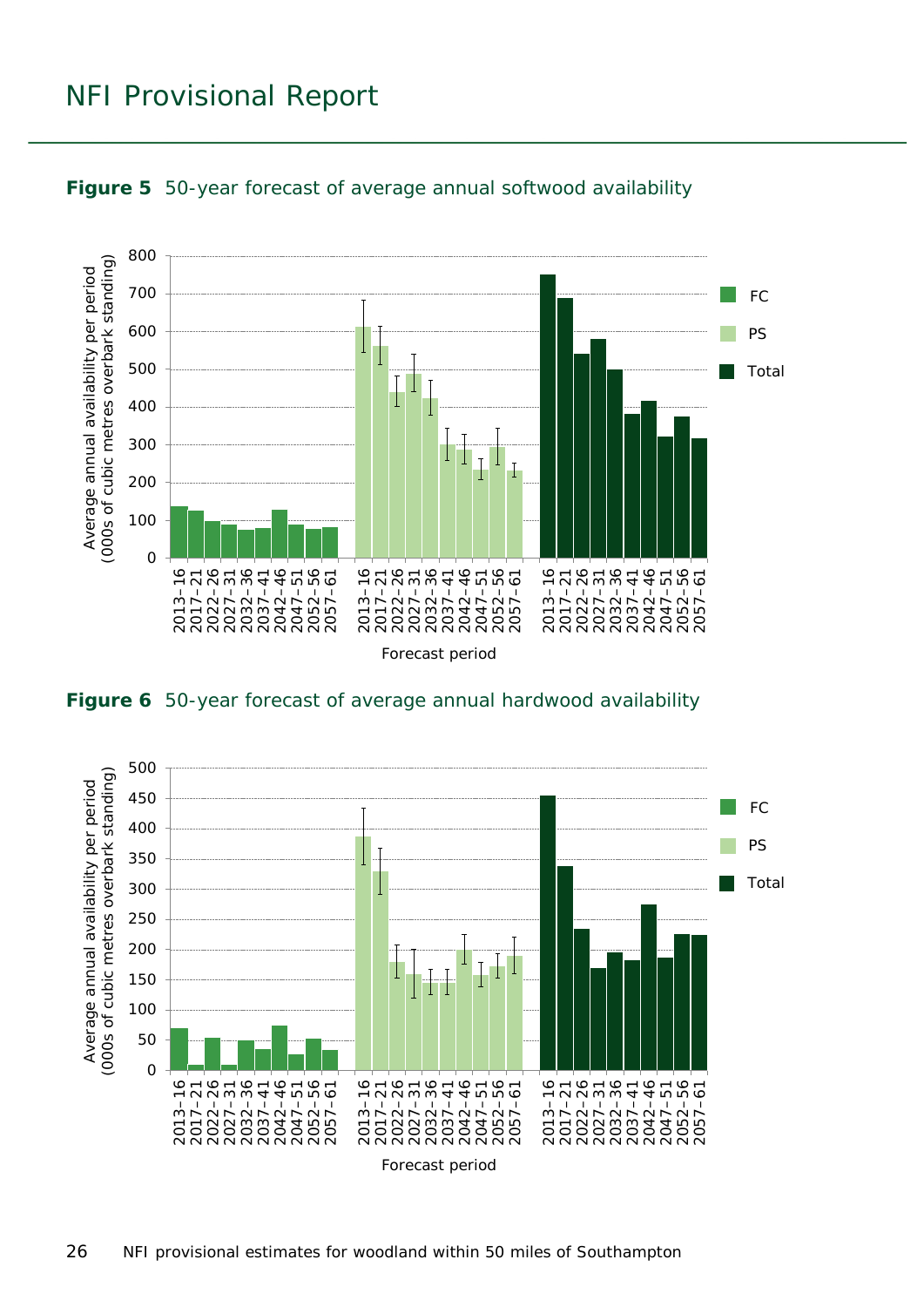

<span id="page-26-0"></span>

<span id="page-26-1"></span>**Figure 8** 50-year forecast of hardwood standing volume, increment and availability

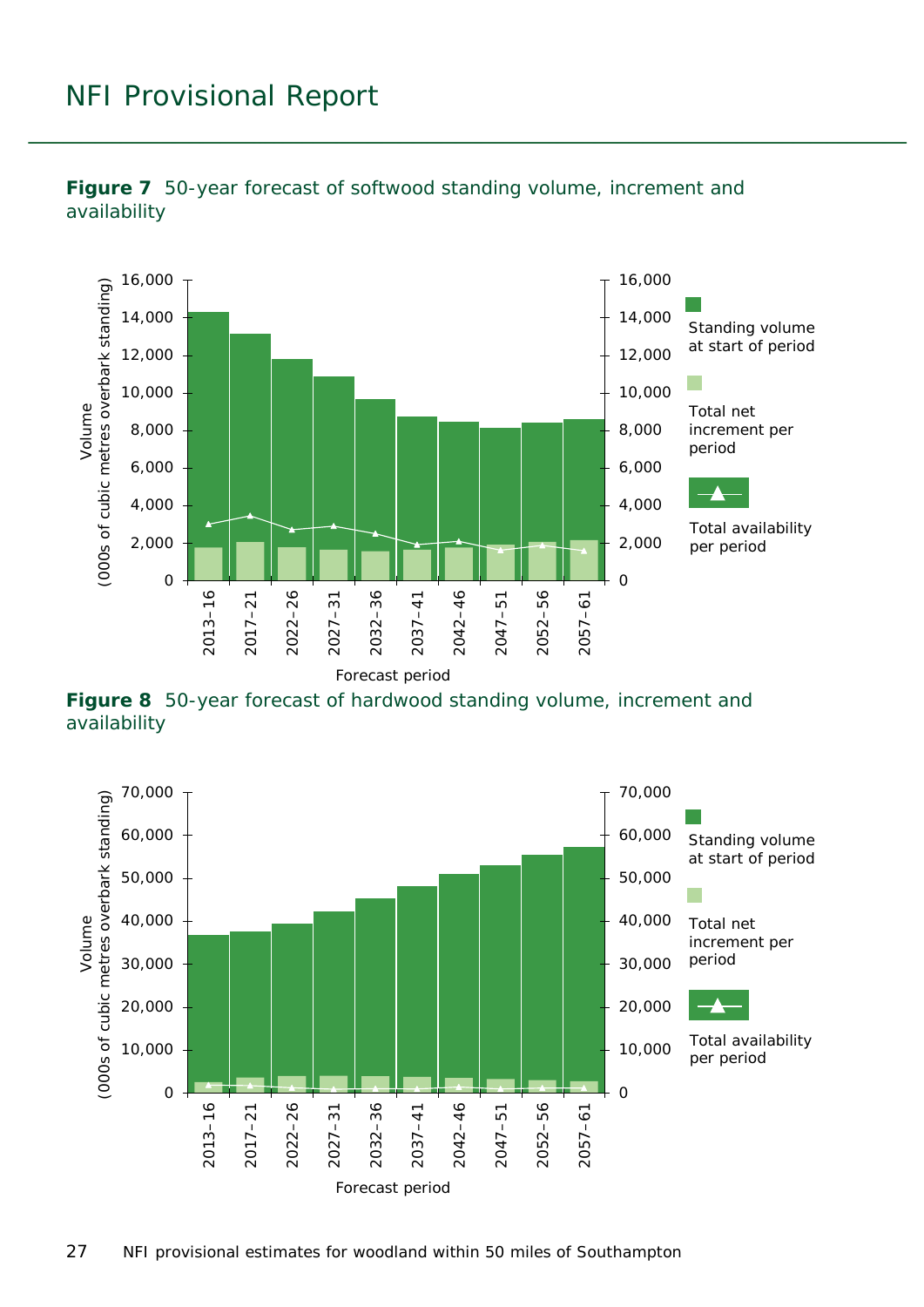50-year forecast of timber availability under the 'unrestricted' scenario

**Table 13** 50-year forecast of timber availability by time period and principal species – unrestricted biological potential for Private sector hardwoods

<span id="page-27-0"></span>

|                        |                                 | $2013 - 16$    |                |                                  |                                 | $2017 - 21$    |                 |                                 | $2022 - 26$                     |                |                 | $2027 - 31$                     |                                 |                |     |                                 |
|------------------------|---------------------------------|----------------|----------------|----------------------------------|---------------------------------|----------------|-----------------|---------------------------------|---------------------------------|----------------|-----------------|---------------------------------|---------------------------------|----------------|-----|---------------------------------|
|                        | FC                              | Private sector |                | Total                            | <b>FC</b>                       | Private sector |                 | Total                           | FC                              | Private sector |                 | Total                           | FC                              | Private sector |     | Total                           |
| Principal species      | volume                          |                | SE%            | volume                           | volume                          |                | SE%             | volume                          | volume                          |                | SE%             | volume                          | volume                          |                | SE% | volume                          |
|                        | $(000 \text{ m}^3 \text{ obs})$ |                |                | $(000 \; \text{m}^3)$<br>$\cosh$ | $(000 \text{ m}^3 \text{ obs})$ |                |                 | $(000 \text{ m}^3 \text{ obs})$ | $(000 \text{ m}^3 \text{ obs})$ |                |                 | $(000 \text{ m}^3 \text{ obs})$ | $(000 \text{ m}^3 \text{ obs})$ |                |     | $(000 \text{ m}^3 \text{ obs})$ |
|                        |                                 |                |                |                                  |                                 |                |                 |                                 |                                 |                |                 |                                 |                                 |                |     |                                 |
| <b>All conifers</b>    | 137                             | 614            | 11             | 752                              | 128                             | 563            | 9               | 691                             | 100                             | 442            | 9               | 542                             | 91                              | 490            | 10  | 581                             |
| Sitka spruce           | $\mathbf{O}$                    | 3              | 41             | 3                                | $\mathbf{O}$                    | 8              | 30              | 9                               | O                               | 6              | 44              | 6                               | $\mathbf{O}$                    | 6              | 50  |                                 |
| Scots pine             | 26                              | 117            | 24             | 143                              | 23                              | 140            | 18              | 163                             | 17                              | 115            | 19              | 131                             | 17                              | 162            | 21  | 179                             |
| Corsican pine          | 56                              | 89             | 34             | 145                              | 52                              | 47             | 41              | 99                              | 45                              | 35             | 45              | 80                              | 29                              | 18             | 36  | 48                              |
| Norway spruce          | 11                              | 39             | 19             | 50                               | 10                              | 72             | 37              | 82                              | 8                               | 64             | 26              | 72                              | 9                               | 95             | 30  | 104                             |
| Larches                | 5                               | 88             | 29             | 93                               | 5                               | 83             | 18              | 87                              | 3                               | 51             | 16              | 54                              |                                 | 54             | 19  | 57                              |
| Douglas fir            | 21                              | 167            | 26             | 188                              | 19                              | 115            | 23              | 134                             | 16                              | 92             | 26              | 108                             | 19                              | 71             | 29  | 90                              |
| Lodgepole pine         |                                 | $\Omega$       | 73             |                                  | $\Omega$                        | $\Omega$       | 98              | $\Omega$                        | O                               | 5              | 82              | 5                               | $\Omega$                        | $\Omega$       | 98  |                                 |
| Other conifers         | 19                              | 110            | 27             | 129                              | 19                              | 97             | 24              | 115                             | 12                              | 74             | 23              | 85                              | 12                              | 83             | 22  | 95                              |
| <b>All broadleaves</b> | 69                              | 2.194          | 5 <sup>5</sup> | 2,263                            | 10                              | 1,741          | 4               | 1,751                           | 55                              | 944            | 6               | 999                             | 10                              | 760            | 8   | 770                             |
| Oak                    | 13                              | 269            | 16             | 281                              | $\overline{2}$                  | 283            | 17              | 285                             | 10                              | 199            | 19              | 209                             |                                 | 212            | 13  | 214                             |
| Beech                  | 47                              | 118            | 16             | 165                              | 5                               | 153            | 15              | 159                             | 38                              | 137            | 22              | 176                             |                                 | 129            | 30  | 134                             |
| Sycamore               |                                 | 152            | 15             | 153                              | $\mathsf{O}$                    | 111            | 15              | 111                             |                                 | 50             | 20              | 51                              | $\Omega$                        | 20             | 13  | 20                              |
| Ash                    |                                 | 807            | 9              | 809                              |                                 | 505            | $\overline{7}$  | 506                             | $\overline{2}$                  | 173            | 8               | 175                             |                                 | 89             | 12  | 90                              |
| <b>Birch</b>           |                                 | 175            | 9              | 176                              |                                 | 211            | 10 <sup>°</sup> | 212                             |                                 | 101            | 10 <sup>°</sup> | 101                             | $\mathbf{O}$                    | 55             | 16  | 55                              |
| Sweet chestnut         | $\Omega$                        | 94             | 28             | 95                               | $\mathbf{O}$                    | 55             | 20              | 55                              | O                               | 37             | 19              | 37                              | $\Omega$                        | 48             | 28  | 48                              |
| Hazel                  | $\Omega$                        | 146            | 9              | 146                              | $\mathbf{O}$                    | 149            | 9               | 149                             | $\Omega$                        | 97             | 12              | 97                              | $\Omega$                        | 50             | 17  | 50                              |
| Hawthorn               | $\mathbf{O}$                    | 15             | 18             | 15                               | $\overline{O}$                  | 16             | 17              | 16                              | $\Omega$                        | 11             | 12              | 11                              | $\mathbf{O}$                    | 11             | 11  | 11                              |
| Alder                  | $\mathbf{O}$                    | 122            | 21             | 122                              | $\overline{O}$                  | 102            | 18              | 102                             | $\mathsf{O}$                    | 31             | 15              | 31                              | $\Omega$                        | 15             | 46  | 15                              |
| Willow                 | $\Omega$                        | 33             | 23             | 33                               | $\Omega$                        | 25             | 16              | 25                              | Ω                               | 20             | 14              | 20                              |                                 | 57             | 43  | 57                              |
| Other broadleaves      |                                 | 267            | 17             | 270                              |                                 | 135            | 11              | 137                             | 3                               | 84             | 13              | 86                              |                                 | 78             | 12  | 79                              |
| <b>All species</b>     | 206                             | 2,805          | $\overline{4}$ | 3,011                            | 138                             | 2,302          | 4               | 2,440                           | 156                             | 1,386          | 5               | 1,542                           | 101                             | 1,253          |     | 1,354                           |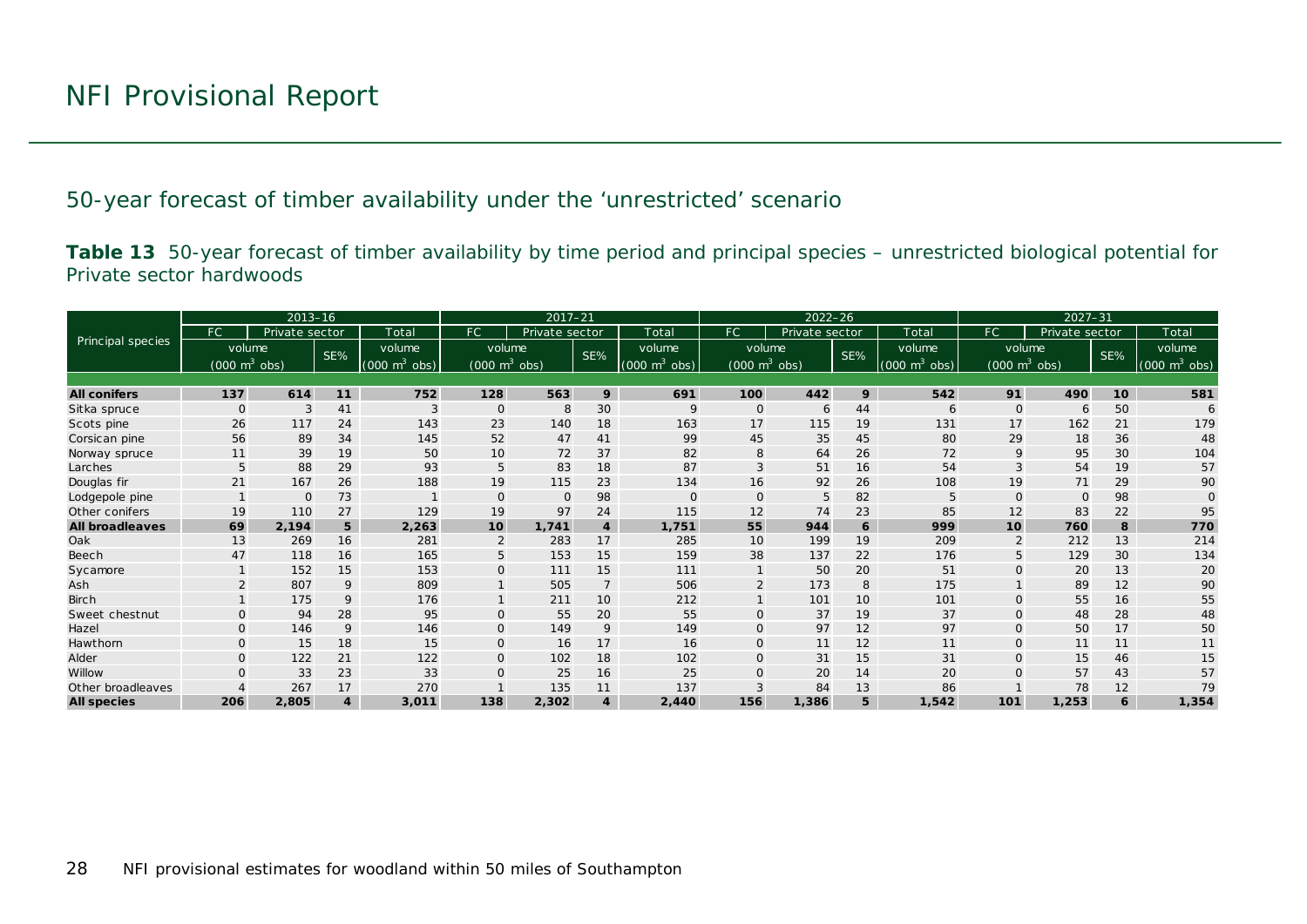**Table 13 (cont'd)** 50-year forecast of timber availability by time period and principal species – unrestricted biological potential for Private sector hardwoods

|                        |                                 | $2032 - 36$    |                 |                             |                                 | $2037 - 41$    |     |                                 |                                 | 2042-46        |                 |                                     |                                 | $2047 - 51$    |     |                                 |
|------------------------|---------------------------------|----------------|-----------------|-----------------------------|---------------------------------|----------------|-----|---------------------------------|---------------------------------|----------------|-----------------|-------------------------------------|---------------------------------|----------------|-----|---------------------------------|
|                        | FC.                             | Private sector |                 | Total                       | <b>FC</b>                       | Private sector |     | Total                           | FC.                             | Private sector |                 | Total                               | FC.                             | Private sector |     | Total                           |
| Principal species      | volume                          |                | SE%             | volume                      | volume                          |                | SE% | volume                          | volume                          |                | SE%             | volume                              | volume                          |                | SE% | volume                          |
|                        | $(000 \text{ m}^3 \text{ obs})$ |                |                 | $(000 \text{ m}^3)$<br>obs) | $(000 \text{ m}^3 \text{ obs})$ |                |     | $(000 \text{ m}^3 \text{ obs})$ | $(000 \text{ m}^3 \text{ obs})$ |                |                 | $(000 \; \text{m}^3 \; \text{obs})$ | $(000 \text{ m}^3 \text{ obs})$ |                |     | $(000 \text{ m}^3 \text{ obs})$ |
|                        |                                 |                |                 |                             |                                 |                |     |                                 |                                 |                |                 |                                     |                                 |                |     |                                 |
| <b>All conifers</b>    | 76                              | 425            | 11              | 501                         | 81                              | 302            | 14  | 384                             | 130                             | 288            | 14              | 419                                 | 90                              | 235            | 12  | 325                             |
| Sitka spruce           | 2                               | $\mathsf{Q}$   | 26              | 11                          | $\overline{2}$                  | 8              | 19  | 10                              |                                 | 11             | 19              | 15                                  |                                 | 11             | 13  | 14                              |
| Scots pine             | 11                              | 211            | 19              | 222                         | 17                              | 124            | 26  | 141                             | 19                              | 79             | 25              | 99                                  | 15                              | 75             | 25  | 90                              |
| Corsican pine          | 32                              | 6              | 38              | 39                          | 30                              | 43             | 60  | 74                              | 66                              | 15             | 54              | 80                                  | 29                              | $\mathbf 0$    | 24  | 29                              |
| Norway spruce          | 6                               | 48             | 34              | 54                          | 6                               | 21             | 25  | 27                              | 6                               | 56             | 34              | 62                                  | 8                               | 33             | 31  | 42                              |
| Larches                | 3                               | 33             | 18              | 36                          | 3                               | 26             | 19  | 29                              |                                 | 22             | 19              | 28                                  | 5                               | 21             | 19  | 26                              |
| Douglas fir            | 15                              | 65             | 27              | 79                          | 15                              | 47             | 25  | 62                              | 18                              | 46             | 30              | 64                                  | 17                              | 35             | 12  | 52                              |
| Lodgepole pine         | $\Omega$                        | $\mathbf{O}$   | 98              | $\mathbf{O}$                | $\mathbf{O}$                    | $\mathbf 0$    | 57  | $\mathbf{O}$                    | O                               |                | 94              |                                     | $\Omega$                        | $\circ$        | 43  | $\Omega$                        |
| Other conifers         |                                 | 53             | 27              | 59                          | 8                               | 32             | 21  | 40                              | 11                              | 58             | 42              | 69                                  | 13                              | 59             | 21  | 72                              |
| <b>All broadleaves</b> | 50                              | 667            | $\overline{7}$  | 717                         | 36                              | 666            | 5   | 702                             | 75                              | 747            | 5               | 822                                 | 28                              | 723            | 5   | 751                             |
| Oak                    | 9                               | 101            | 11              | 110                         | 6                               | 108            | 12  | 114                             | 22                              | 108            | 14              | 131                                 | 9                               | 102            | 18  | 111                             |
| <b>Beech</b>           | 35                              | 138            | 27              | 173                         | 26                              | 108            | 21  | 134                             | 41                              | 98             | 22              | 139                                 | 13                              | 55             | 12  | 67                              |
| Sycamore               |                                 | 23             | 16              | 24                          | $\mathbf 0$                     | 25             | 13  | 25                              |                                 | 37             | 12              | 38                                  |                                 | 44             | 15  | 45                              |
| Ash                    | $\overline{2}$                  | 121            | 14              | 123                         | $\mathbf{1}$                    | 113            | 8   | 114                             | 3                               | 137            | $\overline{7}$  | 141                                 | $\overline{2}$                  | 155            | 12  | 157                             |
| <b>Birch</b>           |                                 | 49             | 12              | 50                          | $\mathbf{1}$                    | 47             | 9   | 48                              |                                 | 84             | 11              | 85                                  |                                 | 73             | 9   | 73                              |
| Sweet chestnut         | $\mathbf{O}$                    | 51             | 27              | 52                          | $\mathbf 0$                     | 19             | 22  | 20                              | $\Omega$                        | 51             | 30              | 52                                  | $\mathbf{O}$                    | 38             | 33  | 38                              |
| Hazel                  | $\Omega$                        | 53             | 22              | 53                          | $\mathbf 0$                     | 63             | 14  | 63                              | $\mathbf{O}$                    | 62             | 13              | 62                                  | $\Omega$                        | 90             | 9   | 90                              |
| Hawthorn               | $\mathbf{O}$                    | 14             | 11              | 14                          | $\mathbf 0$                     | 26             | 19  | 26                              | $\mathsf{O}$                    | 19             | 10 <sup>°</sup> | 19                                  | $\Omega$                        | 17             | 10  | 17                              |
| Alder                  | $\Omega$                        | 11             | 22              | 12                          | $\mathbf 0$                     | 13             | 16  | 13                              | $\Omega$                        | 17             | 17              | 17                                  | $\Omega$                        | 18             | 19  | 18                              |
| Willow                 | $\Omega$                        | 19             | 12              | 19                          | $\mathbf 0$                     | 56             | 25  | 56                              | 0                               | 28             | 28              | 28                                  | $\Omega$                        | 21             | 16  | 21                              |
| Other broadleaves      | 3                               | 83             | 10 <sup>°</sup> | 86                          | $\overline{2}$                  | 87             | 8   | 89                              | 5                               | 103            | 8               | 108                                 | $\overline{2}$                  | 108            | 13  | 110                             |
| <b>All species</b>     | 127                             | 1,093          | 6               | 1,219                       | 118                             | 970            | 6   | 1,087                           | 205                             | 1,036          | 5               | 1,241                               | 118                             | 958            | 5   | 1,076                           |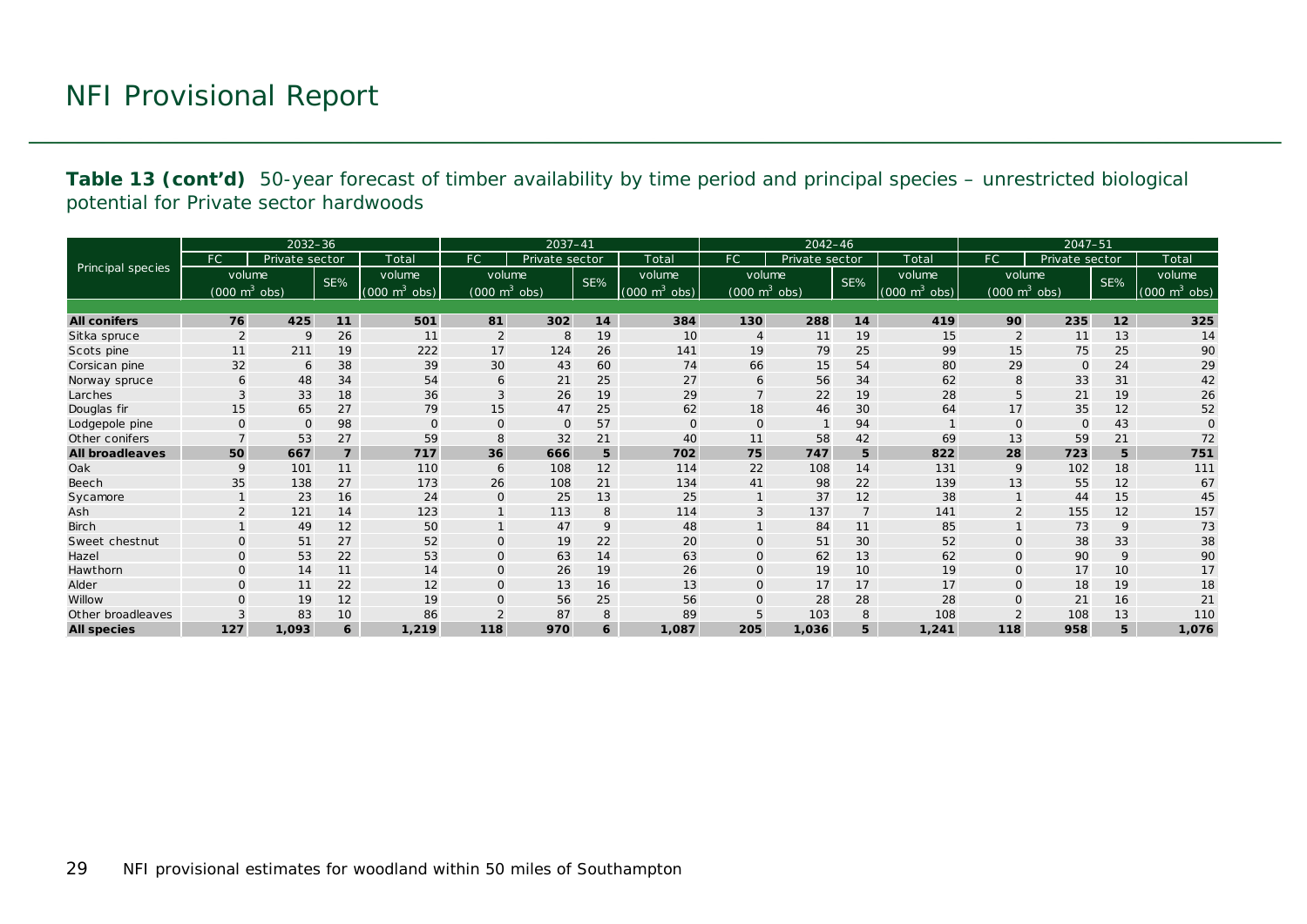**Table 13 (cont'd)** 50-year forecast of timber availability by time period and principal species – unrestricted biological potential for Private sector hardwoods

|                        |                                     | 2052-56        |                  |                                 | $2057 - 61$                         |                |     |                                 |  |  |
|------------------------|-------------------------------------|----------------|------------------|---------------------------------|-------------------------------------|----------------|-----|---------------------------------|--|--|
|                        | FC.                                 | Private sector |                  | Total                           | FC                                  | Private sector |     | Total                           |  |  |
| Principal species      | volume                              |                |                  | volume                          | volume                              |                |     | volume                          |  |  |
|                        | $(000 \; \text{m}^3 \; \text{obs})$ |                | SE%              | $(000 \text{ m}^3 \text{ obs})$ | $(000 \; \text{m}^3 \; \text{obs})$ |                | SE% | $(000 \text{ m}^3 \text{ obs})$ |  |  |
|                        |                                     |                |                  |                                 |                                     |                |     |                                 |  |  |
| <b>All conifers</b>    | 80                                  | 296            | 16               | 376                             | 85                                  | 234            | 8   | 318                             |  |  |
| Sitka spruce           | $\overline{2}$                      | 16             | 11               | 18                              | $\overline{2}$                      | 17             | 11  | 19                              |  |  |
| Scots pine             | 15                                  | 70             | 25               | 85                              | 18                                  | 83             | 20  | 101                             |  |  |
| Corsican pine          | 25                                  | $\mathbf{1}$   | 24               | 26                              | 21                                  | $\mathbf{1}$   | 23  | 21                              |  |  |
| Norway spruce          | 6                                   | 94             | 47               | 100                             | $\overline{7}$                      | 20             | 16  | 28                              |  |  |
| Larches                | 3                                   | 21             | 18               | 24                              | $\overline{4}$                      | 23             | 18  | 27                              |  |  |
| Douglas fir            | 19                                  | 47             | 15               | 65                              | 19                                  | 43             | 11  | 62                              |  |  |
| Lodgepole pine         | $\Omega$                            | $\Omega$       | 40               | $\Omega$                        | 1                                   | $\Omega$       | 40  | $\mathbf{1}$                    |  |  |
| Other conifers         | 10                                  | 47             | 13               | 57                              | 13                                  | 47             | 10  | 60                              |  |  |
| <b>All broadleaves</b> | 54                                  | 796            | $\boldsymbol{4}$ | 850                             | 35                                  | 736            | 6   | 771                             |  |  |
| Oak                    | 13                                  | 88             | 13               | 101                             | 9                                   | 113            | 17  | 121                             |  |  |
| Beech                  | 35                                  | 98             | 19               | 133                             | 20                                  | 141            | 21  | 160                             |  |  |
| Sycamore               | $\mathbf{1}$                        | 37             | 18               | 38                              | $\Omega$                            | 24             | 14  | 24                              |  |  |
| Ash                    | $\mathbf{1}$                        | 195            | 8                | 196                             | 1                                   | 110            | 11  | 111                             |  |  |
| <b>Birch</b>           | $\mathbf{1}$                        | 69             | 10               | 70                              | $\overline{2}$                      | 68             | 10  | 69                              |  |  |
| Sweet chestnut         | $\mathbf{1}$                        | 21             | 21               | 22                              | $\mathbf{1}$                        | 54             | 31  | 54                              |  |  |
| Hazel                  | 0                                   | 62             | 11               | 62                              | $\Omega$                            | 55             | 9   | 55                              |  |  |
| Hawthorn               | $\Omega$                            | 21             | 10               | 21                              | $\Omega$                            | 29             | 16  | 29                              |  |  |
| Alder                  | 0                                   | 16             | 17               | 16                              | $\Omega$                            | 14             | 15  | 14                              |  |  |
| Willow                 | 0                                   | 56             | 24               | 56                              | $\Omega$                            | 33             | 21  | 33                              |  |  |
| Other broadleaves      | 3                                   | 128            | 11               | 130                             | 3                                   | 91             | 9   | 93                              |  |  |
| <b>All species</b>     | 134                                 | 1,092          | 5                | 1,226                           | 120                                 | 969            | 5   | 1,089                           |  |  |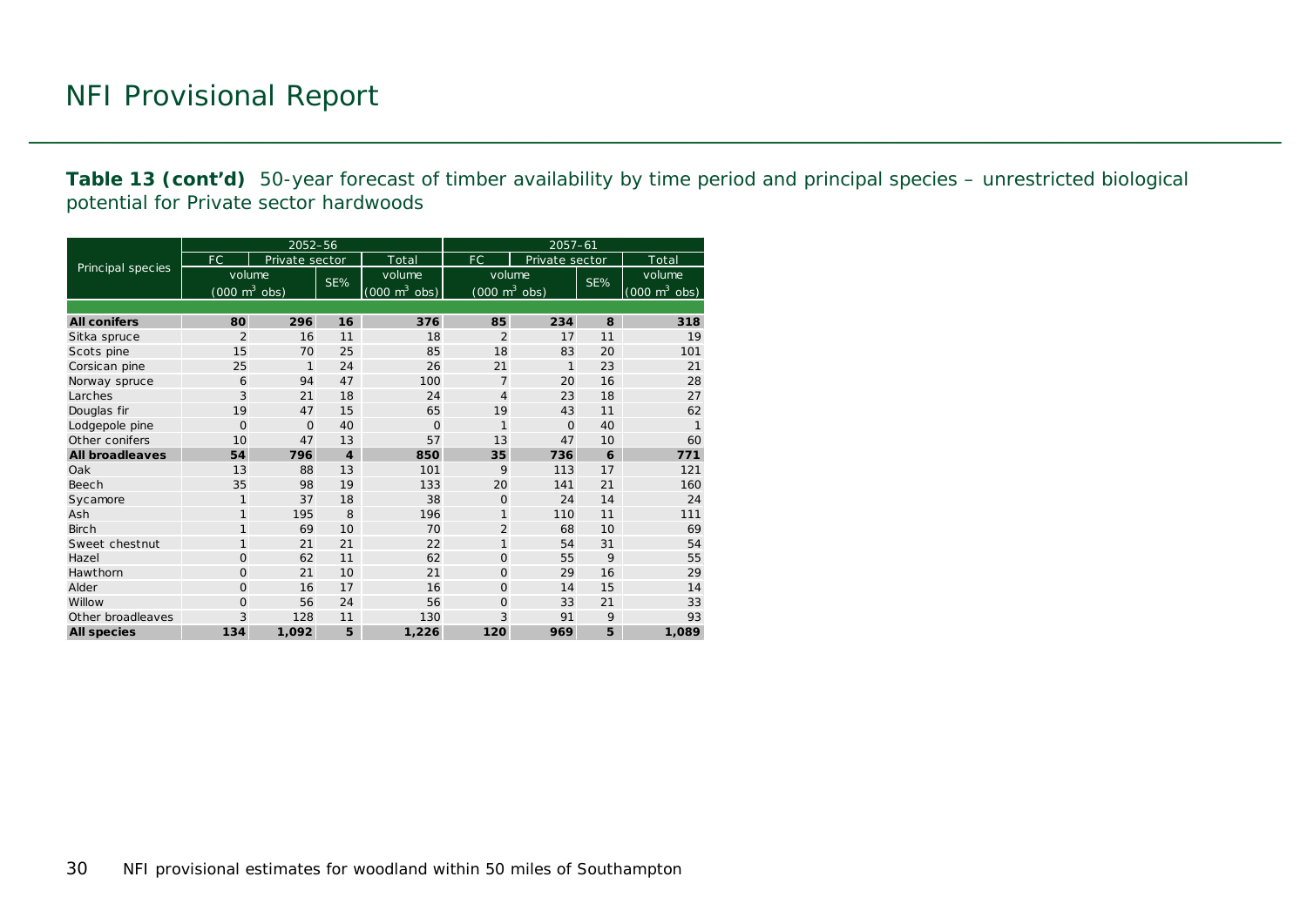<span id="page-30-0"></span>**Table 14** 50-year forecast of standing volume; annual average volumes within periods – unrestricted biological potential for Private sector hardwoods

|                     | <b>FC</b>                       | Private sector                  |                             | Total                           |  |  |
|---------------------|---------------------------------|---------------------------------|-----------------------------|---------------------------------|--|--|
| Forecast period     | volume                          | volume                          |                             | volume                          |  |  |
|                     | $(000 \text{ m}^3 \text{ obs})$ | $(000 \text{ m}^3 \text{ obs})$ | SE%                         | $(000 \text{ m}^3 \text{ obs})$ |  |  |
| <b>All conifers</b> |                                 |                                 |                             |                                 |  |  |
| $2013 - 16$         | 3,164                           | 10,308                          | 5                           | 13,473                          |  |  |
| $2017 - 21$         | 3,209                           | 9,224                           | 6                           | 12,433                          |  |  |
| $2022 - 26$         | 3,266                           | 7,876                           | 6                           | 11,142                          |  |  |
| $2027 - 31$         | 3,353                           | 6,686                           | $\overline{7}$              | 10,039                          |  |  |
| 2032-36             | 3,474                           | 5,469                           | 8                           | 8,944                           |  |  |
| $2037 - 41$         | 3,552                           | 5,115                           | 8                           | 8,666                           |  |  |
| $2042 - 46$         | 3,508                           | 4,768                           | 8                           | 8,276                           |  |  |
| $2047 - 51$         | 3,405                           | 4,938                           | $\overline{7}$              | 8,343                           |  |  |
| 2052-56             | 3,432                           | 5,293                           | 6                           | 8,725                           |  |  |
| $2057 - 61$         | 3,415                           | 5,567                           | 6                           | 8,983                           |  |  |
| All broadleaves     |                                 |                                 |                             |                                 |  |  |
| $2013 - 16$         | 4,148                           | 27,779                          | $\mathcal{S}$               | 31,927                          |  |  |
| $2017 - 21$         | 4,318                           | 22,652                          | 3                           | 26,970                          |  |  |
| $2022 - 26$         | 4,430                           | 18,865                          | $\overline{4}$              | 23,295                          |  |  |
| $2027 - 31$         | 4,578                           | 18,460                          | 3                           | 23,038                          |  |  |
| 2032-36             | 4,699                           | 18,616                          | 3                           | 23,315                          |  |  |
| 2037-41             | 4,731                           | 19,412                          | 3                           | 24,143                          |  |  |
| 2042-46             | 4,771                           | 20,087                          | 3                           | 24,858                          |  |  |
| $2047 - 51$         | 4,759                           | 21,056                          | $\ensuremath{\mathcal{S}}$  | 25,814                          |  |  |
| $2052 - 56$         | 4,801                           | 21,547                          | 3                           | 26,348                          |  |  |
| $2057 - 61$         | 4,818                           | 21,749                          | 3                           | 26,567                          |  |  |
| All species         |                                 |                                 |                             |                                 |  |  |
| $2013 - 16$         | 7,312                           | 38,048                          | $\overline{2}$              | 45,359                          |  |  |
| $2017 - 21$         | 7,527                           | 31,840                          | $\mathcal S$                | 39,367                          |  |  |
| $2022 - 26$         | 7,696                           | 26,714                          | 3                           | 34,410                          |  |  |
| $2027 - 31$         | 7,931                           | 25,112                          | 3                           | 33,043                          |  |  |
| 2032-36             | 8,173                           | 24,046                          | $\mathcal{S}_{\mathcal{S}}$ | 32,219                          |  |  |
| 2037-41             | 8,283                           | 24,478                          | 3                           | 32,760                          |  |  |
| $2042 - 46$         | 8,279                           | 24,794                          | $\mathcal{S}_{\mathcal{S}}$ | 33,073                          |  |  |
| 2047-51             | 8,164                           | 25,923                          | $\mathcal{S}_{\mathcal{S}}$ | 34,086                          |  |  |
| 2052-56             | 8,234                           | 26,759                          | 3                           | 34,992                          |  |  |
| $2057 - 61$         | 8,233                           | 27,224                          | $\overline{2}$              | 35,457                          |  |  |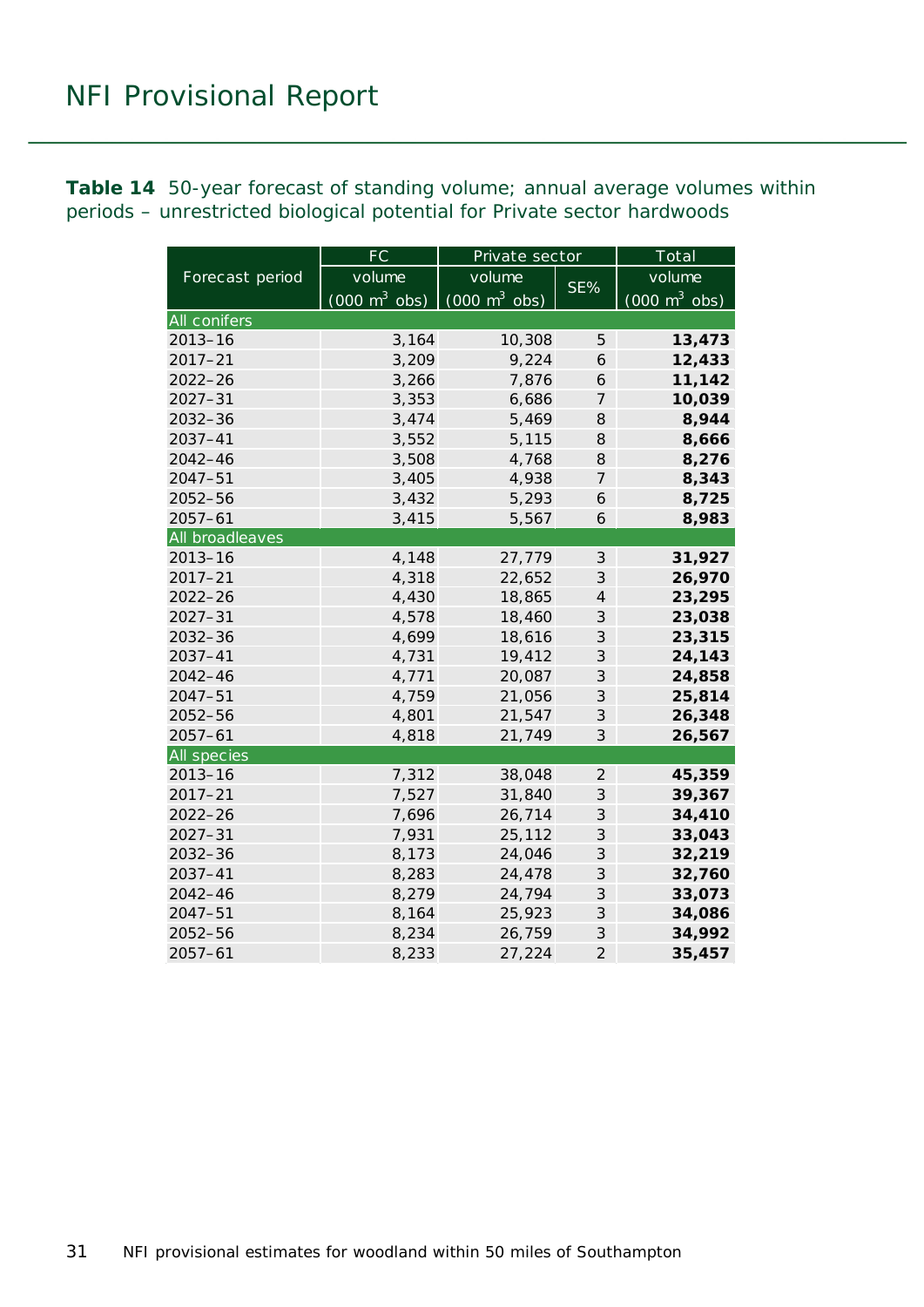<span id="page-31-0"></span>**Table 15** 50-year forecast of net increment; annual average volumes within periods – unrestricted biological potential for Private sector hardwoods

|                 | $\overline{\mathsf{FC}}$        | Private sector                      |                | Total                           |  |  |
|-----------------|---------------------------------|-------------------------------------|----------------|---------------------------------|--|--|
| Forecast period | volume                          | volume                              | SE%            | volume                          |  |  |
|                 | $(000 \text{ m}^3 \text{ obs})$ | $(000 \; \text{m}^3 \; \text{obs})$ |                | $(000 \text{ m}^3 \text{ obs})$ |  |  |
| All conifers    |                                 |                                     |                |                                 |  |  |
| $2013 - 16$     | 119                             | 323                                 | 5              | 442                             |  |  |
| $2017 - 21$     | 118                             | 294                                 | 5              | 411                             |  |  |
| $2022 - 26$     | 108                             | 247                                 | 6              | 355                             |  |  |
| $2027 - 31$     | 103                             | 227                                 | $\overline{7}$ | 331                             |  |  |
| 2032-36         | 99                              | 214                                 | $\overline{7}$ | 313                             |  |  |
| 2037-41         | 96                              | 234                                 | 6              | 330                             |  |  |
| 2042-46         | 92                              | 260                                 | 6              | 352                             |  |  |
| $2047 - 51$     | 86                              | 296                                 | 5              | 382                             |  |  |
| 2052-56         | 85                              | 328                                 | 5              | 413                             |  |  |
| $2057 - 61$     | 85                              | 349                                 | $\overline{4}$ | 433                             |  |  |
| All broadleaves |                                 |                                     |                |                                 |  |  |
| $2013 - 16$     | 60                              | 546                                 | $\overline{4}$ | 606                             |  |  |
| $2017 - 21$     | 60                              | 584                                 | 3              | 643                             |  |  |
| $2022 - 26$     | 58                              | 612                                 | 3              | 670                             |  |  |
| $2027 - 31$     | 58                              | 679                                 | $\overline{2}$ | 736                             |  |  |
| 2032-36         | 58                              | 765                                 | $\overline{2}$ | 822                             |  |  |
| $2037 - 41$     | 55                              | 860                                 | $\overline{2}$ | 915                             |  |  |
| 2042-46         | 54                              | 909                                 | $\overline{2}$ | 963                             |  |  |
| $2047 - 51$     | 51                              | 910                                 | $\overline{2}$ | 961                             |  |  |
| $2052 - 56$     | 49                              | 859                                 | $\overline{2}$ | 908                             |  |  |
| $2057 - 61$     | 45                              | 808                                 | $\overline{2}$ | 853                             |  |  |
| All species     |                                 |                                     |                |                                 |  |  |
| $2013 - 16$     | 179                             | 869                                 | $\mathfrak{Z}$ | 1,048                           |  |  |
| $2017 - 21$     | 177                             | 878                                 | $\overline{2}$ | 1,056                           |  |  |
| $2022 - 26$     | 166                             | 860                                 | $\overline{2}$ | 1,026                           |  |  |
| $2027 - 31$     | 161                             | 906                                 | $\overline{2}$ | 1,067                           |  |  |
| 2032-36         | 156                             | 979                                 | $\overline{2}$ | 1,135                           |  |  |
| $2037 - 41$     | 151                             | 1,093                               | $\overline{c}$ | 1,244                           |  |  |
| $2042 - 46$     | 146                             | 1,168                               | $\overline{c}$ | 1,314                           |  |  |
| $2047 - 51$     | 137                             | 1,204                               | $\overline{c}$ | 1,341                           |  |  |
| 2052-56         | 133                             | 1,186                               | $\overline{a}$ | 1,319                           |  |  |
| $2057 - 61$     | 130                             | 1,154                               | $\overline{2}$ | 1,285                           |  |  |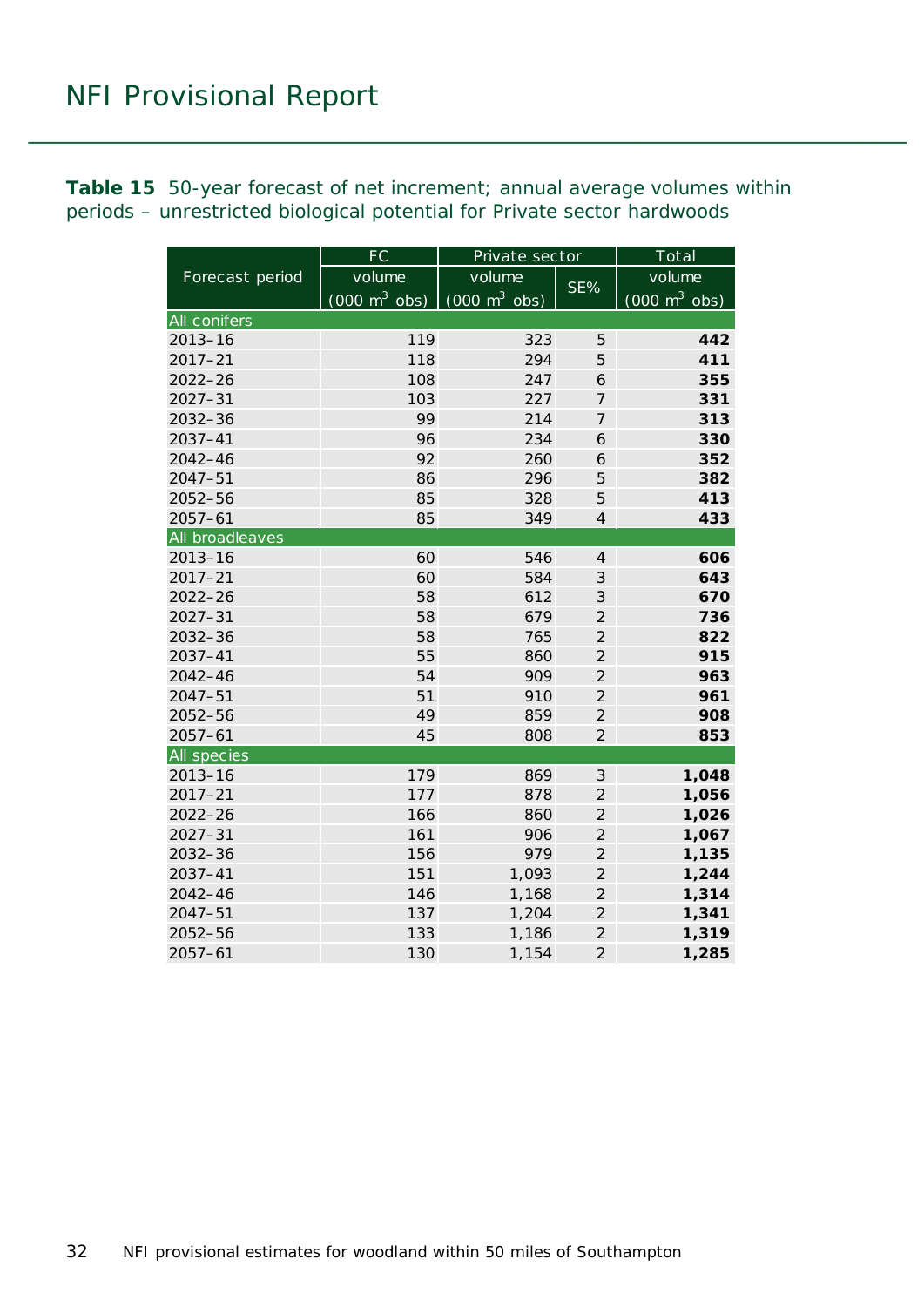

<span id="page-32-0"></span>**Figure 9** Overview of 50-year forecast of average annual softwood availability – unrestricted biological potential for Private sector hardwoods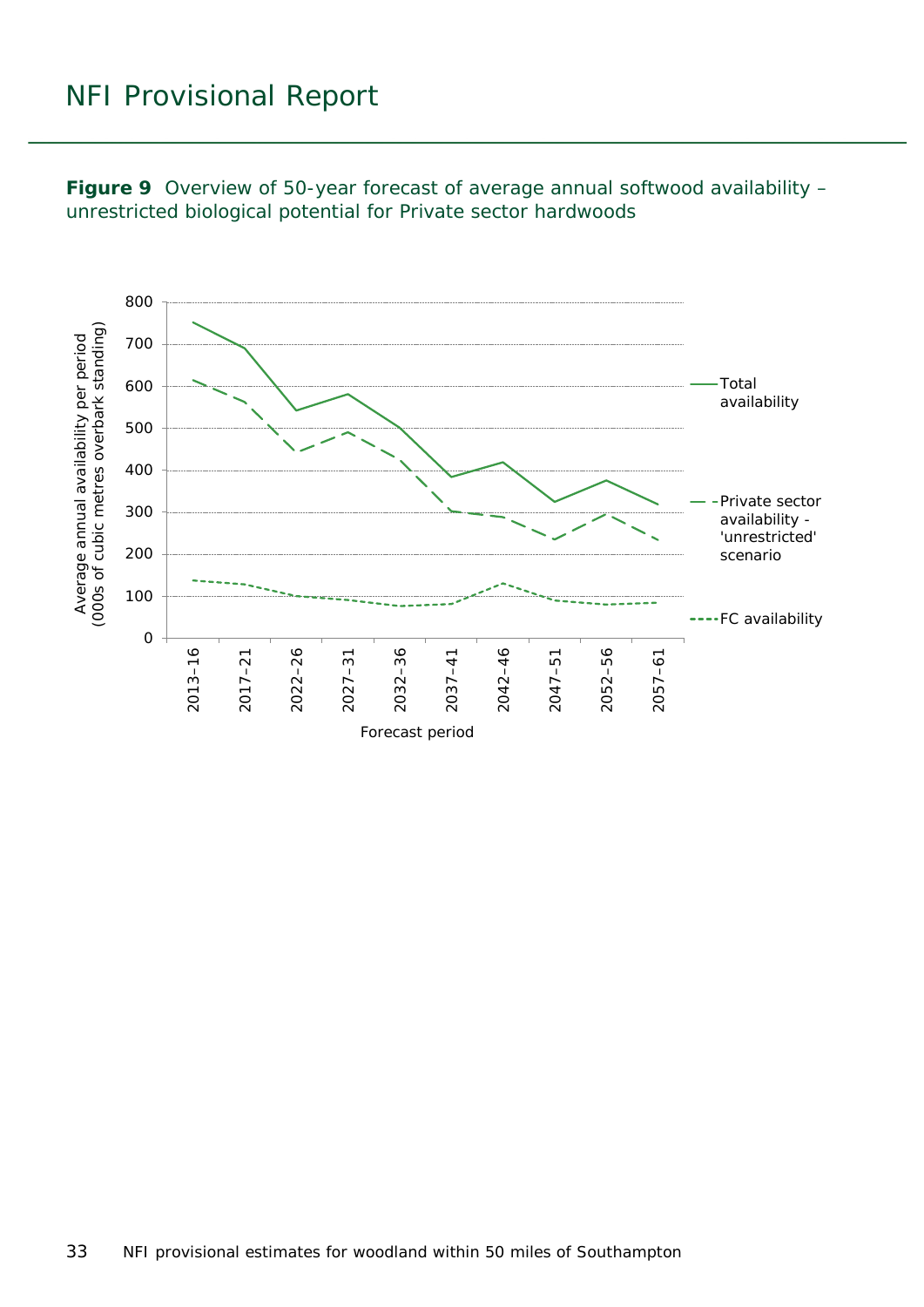

<span id="page-33-0"></span>**Figure 10** 50-year forecast comparison of average annual softwood availability– unrestricted biological potential for Private sector hardwoods

<span id="page-33-1"></span>**Figure 11** 50-year forecast comparison of average annual hardwood availability – unrestricted biological potential for Private sector hardwoods

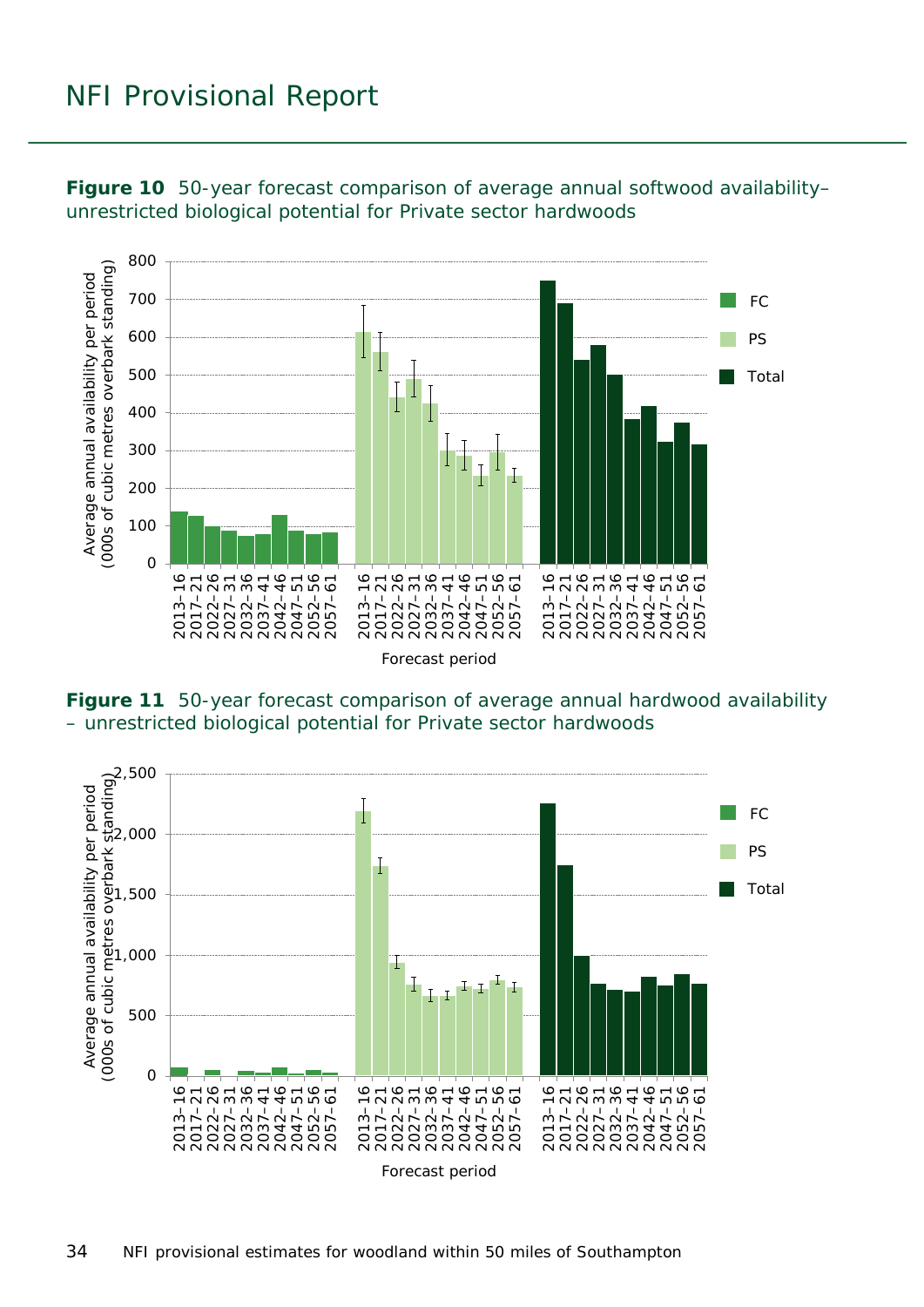

<span id="page-34-0"></span>**Figure 12** 50-year summary of softwood standing volume, increment and availability – unrestricted biological potential for Private sector hardwoods

<span id="page-34-1"></span>

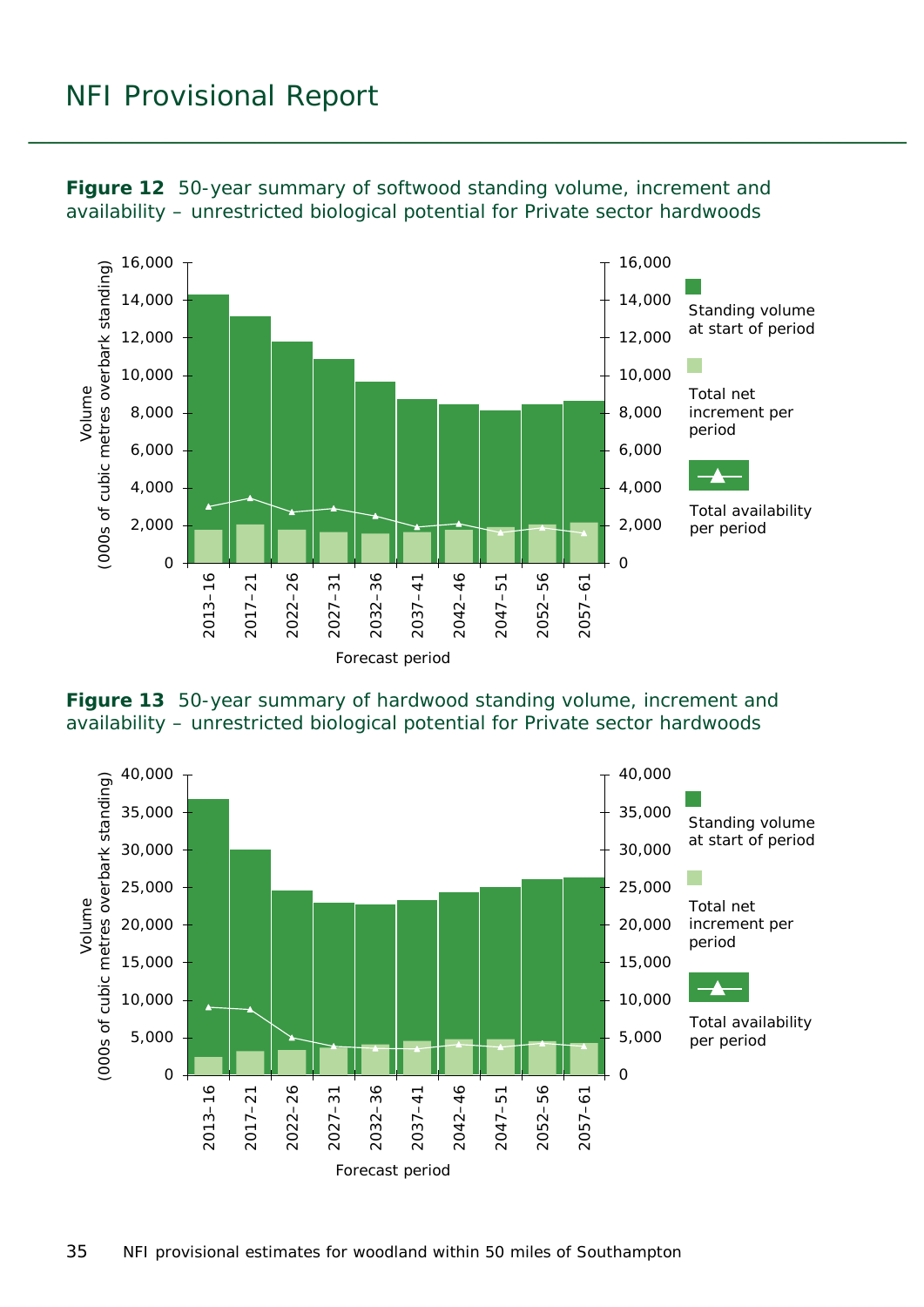Comparison of hardwood production between harvesting scenarios

<span id="page-35-0"></span>**Figure 14** 50-year forecast comparison of average annual hardwood timber availability

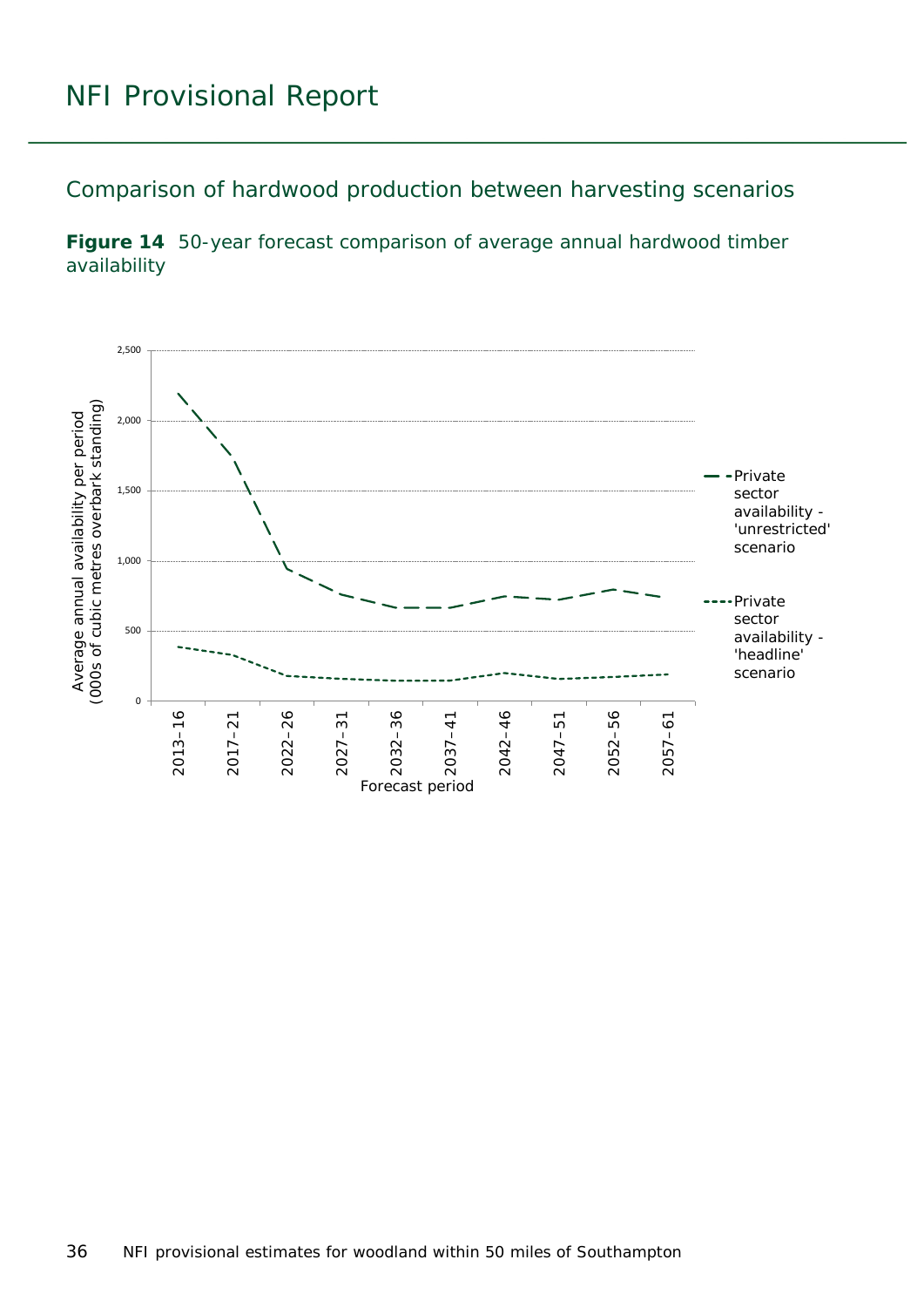

<span id="page-36-0"></span>**Figure 15** 15-year forecast comparison of average annual hardwood timber availability

<span id="page-36-1"></span>**Table 16** 15-year forecast comparison of average annual timber availability

| Principal species      | $2013 - 16$                         |              |             | $2017 - 21$                     |              |                   | $2022 - 26$                     |              |              |
|------------------------|-------------------------------------|--------------|-------------|---------------------------------|--------------|-------------------|---------------------------------|--------------|--------------|
|                        | Headline                            | Unrestricted | Difference  | Headline                        | Unrestricted | <b>Difference</b> | Headline                        | Unrestricted | Difference   |
|                        | volume                              |              |             | volume                          |              |                   | volume                          |              |              |
|                        | $(000 \; \text{m}^3 \; \text{obs})$ |              |             | $(000 \text{ m}^3 \text{ obs})$ |              |                   | $(000 \text{ m}^3 \text{ obs})$ |              |              |
|                        |                                     |              |             |                                 |              |                   |                                 |              |              |
| <b>All conifers</b>    | 752                                 | 752          | O           | 691                             | 691          | $\mathbf{o}$      | 542                             | 542          | $\mathbf{o}$ |
| Sitka spruce           | 3                                   | 3            | $\circ$     | 9                               | 9            | $\mathbf 0$       | 6                               | 6            | $\mathsf{O}$ |
| Scots pine             | 143                                 | 143          | $\circ$     | 163                             | 163          | $\mathsf{O}$      | 131                             | 131          | $\circ$      |
| Corsican pine          | 145                                 | 145          | $\circ$     | 99                              | 99           | $\mathsf{O}$      | 80                              | 80           | $\mathsf{O}$ |
| Norway spruce          | 50                                  | 50           | $\mathbf 0$ | 82                              | 82           | $\mathsf{O}$      | 72                              | 72           | $\mathsf{O}$ |
| Larches                | 93                                  | 93           | $\mathbf 0$ | 87                              | 87           | $\mathsf{O}$      | 54                              | 54           | $\circ$      |
| Douglas fir            | 188                                 | 188          | $\circ$     | 134                             | 134          | $\mathsf O$       | 108                             | 108          | $\mathbf 0$  |
| Lodgepole pine         | 1                                   | $\mathbf{1}$ | $\Omega$    | $\circ$                         | $\mathbf{O}$ | $\mathbf{O}$      | 5                               | 5            | $\mathbf 0$  |
| Other conifers         | 129                                 | 129          | $\Omega$    | 115                             | 115          | $\mathbf 0$       | 85                              | 85           | $\Omega$     |
| <b>All broadleaves</b> | 456                                 | 2,263        | 1,807       | 339                             | 1,751        | 1,411             | 236                             | 999          | 763          |
| Oak                    | 72                                  | 281          | 210         | 84                              | 285          | 201               | 67                              | 209          | 143          |
| Beech                  | 101                                 | 165          | 64          | 96                              | 159          | 63                | 89                              | 176          | 87           |
| Sycamore               | 25                                  | 153          | 128         | 12                              | 111          | 99                | 5                               | 51           | 47           |
| Ash                    | 142                                 | 809          | 667         | 71                              | 506          | 435               | 22                              | 175          | 153          |
| <b>Birch</b>           | 31                                  | 176          | 146         | 34                              | 212          | 177               | 19                              | 101          | 82           |
| Sweet chestnut         | 37                                  | 95           | 58          | $\overline{4}$                  | 55           | 50                | 9                               | 37           | 29           |
| Hazel                  | 6                                   | 146          | 140         | $\overline{7}$                  | 149          | 142               | $\overline{7}$                  | 97           | 90           |
| Hawthorn               |                                     | 15           | 14          |                                 | 16           | 15                | $\mathbf{1}$                    | 11           | 11           |
| Alder                  |                                     | 122          | 120         |                                 | 102          | 101               |                                 | 31           | 30           |
| Willow                 |                                     | 33           | 32          |                                 | 25           | 24                |                                 | 20           | 19           |
| Other broadleaves      | 38                                  | 270          | 233         | 28                              | 137          | 109               | 13                              | 86           | 74           |
| <b>All species</b>     | 1,201                               | 3,011        | 1,811       | 1,026                           | 2,440        | 1,414             | 777                             | 1,542        | 765          |